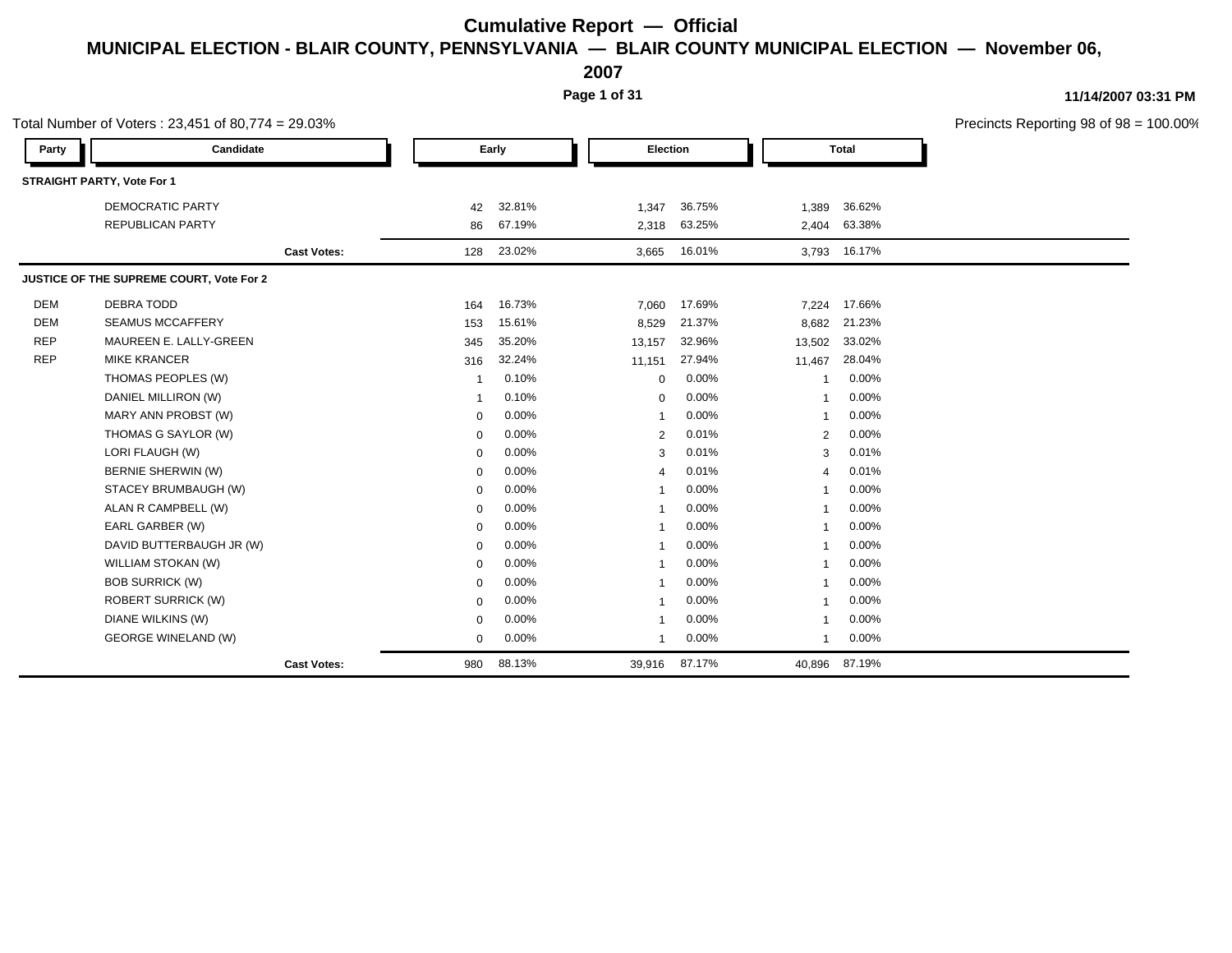**2007**

**Page 2 of 31**

### **11/14/2007 03:31 PM**

Precincts Reporting 98 of 98 = 100.00%

| Total Number of Voters : 23,451 of 80,774 = 29.03% |  |
|----------------------------------------------------|--|
|----------------------------------------------------|--|

| Party      | Candidate                               |                    |             | Early  |                         | Election |                         | <b>Total</b> |  |
|------------|-----------------------------------------|--------------------|-------------|--------|-------------------------|----------|-------------------------|--------------|--|
|            | JUDGE OF THE SUPERIOR COURT, Vote For 3 |                    |             |        |                         |          |                         |              |  |
| <b>DEM</b> | <b>CHRISTINE DONOHUE</b>                |                    | 165         | 11.85% | 7,453                   | 13.61%   | 7,618                   | 13.57%       |  |
| <b>DEM</b> | <b>RON FOLINO</b>                       |                    | 127         | 9.12%  | 5,948                   | 10.86%   | 6,075                   | 10.82%       |  |
| <b>DEM</b> | <b>JOHN YOUNGE</b>                      |                    | 135         | 9.70%  | 5,710                   | 10.43%   | 5,845                   | 10.41%       |  |
| <b>REP</b> | CHERYL LYNN ALLEN                       |                    | 333         | 23.92% | 12,534                  | 22.89%   | 12,867                  | 22.92%       |  |
| <b>REP</b> | <b>BRUCE F. BRATTON</b>                 |                    | 323         | 23.20% | 11,389                  | 20.80%   | 11,712                  | 20.86%       |  |
| <b>REP</b> | <b>JACKIE SHOGAN</b>                    |                    | 304         | 21.84% | 11,709                  | 21.38%   | 12,013                  | 21.40%       |  |
|            | DANIEL J MILLIRON (W)                   |                    | $\mathbf 1$ | 0.07%  | $\overline{\mathbf{1}}$ | 0.00%    | 2                       | 0.00%        |  |
|            | RICHAR DOUNMER JR (W)                   |                    | $\mathbf 0$ | 0.00%  | $\overline{\mathbf{1}}$ | 0.00%    | $\overline{1}$          | 0.00%        |  |
|            | PHILL BASKIN (W)                        |                    | $\mathbf 0$ | 0.00%  | $\overline{\mathbf{1}}$ | 0.00%    | $\overline{1}$          | 0.00%        |  |
|            | CHRISTOPHER CREEK (W)                   |                    | $\mathbf 0$ | 0.00%  |                         | 0.00%    |                         | 0.00%        |  |
|            | R THOMAS FORR (W)                       |                    | $\mathbf 0$ | 0.00%  | $\overline{\mathbf{1}}$ | 0.00%    | $\overline{1}$          | 0.00%        |  |
|            | EARL LYNN GARBER (W)                    |                    | 0           | 0.00%  | $\overline{\mathbf{1}}$ | 0.00%    | $\overline{\mathbf{1}}$ | 0.00%        |  |
|            | <b>JASON HIGH (W)</b>                   |                    | -1          | 0.07%  | $\mathbf 0$             | 0.00%    | $\overline{\mathbf{1}}$ | 0.00%        |  |
|            | RICHARD PLUMMER JR (W)                  |                    | $\mathbf 0$ | 0.00%  | $\overline{\mathbf{1}}$ | 0.00%    | $\overline{1}$          | 0.00%        |  |
|            | ALAN R KRIER (W)                        |                    | $\mathbf 0$ | 0.00%  | -1                      | 0.00%    |                         | 0.00%        |  |
|            | JOAN ORIE MELVIN (W)                    |                    | 0           | 0.00%  | $\overline{\mathbf{1}}$ | 0.00%    | 1                       | 0.00%        |  |
|            | JOHN L MUSMANNO (W)                     |                    | $\mathbf 0$ | 0.00%  | $\overline{\mathbf{1}}$ | 0.00%    | $\overline{1}$          | 0.00%        |  |
|            | THOMAS PEOPLES (W)                      |                    | -1          | 0.07%  | $\mathbf 0$             | 0.00%    |                         | 0.00%        |  |
|            | MARY ANN PROBST (W)                     |                    | $\mathbf 0$ | 0.00%  | -1                      | 0.00%    |                         | 0.00%        |  |
|            | DAVE SHILDT (W)                         |                    | -1          | 0.07%  | $\mathbf 0$             | 0.00%    | -1                      | 0.00%        |  |
|            | DAVID SMITH (W)                         |                    | $\mathbf 1$ | 0.07%  | $\mathbf 0$             | 0.00%    | $\overline{ }$          | 0.00%        |  |
|            | CORREALE F STEVENS (W)                  |                    | $\mathbf 0$ | 0.00%  | $\overline{\mathbf{1}}$ | 0.00%    | $\overline{1}$          | 0.00%        |  |
|            |                                         | <b>Cast Votes:</b> | 1,392       | 83.45% | 54,755                  | 79.72%   | 56,147                  | 79.81%       |  |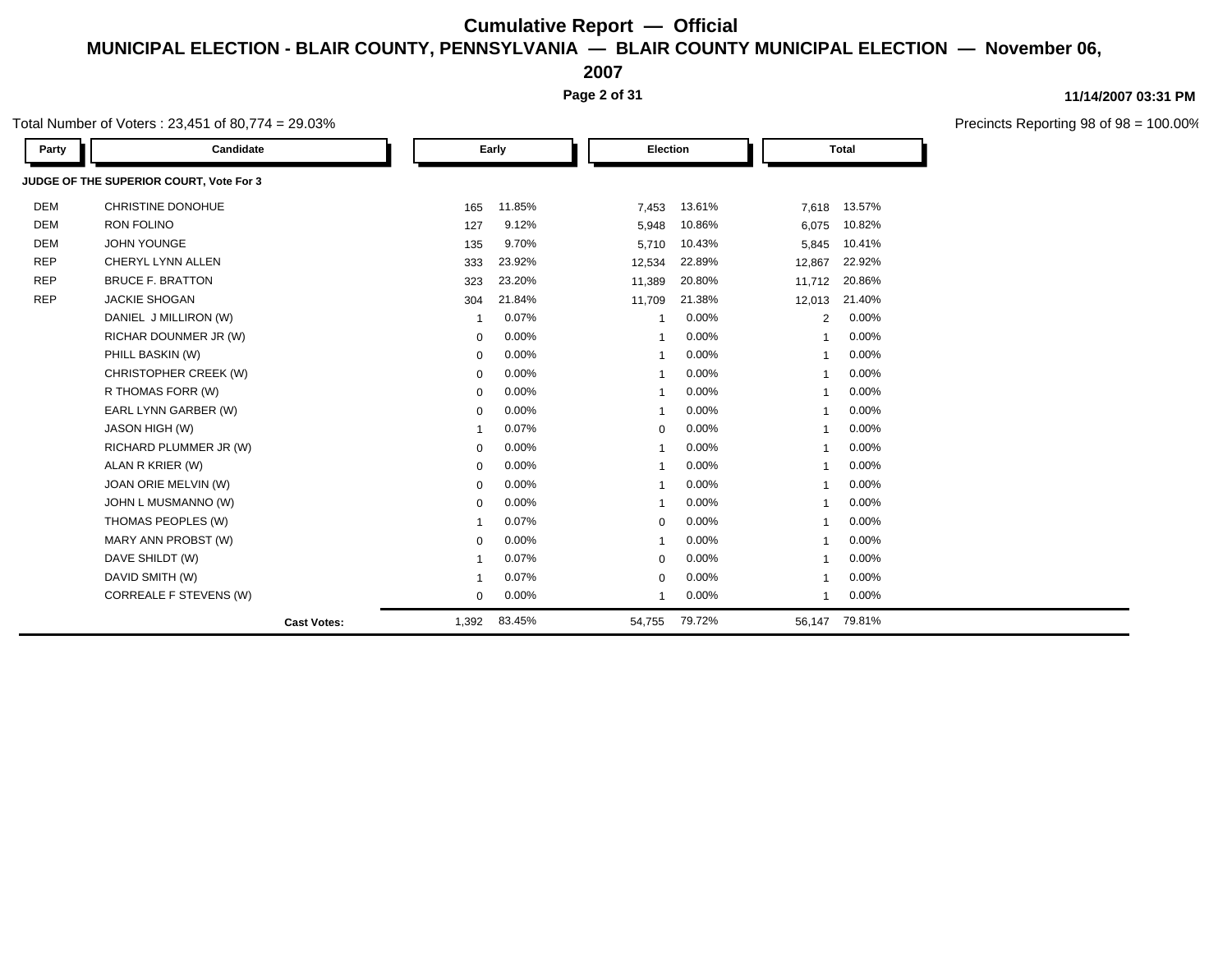**2007**

**Page 3 of 31**

### **11/14/2007 03:31 PM**

| Total Number of Voters : 23,451 of 80,774 = 29.03% |  |
|----------------------------------------------------|--|
|----------------------------------------------------|--|

| Party      | Candidate                                      |             | Early  | Election                |        |                         | Total  |  |
|------------|------------------------------------------------|-------------|--------|-------------------------|--------|-------------------------|--------|--|
|            | <b>COMMISSIONER FOUR YEAR TERM, Vote For 2</b> |             |        |                         |        |                         |        |  |
| <b>DEM</b> | DONNA D. GORITY                                | 247         | 23.77% | 9,310                   | 22.36% | 9,557                   | 22.40% |  |
| <b>DEM</b> | <b>JO ANN NARDELLI</b>                         | 150         | 14.44% | 7,650                   | 18.37% | 7,800                   | 18.28% |  |
| <b>REP</b> | <b>TERRY TOMASSETTI</b>                        | 366         | 35.23% | 14,062                  | 33.77% | 14,428                  | 33.81% |  |
| <b>REP</b> | DIANE L. MELING                                | 272         | 26.18% | 10,578                  | 25.41% | 10,850                  | 25.43% |  |
|            | BOBBI ELLENBERGER YODER (W)                    | 3           | 0.29%  | 10                      | 0.02%  | 13                      | 0.03%  |  |
|            | ROD BOHNER (W)                                 | $\mathbf 0$ | 0.00%  | $\overline{2}$          | 0.00%  | $\overline{2}$          | 0.00%  |  |
|            | <b>BARRY WRIGHT (W)</b>                        | $\mathbf 0$ | 0.00%  | $\overline{4}$          | 0.01%  | $\overline{4}$          | 0.01%  |  |
|            | ROBERT BARANIK (W)                             | $\mathbf 0$ | 0.00%  | -1                      | 0.00%  | $\overline{1}$          | 0.00%  |  |
|            | BILL HHOOVERR (W)                              | $\mathbf 0$ | 0.00%  | $\overline{1}$          | 0.00%  | $\overline{1}$          | 0.00%  |  |
|            | RICHARD PLUMMER JR (W)                         | $\mathbf 0$ | 0.00%  | $\overline{\mathbf{1}}$ | 0.00%  | $\overline{1}$          | 0.00%  |  |
|            | BERNIE SHERWIN (W)                             | $\mathbf 0$ | 0.00%  | $\overline{\mathbf{1}}$ | 0.00%  | $\overline{\mathbf{1}}$ | 0.00%  |  |
|            | RICHARD CLAYTON BROWN (W)                      | $\mathbf 0$ | 0.00%  | $\overline{\mathbf{1}}$ | 0.00%  | $\overline{\mathbf{1}}$ | 0.00%  |  |
|            | ALAN R CAMPBELL (W)                            | $\mathbf 0$ | 0.00%  | $\overline{1}$          | 0.00%  | $\overline{1}$          | 0.00%  |  |
|            | RALPH CARDINE (W)                              | $\mathbf 0$ | 0.00%  | $\overline{\mathbf{1}}$ | 0.00%  | $\overline{1}$          | 0.00%  |  |
|            | CHUCK EANES (W)                                | $\mathbf 0$ | 0.00%  | $\overline{1}$          | 0.00%  | $\overline{1}$          | 0.00%  |  |
|            | MATTHEW L GARBER (W)                           | $\mathbf 0$ | 0.00%  | $\overline{1}$          | 0.00%  | $\overline{1}$          | 0.00%  |  |
|            | JAMES C GLASSON (W)                            | 0           | 0.00%  | -1                      | 0.00%  | $\mathbf{1}$            | 0.00%  |  |
|            | PAUL GOOD (W)                                  | $\mathbf 0$ | 0.00%  | $\overline{1}$          | 0.00%  | $\overline{1}$          | 0.00%  |  |
|            | ROB HABERSTROH (W)                             | $\mathbf 0$ | 0.00%  | $\overline{1}$          | 0.00%  | $\overline{1}$          | 0.00%  |  |
|            | ADAM J KELLY (W)                               | 0           | 0.00%  | $\overline{1}$          | 0.00%  | $\overline{1}$          | 0.00%  |  |
|            | LAURA MAIOLO (W)                               | $\mathbf 1$ | 0.10%  | $\mathbf 0$             | 0.00%  | -1                      | 0.00%  |  |
|            | DWAYNE RAICHLE (W)                             | $\mathbf 0$ | 0.00%  | $\overline{1}$          | 0.00%  | $\overline{1}$          | 0.00%  |  |
|            | HELEN SCHMITT (W)                              | $\mathbf 0$ | 0.00%  | $\overline{1}$          | 0.00%  | 1                       | 0.00%  |  |
|            | SEAN MICHEAL SNYDER (W)                        | $\mathbf 0$ | 0.00%  | $\overline{1}$          | 0.00%  | $\overline{1}$          | 0.00%  |  |
|            | ERIC SRAL (W)                                  | 0           | 0.00%  | $\overline{1}$          | 0.00%  | $\overline{1}$          | 0.00%  |  |
|            | PETER STARR (W)                                | $\mathbf 0$ | 0.00%  | -1                      | 0.00%  | -1                      | 0.00%  |  |
|            | OMAR STROHM (W)                                | $\mathbf 0$ | 0.00%  | $\overline{1}$          | 0.00%  | $\mathbf{1}$            | 0.00%  |  |
|            | <b>Cast Votes:</b>                             | 1,039       | 93.44% | 41,635                  | 90.93% | 42,674                  | 90.99% |  |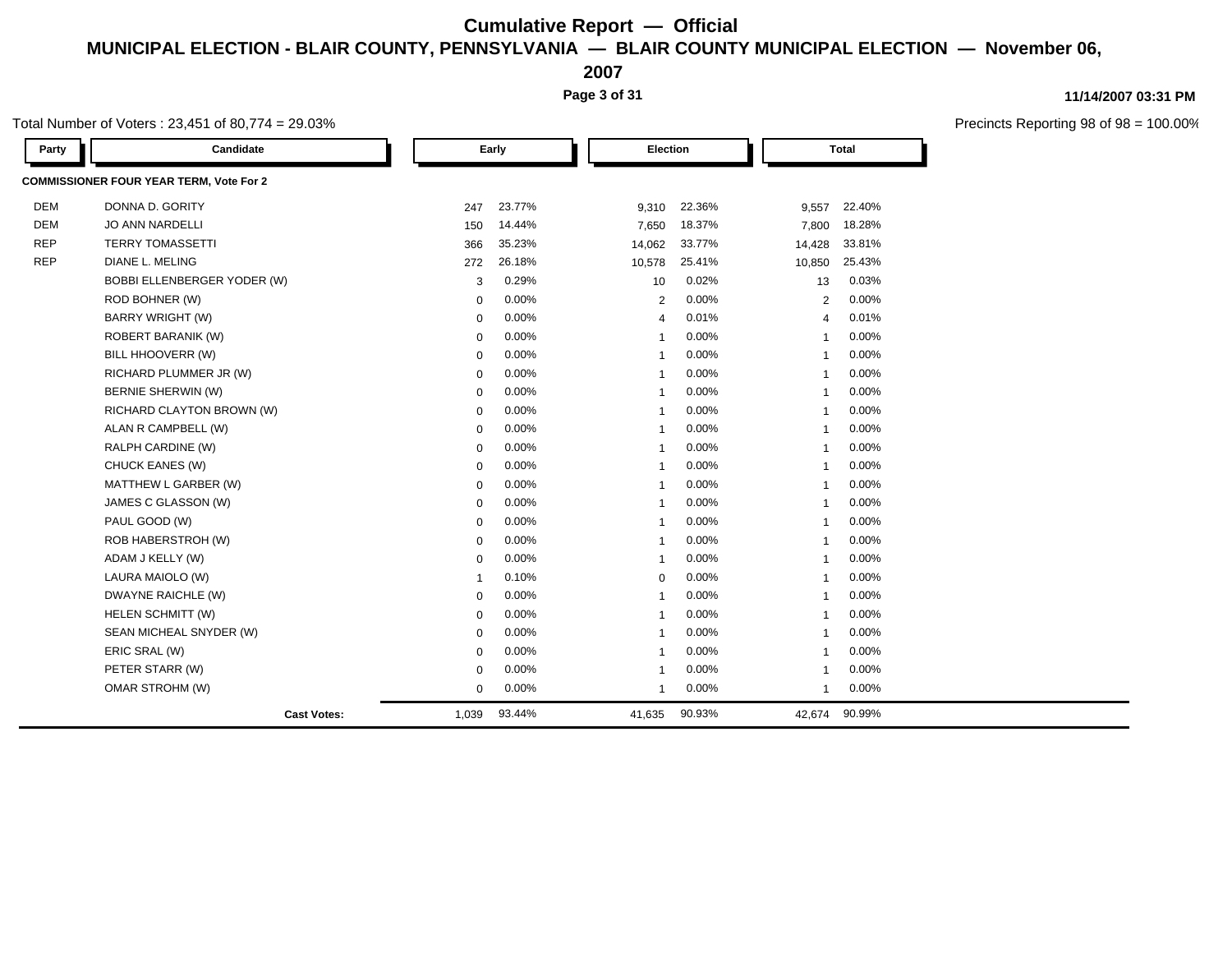**2007**

**Page 4 of 31**

### **11/14/2007 03:31 PM**

Precincts Reporting 98 of 98 = 100.00%

| Party      | Candidate                                    |             | Early   | <b>Election</b> |        |             | <b>Total</b>  |
|------------|----------------------------------------------|-------------|---------|-----------------|--------|-------------|---------------|
|            | <b>CONTROLLER FOUR YEAR TERM, Vote For 1</b> |             |         |                 |        |             |               |
| <b>DEM</b> | EUGENE J. DUNCAN                             | 191         | 35.44%  | 8,423           | 39.39% | 8,614       | 39.30%        |
| <b>REP</b> | RICHARD J. PEO                               | 344         | 63.82%  | 12,950          | 60.57% | 13,294      | 60.65%        |
|            | WOODY BONSELL (W)                            | $\mathbf 0$ | 0.00%   | 1               | 0.00%  | -1          | 0.00%         |
|            | JOSEPH F. ROUB, SR (W)                       | 3           | 0.56%   | 0               | 0.00%  | 3           | 0.01%         |
|            | LENNY BURGAN (W)                             | $\mathbf 0$ | 0.00%   | 1               | 0.00%  |             | 0.00%         |
|            | DONALD CRAIG (W)                             | $\mathbf 0$ | 0.00%   | -1              | 0.00%  | -1          | 0.00%         |
|            | JOHN KRSYTEN (W)                             | $\Omega$    | 0.00%   | -1              | 0.00%  |             | 0.00%         |
|            | JAMES LEMASTER (W)                           | $\Omega$    | 0.00%   | -1              | 0.00%  |             | 0.00%         |
|            | RUSSELL MONTGOMERY (W)                       |             | 0.19%   | $\mathbf 0$     | 0.00%  |             | 0.00%         |
|            | DAVID MOSES (W)                              | $\Omega$    | 0.00%   | -1              | 0.00%  |             | 0.00%         |
|            | DICK WEBBER (W)                              | $\Omega$    | 0.00%   | 1               | 0.00%  |             | 0.00%         |
|            | DOUGLAS WISE (W)                             | $\Omega$    | 0.00%   | $\mathbf{1}$    | 0.00%  | $\mathbf 1$ | 0.00%         |
|            | <b>Cast Votes:</b>                           | 539         | 96.94%  | 21,381          | 93.39% |             | 21,920 93.47% |
|            | <b>CORONER FOUR YEAR TERM, Vote For 1</b>    |             |         |                 |        |             |               |
|            | PATRICIA M. ROSS                             | 528         | 100.00% | 21,206          | 99.94% | 21,734      | 99.94%        |
|            | JEFFREY GUYERRRR (W)                         | $\mathbf 0$ | 0.00%   | 1               | 0.00%  |             | 0.00%         |
|            | DAVID BALMFORTH (W)                          | $\mathbf 0$ | 0.00%   | -1              | 0.00%  |             | 0.00%         |
|            | JAMES LEMASTER (W)                           | $\Omega$    | 0.00%   | $\overline{1}$  | 0.00%  |             | 0.00%         |
|            | ROBERT LYNN (W)                              | $\mathbf 0$ | 0.00%   | -1              | 0.00%  |             | 0.00%         |
|            | CARLO MAZZENGA (W)                           | $\Omega$    | 0.00%   | -1              | 0.00%  |             | 0.00%         |
|            | DARRELL B MORRIS (W)                         | $\Omega$    | 0.00%   | -1              | 0.00%  |             | 0.00%         |
|            | FLETCHER NORTHROP (W)                        | $\Omega$    | 0.00%   | $\overline{1}$  | 0.00%  |             | 0.00%         |
|            | J W WEIDLICH ALTOONA PA (W)                  | $\Omega$    | 0.00%   | -1              | 0.00%  |             | 0.00%         |
|            | JAMES ROKOSKY (W)                            | $\Omega$    | 0.00%   | $\overline{1}$  | 0.00%  |             | 0.00%         |
|            | ANN SRAL (W)                                 | $\mathbf 0$ | 0.00%   | -1              | 0.00%  |             | 0.00%         |
|            | OMAR STROHM (W)                              | $\mathbf 0$ | 0.00%   | $\overline{1}$  | 0.00%  |             | 0.00%         |
|            | JENNIFER WISER (W)                           | 0           | 0.00%   | -1              | 0.00%  | -1          | 0.00%         |
|            | <b>Cast Votes:</b>                           | 528         | 94.96%  | 21,218          | 92.68% | 21,746      | 92.73%        |

Total Number of Voters : 23,451 of 80,774 = 29.03%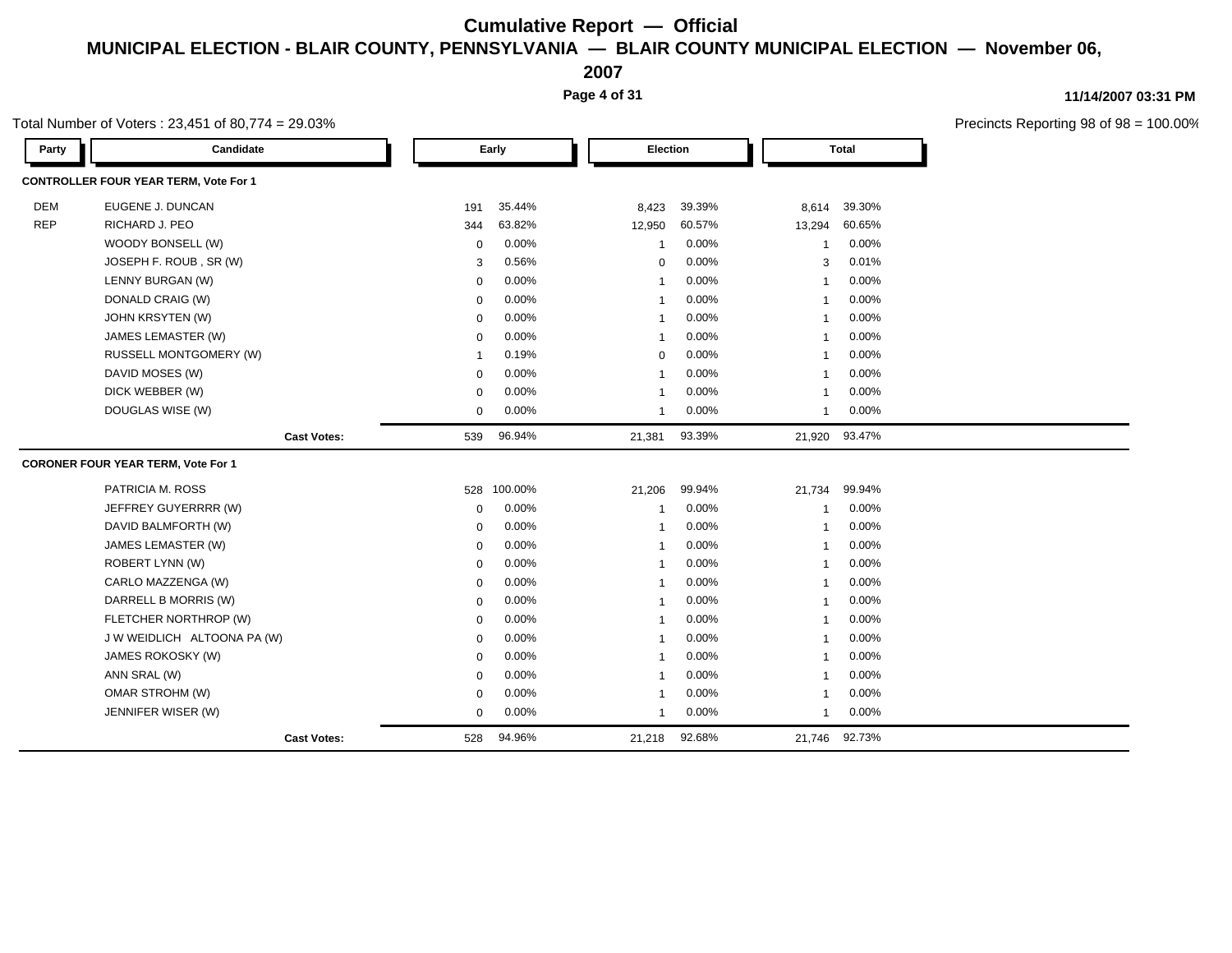**2007**

**Page 5 of 31**

### **11/14/2007 03:31 PM**

 $98 = 100.00\%$ 

|            | Total Number of Voters: $23,451$ of 80,774 = 29.03% |                |        |                 |        |                |              | Precincts Reporting 98 of |
|------------|-----------------------------------------------------|----------------|--------|-----------------|--------|----------------|--------------|---------------------------|
| Party      | Candidate                                           |                | Early  | <b>Election</b> |        |                | <b>Total</b> |                           |
|            | REGISTER AND RECORDER FOUR YEAR TERM, Vote For 1    |                |        |                 |        |                |              |                           |
| <b>REP</b> | <b>MARY ANN BENNIS</b>                              | 469            | 98.74% | 18,950          | 99.92% | 19,419         | 99.89%       |                           |
|            | KATHIE RICHARDSON (W)                               | $\mathbf 0$    | 0.00%  | $\overline{c}$  | 0.01%  | $\overline{2}$ | 0.01%        |                           |
|            | LESLIE B REED ALTOONA (W)                           | 0              | 0.00%  | $\overline{1}$  | 0.01%  | $\mathbf{1}$   | 0.01%        |                           |
|            | BOB DOBBS (W)                                       | $\mathbf 0$    | 0.00%  | $\overline{1}$  | 0.01%  | $\mathbf{1}$   | 0.01%        |                           |
|            | EMILEE ELDER (W)                                    | -1             | 0.21%  | 0               | 0.00%  | 1              | 0.01%        |                           |
|            | KAREN FISHER (W)                                    | -1             | 0.21%  | 0               | 0.00%  | $\mathbf{1}$   | 0.01%        |                           |
|            | CHARLES HENRY (W)                                   | -1             | 0.21%  | $\mathsf 0$     | 0.00%  | $\mathbf{1}$   | 0.01%        |                           |
|            | <b>BOB HOFFMAN (W)</b>                              | $\mathbf 0$    | 0.00%  | $\overline{1}$  | 0.01%  | $\mathbf{1}$   | 0.01%        |                           |
|            | JEN HUFF (W)                                        | $\mathbf 0$    | 0.00%  | $\overline{1}$  | 0.01%  | $\mathbf{1}$   | 0.01%        |                           |
|            | STEVE HUGHES (W)                                    | 0              | 0.00%  | $\overline{1}$  | 0.01%  | $\mathbf{1}$   | 0.01%        |                           |
|            | CHRIS JOHNSON (W)                                   | $\mathbf 0$    | 0.00%  | $\overline{1}$  | 0.01%  | $\mathbf{1}$   | 0.01%        |                           |
|            | NATHAN KOOZER (W)                                   | $\mathbf 0$    | 0.00%  | $\overline{1}$  | 0.01%  | $\mathbf{1}$   | 0.01%        |                           |
|            | CARLO MAZZENGA (W)                                  | $\mathbf 0$    | 0.00%  | $\overline{1}$  | 0.01%  | $\mathbf{1}$   | 0.01%        |                           |
|            | LORI MOSCHELLA (W)                                  | $\mathbf 0$    | 0.00%  | $\overline{1}$  | 0.01%  | $\mathbf{1}$   | 0.01%        |                           |
|            | ALAN SMITHEE (W)                                    | 0              | 0.00%  | $\overline{1}$  | 0.01%  | $\mathbf{1}$   | 0.01%        |                           |
|            | SEAN SNYDER (W)                                     | $\mathbf 0$    | 0.00%  | $\overline{1}$  | 0.01%  | -1             | 0.01%        |                           |
|            | JOSEPH F. ROUB, SR. (W)                             | 3              | 0.63%  | $\mathbf 0$     | 0.00%  | 3              | 0.02%        |                           |
|            | MATTHEW YARNELL (W)                                 | $\mathbf 0$    | 0.00%  | $\overline{1}$  | 0.01%  | $\mathbf{1}$   | 0.01%        |                           |
|            | TRAVIS YARNELL (W)                                  | $\mathbf 0$    | 0.00%  | $\overline{1}$  | 0.01%  | $\mathbf{1}$   | 0.01%        |                           |
|            | <b>Cast Votes:</b>                                  | 475            | 85.43% | 18,965          | 82.83% | 19,440         | 82.90%       |                           |
|            | TREASURER FOUR YEAR TERM, Vote For 1                |                |        |                 |        |                |              |                           |
| <b>REP</b> | JAMES R. CAROTHERS                                  | 454            | 99.13% | 18,983          | 99.93% | 19,437         | 99.91%       |                           |
|            | DAVID SHERMAN ANDERS (W)                            | $\mathbf 0$    | 0.00%  | $\overline{1}$  | 0.01%  | $\mathbf{1}$   | 0.01%        |                           |
|            | BOB DOBBS (W)                                       | $\mathbf 0$    | 0.00%  | $\overline{1}$  | 0.01%  | $\mathbf{1}$   | 0.01%        |                           |
|            | STU DUNCAN (W)                                      | $\mathbf 0$    | 0.00%  | $\overline{1}$  | 0.01%  | $\mathbf{1}$   | 0.01%        |                           |
|            | FRED FOREMAN (W)                                    | 0              | 0.00%  | $\overline{1}$  | 0.01%  | $\mathbf{1}$   | 0.01%        |                           |
|            | KARIN GIVLER (W)                                    | $\mathbf 0$    | 0.00%  | $\overline{1}$  | 0.01%  | $\mathbf{1}$   | 0.01%        |                           |
|            | NATALIE GORSUCH (W)                                 | $\mathbf 0$    | 0.00%  | $\overline{1}$  | 0.01%  | $\mathbf{1}$   | 0.01%        |                           |
|            | <b>JOSH HARKINS (W)</b>                             | $\mathbf 0$    | 0.00%  | $\overline{1}$  | 0.01%  | $\mathbf{1}$   | 0.01%        |                           |
|            | MARSHA HENRY (W)                                    | $\overline{1}$ | 0.22%  | 0               | 0.00%  | $\mathbf{1}$   | 0.01%        |                           |
|            | <b>BOB HOFFMAN (W)</b>                              | 0              | 0.00%  | $\overline{1}$  | 0.01%  | $\mathbf{1}$   | 0.01%        |                           |
|            | CHRIS JOHNSON (W)                                   | $\mathbf 0$    | 0.00%  | $\overline{1}$  | 0.01%  | $\mathbf{1}$   | 0.01%        |                           |
|            | RICK KARP (W)                                       | $\mathbf 0$    | 0.00%  | $\overline{1}$  | 0.01%  | $\mathbf{1}$   | 0.01%        |                           |
|            | CARLO MAZZENGA (W)                                  | $\mathbf 0$    | 0.00%  | $\overline{1}$  | 0.01%  | -1             | 0.01%        |                           |
|            | FRANK ROSENHOOVER (W)                               | $\mathbf 0$    | 0.00%  | $\overline{1}$  | 0.01%  | $\mathbf{1}$   | 0.01%        |                           |
|            | JOSEPH F. ROUB, SR. (W)                             | 3              | 0.66%  | 0               | 0.00%  | 3              | 0.02%        |                           |
|            | MATTHEW YARNELL (W)                                 | $\Omega$       | 0.00%  | $\overline{1}$  | 0.01%  | -1             | 0.01%        |                           |
|            | <b>Cast Votes:</b>                                  | 458            | 82.37% | 18,996          | 82.97% | 19,454         | 82.96%       |                           |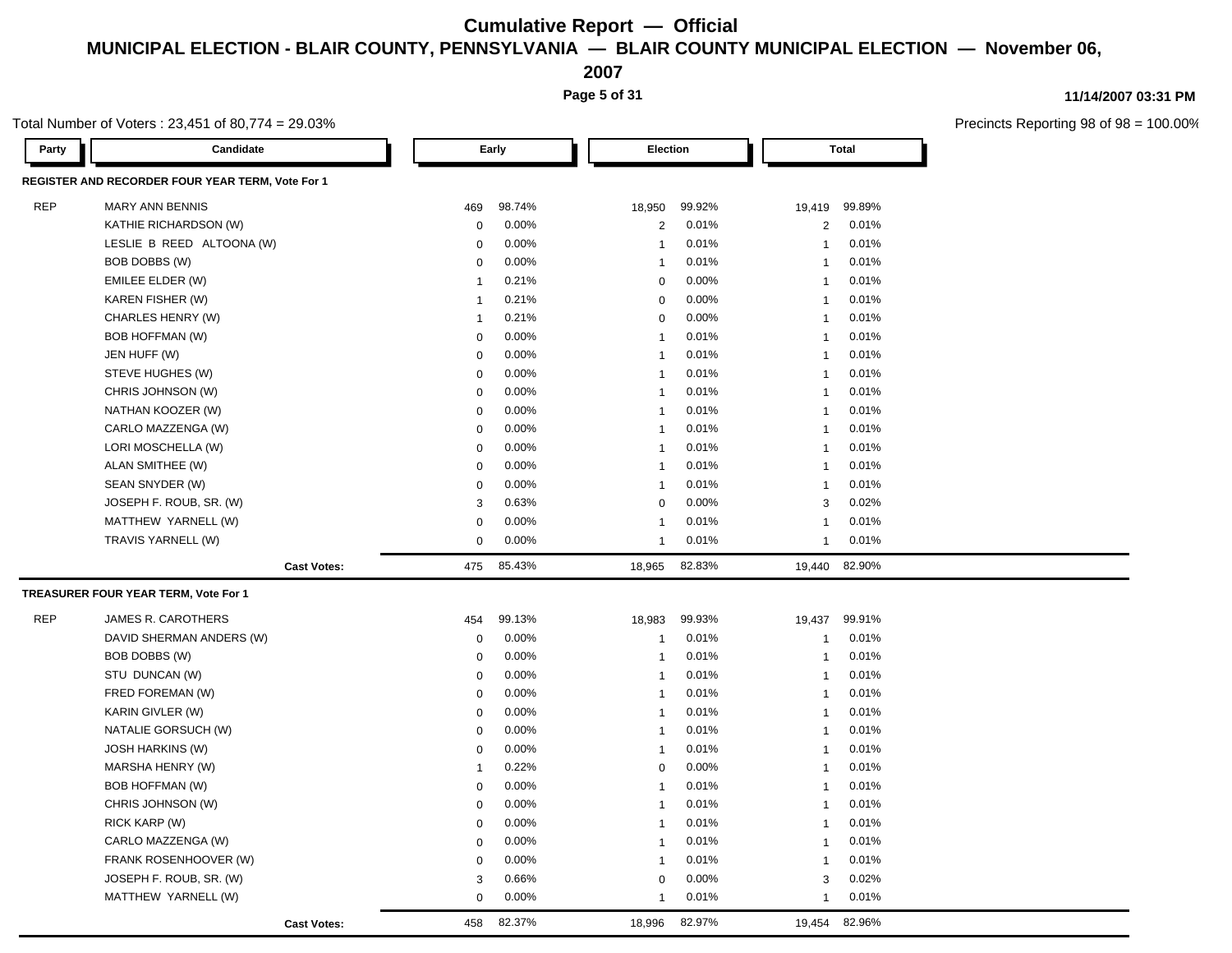**2007**

**Page 6 of 31**

#### **11/14/2007 03:31 PM**

|            | Total Number of Voters: 23,451 of 80,774 = 29.03%                     |                |        |                         |        |              |              | Precincts Reporting 98 of 98 = |
|------------|-----------------------------------------------------------------------|----------------|--------|-------------------------|--------|--------------|--------------|--------------------------------|
| Party      | Candidate                                                             |                | Early  | Election                |        |              | <b>Total</b> |                                |
|            | MAGISTERIAL DISTRICT JUDGE DISTRICT 24-3-02 SIX YEAR TERM, Vote For 1 |                |        |                         |        |              |              |                                |
|            | STEVEN D. JACKSON                                                     | 118            | 99.16% | 3,977                   | 99.60% | 4,095        | 99.59%       |                                |
|            | CHRISTOPHER COHN (W)                                                  | $\mathbf 0$    | 0.00%  | 10                      | 0.25%  | 10           | 0.24%        |                                |
|            | JOHN KLINGIMEN (W)                                                    | $\mathbf 0$    | 0.00%  | $\overline{1}$          | 0.03%  | -1           | 0.02%        |                                |
|            | SHAWN COHEN (W)                                                       | 0              | 0.00%  | 2                       | 0.05%  | 2            | 0.05%        |                                |
|            | PATRICK T. JONES (W)                                                  | $\overline{1}$ | 0.84%  | 0                       | 0.00%  | $\mathbf{1}$ | 0.02%        |                                |
|            | IKT JONESSS (W)                                                       | 0              | 0.00%  | $\overline{\mathbf{1}}$ | 0.03%  | -1           | 0.02%        |                                |
|            | LESLIE RUPP (W)                                                       | $\mathbf 0$    | 0.00%  | $\overline{\mathbf{1}}$ | 0.03%  | -1           | 0.02%        |                                |
|            | THOMAS C SCHMITT (W)                                                  | $\mathbf 0$    | 0.00%  | $\overline{1}$          | 0.03%  | $\mathbf{1}$ | 0.02%        |                                |
|            | <b>Cast Votes:</b>                                                    | 119            | 87.50% | 3,993                   | 92.52% | 4,112 92.36% |              |                                |
|            | ALTOONA CITY COUNCIL FOUR YEAR TERM, Vote For 3                       |                |        |                         |        |              |              |                                |
| <b>DEM</b> | <b>BOB HOFFMAN</b>                                                    | 69             | 18.80% | 3,252                   | 17.37% | 3,321 17.39% |              |                                |
| <b>DEM</b> | RUSSELL J. MONTGOMERY                                                 | 60             | 16.35% | 3,172                   | 16.94% | 3,232        | 16.93%       |                                |
| <b>REP</b> | <b>BRUCE KELLEY</b>                                                   | 100            | 27.25% | 4,489                   | 23.97% | 4,589        | 24.03%       |                                |
| <b>REP</b> | JOSEPH L. RIEKER                                                      | 67             | 18.26% | 3,604                   | 19.24% | 3,671        | 19.23%       |                                |
| <b>REP</b> | ERIK J. CAGLE                                                         | 71             | 19.35% | 4,191                   | 22.38% | 4,262        | 22.32%       |                                |
|            | SHELBY BENZEL (W)                                                     | 0              | 0.00%  | $\overline{1}$          | 0.01%  | $\mathbf{1}$ | 0.01%        |                                |
|            | TOM STOUT (W)                                                         | $\mathbf 0$    | 0.00%  | $\overline{\mathbf{1}}$ | 0.01%  | $\mathbf{1}$ | 0.01%        |                                |
|            | NOAH BODY (W)                                                         | $\mathbf 0$    | 0.00%  | $\overline{1}$          | 0.01%  | $\mathbf{1}$ | 0.01%        |                                |
|            | RALPH CARDINE (W)                                                     | $\mathbf 0$    | 0.00%  | $\overline{1}$          | 0.01%  | $\mathbf{1}$ | 0.01%        |                                |
|            | CHRISTINA GARBER (W)                                                  | $\mathbf 0$    | 0.00%  | 2                       | 0.01%  | 2            | 0.01%        |                                |
|            | PAUL GOOD (W)                                                         | $\mathbf 0$    | 0.00%  | $\overline{1}$          | 0.01%  | $\mathbf{1}$ | 0.01%        |                                |
|            | DORIS GRIMM (W)                                                       | $\mathbf 0$    | 0.00%  | $\overline{1}$          | 0.01%  | -1           | 0.01%        |                                |
|            | CHRIS JOHNSON (W)                                                     | $\mathbf 0$    | 0.00%  | $\overline{\mathbf{1}}$ | 0.01%  | -1           | 0.01%        |                                |
|            | ADAM J KELLY (W)                                                      | $\mathbf 0$    | 0.00%  | $\overline{1}$          | 0.01%  | $\mathbf{1}$ | 0.01%        |                                |
|            | KARL KING (W)                                                         | $\mathbf 0$    | 0.00%  | -1                      | 0.01%  | 1            | 0.01%        |                                |
|            | JERRY KNOTT (W)                                                       | $\mathbf 0$    | 0.00%  | -1                      | 0.01%  | $\mathbf{1}$ | 0.01%        |                                |
|            | CARLO MAZZENGA (W)                                                    | $\mathbf 0$    | 0.00%  | $\overline{\mathbf{1}}$ | 0.01%  | -1           | 0.01%        |                                |
|            | BILL MCMANUS (W)                                                      | $\mathbf 0$    | 0.00%  | $\overline{1}$          | 0.01%  | $\mathbf{1}$ | 0.01%        |                                |
|            | BOB NEARHOOD (W)                                                      | $\mathbf 0$    | 0.00%  | $\overline{\mathbf{1}}$ | 0.01%  | -1           | 0.01%        |                                |
|            | HARRY PELTON (W)                                                      | $\mathbf 0$    | 0.00%  | $\overline{1}$          | 0.01%  | $\mathbf{1}$ | 0.01%        |                                |
|            | KIMBERLY ROSENBERRY (W)                                               | $\mathbf 0$    | 0.00%  | $\overline{\mathbf{1}}$ | 0.01%  | 1            | 0.01%        |                                |
|            | TOM SETTLE (W)                                                        | $\mathbf 0$    | 0.00%  | -1                      | 0.01%  | 1            | 0.01%        |                                |
|            | TRAVIS YARNELL (W)                                                    | $\mathbf 0$    | 0.00%  | $\overline{1}$          | 0.01%  | -1           | 0.01%        |                                |
|            | <b>Cast Votes:</b>                                                    | 367            | 81.02% | 18,727                  | 82.34% | 19,094       | 82.32%       |                                |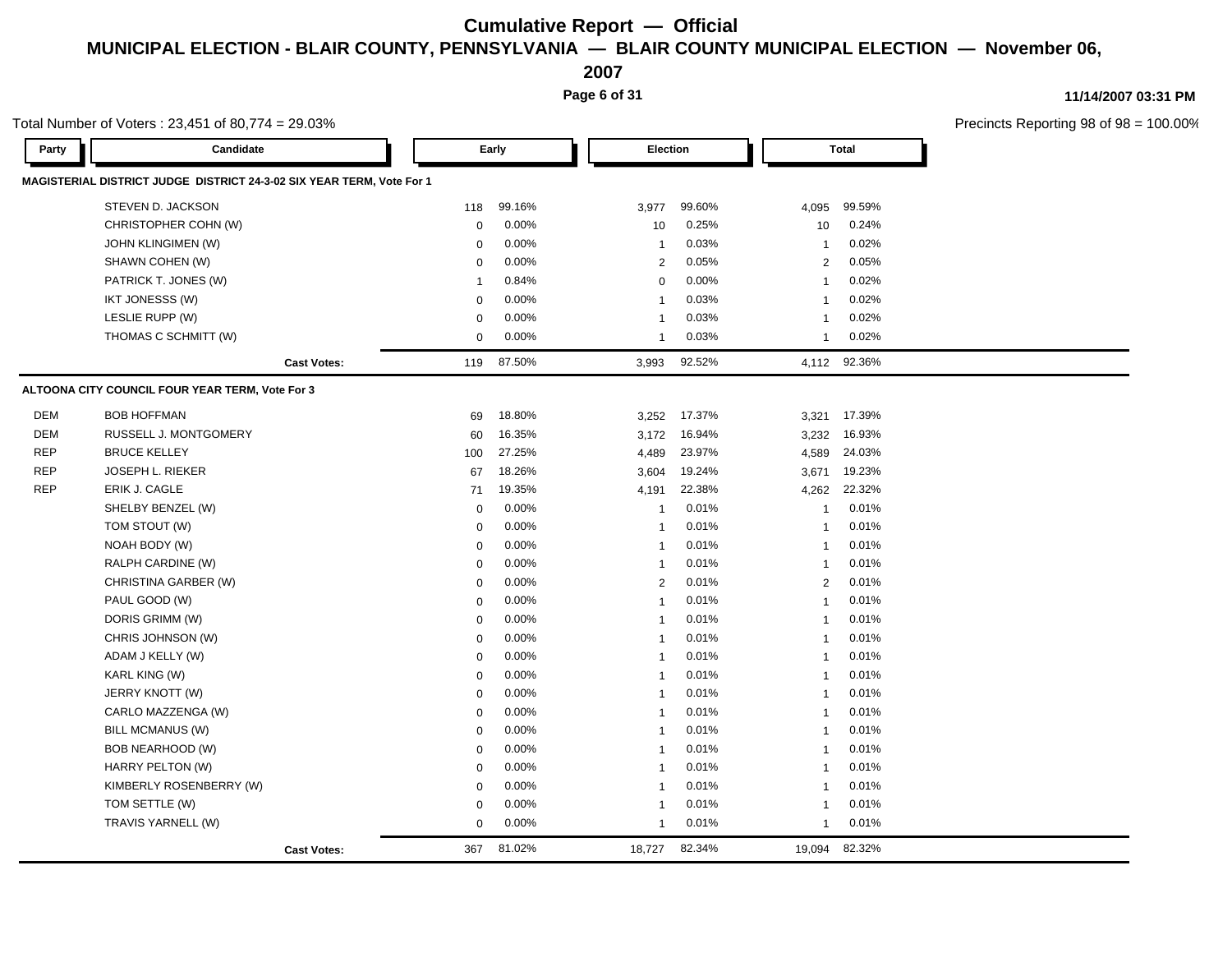**2007**

**Page 7 of 31**

|            | Total Number of Voters: 23,451 of 80,774 = 29.03%       |                    |              |            |          |        |                |              | Precincts Reporting 98 of 98 = 100.00% |
|------------|---------------------------------------------------------|--------------------|--------------|------------|----------|--------|----------------|--------------|----------------------------------------|
| Party      | Candidate                                               |                    |              | Early      | Election |        |                | <b>Total</b> |                                        |
|            | ALLEGHENY TOWNSHIP SUPERVISOR SIX YEAR TERM, Vote For 1 |                    |              |            |          |        |                |              |                                        |
| <b>DEM</b> | THOMAS J. SMITH                                         |                    | 17           | 34.69%     | 410      | 34.66% | 427            | 34.66%       |                                        |
| <b>REP</b> | FRED N. IMLER, II                                       |                    | 32           | 65.31%     | 773      | 65.34% | 805            | 65.34%       |                                        |
|            |                                                         | <b>Cast Votes:</b> | 49           | 87.50%     | 1,183    | 94.56% | 1,232          | 94.26%       |                                        |
|            | ALLEGHENY TOWNSHIP AUDITOR SIX YEAR TERM, Vote For 1    |                    |              |            |          |        |                |              |                                        |
| <b>REP</b> | <b>GALEN E. HELSEL</b>                                  |                    |              | 40 100.00% | 1,077    | 99.72% | 1,117          | 99.73%       |                                        |
|            | RICHARD CLAYTON BROWN (W)                               |                    | $\mathbf 0$  | 0.00%      | 1        | 0.09%  | $\mathbf{1}$   | 0.09%        |                                        |
|            | CAROL J DECKER (W)                                      |                    | $\mathbf 0$  | 0.00%      | -1       | 0.09%  | -1             | 0.09%        |                                        |
|            | SEAN M SNYDER (W)                                       |                    | $\mathbf{0}$ | 0.00%      | -1       | 0.09%  | $\mathbf{1}$   | 0.09%        |                                        |
|            |                                                         | <b>Cast Votes:</b> | 40           | 71.43%     | 1,080    | 86.33% | 1,120          | 85.69%       |                                        |
|            | ANTIS TOWNSHIP SUPERVISOR SIX YEAR TERM, Vote For 2     |                    |              |            |          |        |                |              |                                        |
|            | ROBERT P. HORNBERGER, SR.                               |                    | 13           | 52.00%     | 938      | 51.94% | 951            | 51.94%       |                                        |
| <b>REP</b> | <b>CHARLES W. TAYLOR</b>                                |                    | 12           | 48.00%     | 852      | 47.18% | 864            | 47.19%       |                                        |
|            | SARA MILLER (W)                                         |                    | $\mathbf{0}$ | 0.00%      | 3        | 0.17%  | 3              | 0.16%        |                                        |
|            | CHRISTOPHER R CARRIER (W)                               |                    | $\mathbf 0$  | 0.00%      | 2        | 0.11%  | 2              | 0.11%        |                                        |
|            | RON GENSAMER (W)                                        |                    | $\Omega$     | 0.00%      | 3        | 0.17%  | 3              | 0.16%        |                                        |
|            | WILBUR CARTWRIGHT (W)                                   |                    | $\Omega$     | 0.00%      |          | 0.06%  |                | 0.05%        |                                        |
|            | JANET CLAAR (W)                                         |                    | $\mathbf{0}$ | 0.00%      | -1       | 0.06%  | $\mathbf{1}$   | 0.05%        |                                        |
|            | DANIEL GRAHAM (W)                                       |                    | $\mathbf 0$  | 0.00%      | -1       | 0.06%  | $\mathbf{1}$   | 0.05%        |                                        |
|            | ROBERT HIMES (W)                                        |                    | $\mathbf 0$  | 0.00%      | -1       | 0.06%  | $\mathbf{1}$   | 0.05%        |                                        |
|            | DEBBIE HOY (W)                                          |                    | $\mathbf{0}$ | 0.00%      | -1       | 0.06%  | $\overline{1}$ | 0.05%        |                                        |
|            | MARK MCCRACKEN (W)                                      |                    | $\Omega$     | 0.00%      |          | 0.06%  | $\mathbf 1$    | 0.05%        |                                        |
|            | JOSEPH WHITEFORD (W)                                    |                    | $\mathbf 0$  | 0.00%      | -1       | 0.06%  | $\mathbf{1}$   | 0.05%        |                                        |
|            | MATTHEW YARNELL (W)                                     |                    | $\mathbf 0$  | 0.00%      | 1        | 0.06%  | $\mathbf{1}$   | 0.05%        |                                        |
|            |                                                         | <b>Cast Votes:</b> | 25           | 62.50%     | 1,806    | 77.71% |                | 1,831 77.45% |                                        |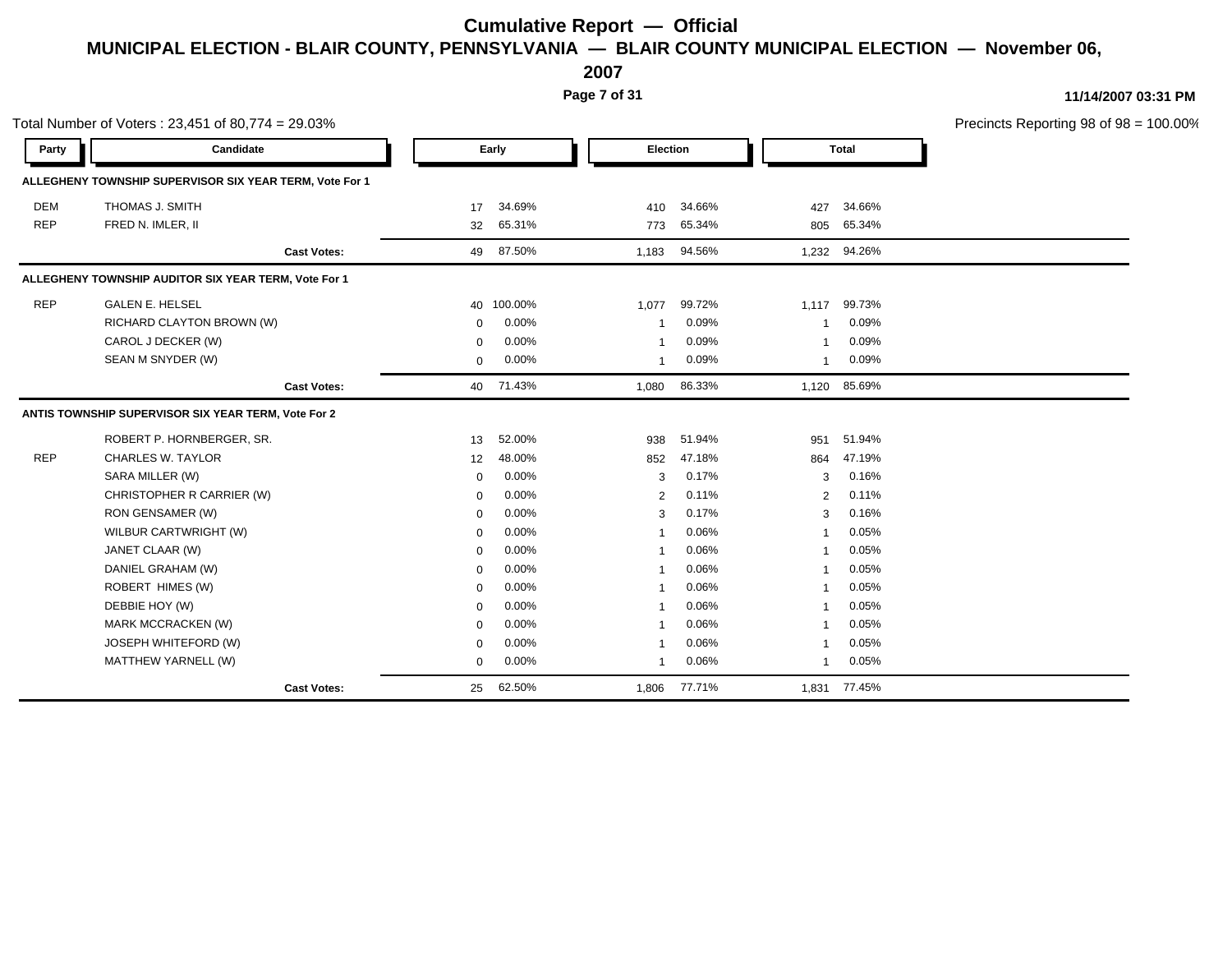**2007**

**Page 8 of 31**

### **11/14/2007 03:31 PM**

|            | Total Number of Voters: 23,451 of 80,774 = 29.03%   |              |            |                 |        |                         |              | Precincts Reporting 98 of 98 |
|------------|-----------------------------------------------------|--------------|------------|-----------------|--------|-------------------------|--------------|------------------------------|
| Party      | Candidate                                           |              | Early      | <b>Election</b> |        |                         | <b>Total</b> |                              |
|            | ANTIS TOWNSHIP SUPERVISOR TWO YEAR TERM, Vote For 1 |              |            |                 |        |                         |              |                              |
| <b>REP</b> | <b>KENNETH HOSTLER</b>                              |              | 15 100.00% | 961             | 98.97% | 976                     | 98.99%       |                              |
|            | DWAIN BALDWIN (W)                                   | $\mathbf 0$  | 0.00%      | $\mathbf{1}$    | 0.10%  | $\mathbf{1}$            | 0.10%        |                              |
|            | FRED BENNETTI (W)                                   | 0            | 0.00%      | $\mathbf{1}$    | 0.10%  | $\mathbf{1}$            | 0.10%        |                              |
|            | LORI CARRIER (W)                                    | 0            | 0.00%      | $\mathbf{1}$    | 0.10%  | $\mathbf{1}$            | 0.10%        |                              |
|            | JOE DELGROSSO (W)                                   | $\mathbf 0$  | 0.00%      | $\mathbf{1}$    | 0.10%  | $\overline{1}$          | 0.10%        |                              |
|            | GARY MILLER (W)                                     | 0            | 0.00%      | $\overline{2}$  | 0.21%  | $\overline{2}$          | 0.20%        |                              |
|            | SARAH MILLER (W)                                    | 0            | 0.00%      | $\mathbf{1}$    | 0.10%  | $\mathbf{1}$            | 0.10%        |                              |
|            | WAYNE STAPLETON (W)                                 | $\mathbf 0$  | 0.00%      | $\overline{1}$  | 0.10%  | $\overline{1}$          | 0.10%        |                              |
|            | BRENDA TYLER (W)                                    | 0            | 0.00%      | $\mathbf 1$     | 0.10%  | $\mathbf{1}$            | 0.10%        |                              |
|            | MATTHEW YARNELL (W)                                 | $\mathbf 0$  | 0.00%      | $\mathbf 1$     | 0.10%  | $\mathbf{1}$            | 0.10%        |                              |
|            | <b>Cast Votes:</b>                                  | 15           | 75.00%     | 971             | 83.56% | 986                     | 83.42%       |                              |
|            | ANTIS TOWNSHIP AUDITOR SIX YEAR TERM, Vote For 1    |              |            |                 |        |                         |              |                              |
|            | No Candidate Filed (W)                              | $\mathbf 0$  | 0.00%      | $\mathbf 0$     | 0.00%  | $\mathbf 0$             | 0.00%        |                              |
|            | SCOTT BALDWIN (W)                                   | $\mathbf 0$  | 0.00%      | $\mathbf{1}$    | 5.88%  | $\overline{1}$          | 5.56%        |                              |
|            | LISA BAUGHMAN (W)                                   | 0            | $0.00\%$   | $\overline{1}$  | 5.88%  | $\overline{1}$          | 5.56%        |                              |
|            | LILA CAMPBELL (W)                                   | $\mathbf 0$  | 0.00%      | $\mathbf{1}$    | 5.88%  | $\overline{1}$          | 5.56%        |                              |
|            | CHRIS CARRIER (W)                                   | $\mathbf 0$  | 0.00%      | $\mathbf{1}$    | 5.88%  | $\overline{1}$          | 5.56%        |                              |
|            | RACHAEL DALEY (W)                                   | $\mathbf 0$  | 0.00%      | 2               | 11.76% | 2                       | 11.11%       |                              |
|            | WAYNE M FIGART (W)                                  | $\mathbf 0$  | 0.00%      | $\mathbf{1}$    | 5.88%  | $\overline{1}$          | 5.56%        |                              |
|            | STULTZ GLORIA (W)                                   | $\mathbf 0$  | 0.00%      | $\mathbf{1}$    | 5.88%  | $\overline{1}$          | 5.56%        |                              |
|            | PAULA J HALL (W)                                    | $\mathbf 0$  | 0.00%      | $\overline{1}$  | 5.88%  | $\overline{\mathbf{1}}$ | 5.56%        |                              |
|            | DAVE HOOVERR (W)                                    | $\mathbf 0$  | 0.00%      | $\mathbf{1}$    | 5.88%  | $\overline{1}$          | 5.56%        |                              |
|            | J. KENNETH LOUCKS (W)                               | $\mathbf{1}$ | 100.00%    | $\mathbf 0$     | 0.00%  | $\overline{1}$          | 5.56%        |                              |
|            | PINKY NEWBERRY (W)                                  | $\mathbf 0$  | 0.00%      | $\overline{1}$  | 5.88%  | $\overline{1}$          | 5.56%        |                              |
|            | ROBERTHORNBERGERR (W)                               | $\mathbf 0$  | 0.00%      | $\mathbf{1}$    | 5.88%  | $\overline{1}$          | 5.56%        |                              |
|            | SHAWN SHAULIS (W)                                   | 0            | 0.00%      | $\mathbf{1}$    | 5.88%  | $\overline{1}$          | 5.56%        |                              |
|            | <b>GLORIA STULTZ (W)</b>                            | $\mathbf 0$  | 0.00%      | $\mathbf{1}$    | 5.88%  | $\overline{1}$          | 5.56%        |                              |
|            | CHARLES TAYLOR (W)                                  | $\mathbf 0$  | 0.00%      | $\mathbf{1}$    | 5.88%  | $\overline{1}$          | 5.56%        |                              |
|            | MATTHEW YARNELL (W)                                 | $\mathbf 0$  | 0.00%      | $\overline{1}$  | 5.88%  | $\overline{1}$          | 5.56%        |                              |
|            | RAESHEL M ZIEGLER (W)                               | $\mathbf 0$  | 0.00%      | $\mathbf{1}$    | 5.88%  | $\mathbf{1}$            | 5.56%        |                              |
|            | <b>Cast Votes:</b>                                  | 1            | 5.00%      | 17              | 1.46%  | 18                      | 1.52%        |                              |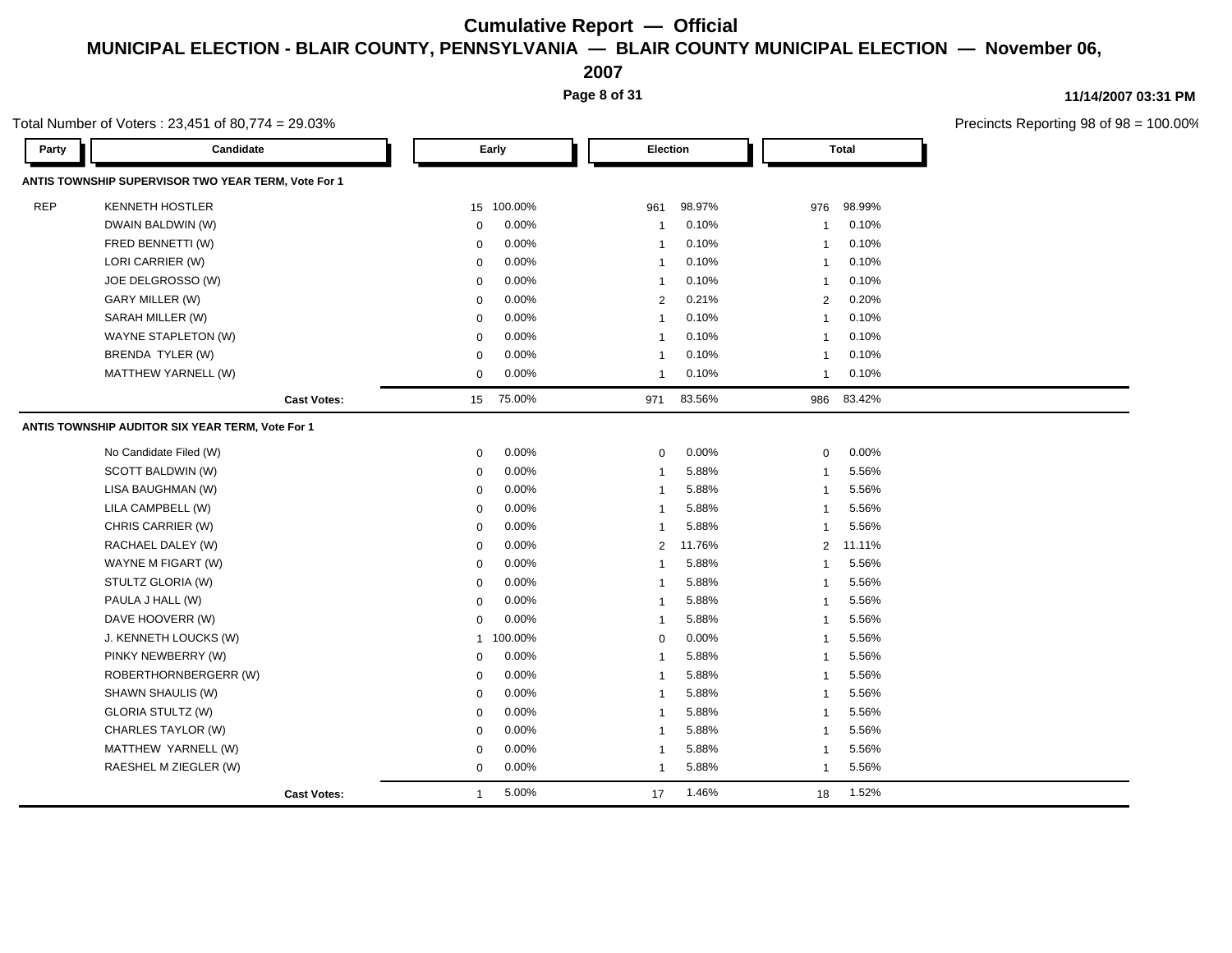**2007**

**Page 9 of 31**

**11/14/2007 03:31 PM**

|            | Total Number of Voters: 23,451 of 80,774 = 29.03%   |                    |                 |           |                |        |                |              | Precincts Reporting 98 of 98 = |
|------------|-----------------------------------------------------|--------------------|-----------------|-----------|----------------|--------|----------------|--------------|--------------------------------|
| Party      | Candidate                                           |                    |                 | Early     | Election       |        |                | <b>Total</b> |                                |
|            | ANTIS TOWNSHIP AUDITOR FOUR YEAR TERM, Vote For 1   |                    |                 |           |                |        |                |              |                                |
|            | No Candidate Filed (W)                              |                    | $\mathbf 0$     | 0.00%     | $\mathbf 0$    | 0.00%  | 0              | 0.00%        |                                |
|            | ALICE SAMSEL (W)                                    |                    | $\mathbf 0$     | 0.00%     | $\mathbf{1}$   | 9.09%  | 1              | 8.33%        |                                |
|            | RACHAE LDALEY (W)                                   |                    | $\mathbf 0$     | 0.00%     | $\overline{2}$ | 18.18% | $\overline{2}$ | 16.67%       |                                |
|            | KAREN BALDWIN (W)                                   |                    | $\mathbf 0$     | 0.00%     | $\mathbf{1}$   | 9.09%  | $\mathbf{1}$   | 8.33%        |                                |
|            | LISA BAUGHMAN (W)                                   |                    | $\mathbf 0$     | 0.00%     | $\mathbf{1}$   | 9.09%  | $\mathbf{1}$   | 8.33%        |                                |
|            | WAYNE M FIGART (W)                                  |                    | $\mathbf 0$     | 0.00%     | $\mathbf{1}$   | 9.09%  | 1              | 8.33%        |                                |
|            | DANIEL GRAHAM (W)                                   |                    | 0               | 0.00%     | $\mathbf{1}$   | 9.09%  | 1              | 8.33%        |                                |
|            | WENDY HUBER (W)                                     |                    | $\mathbf 0$     | 0.00%     | $\mathbf{1}$   | 9.09%  | $\mathbf{1}$   | 8.33%        |                                |
|            | J. KENNETH LOUCKS (W)                               |                    | 1               | 100.00%   | $\mathbf 0$    | 0.00%  | $\mathbf{1}$   | 8.33%        |                                |
|            | SHAWN SHAULIS (W)                                   |                    | 0               | 0.00%     | 1              | 9.09%  | $\mathbf{1}$   | 8.33%        |                                |
|            | CHARLES TAYLOR (W)                                  |                    | $\mathbf 0$     | 0.00%     | $\mathbf{1}$   | 9.09%  | $\mathbf{1}$   | 8.33%        |                                |
|            | MATTHEW YARNELL (W)                                 |                    | $\mathbf 0$     | 0.00%     | $\mathbf{1}$   | 9.09%  | $\mathbf{1}$   | 8.33%        |                                |
|            |                                                     | <b>Cast Votes:</b> | $\mathbf{1}$    | 5.00%     | 11             | 0.95%  | 12             | 1.02%        |                                |
|            | BELLWOOD BOROUGH COUNCIL FOUR YEAR TERM, Vote For 3 |                    |                 |           |                |        |                |              |                                |
|            | EILEEN D. NEWBERRY                                  |                    | 4               | 40.00%    | 212            | 52.35% | 216            | 52.05%       |                                |
| <b>REP</b> | CHRISTOPHER E. CREEK                                |                    | 4               | 40.00%    | 181            | 44.69% | 185            | 44.58%       |                                |
|            | STEPHEN PALOVICH (W)                                |                    | $\mathbf 0$     | 0.00%     | 3              | 0.74%  | 3              | 0.72%        |                                |
|            | MAY WEST (W)                                        |                    | $\mathbf 0$     | 0.00%     | $\mathbf{1}$   | 0.25%  | $\mathbf{1}$   | 0.24%        |                                |
|            | SEAN CLAPPER (W)                                    |                    | 0               | 0.00%     | $\mathbf{1}$   | 0.25%  | $\mathbf{1}$   | 0.24%        |                                |
|            | <b>BOB CORNMESSER (W)</b>                           |                    | $\mathbf 0$     | 0.00%     | $\mathbf{1}$   | 0.25%  | $\mathbf{1}$   | 0.24%        |                                |
|            | JOHN KRIEGER (W)                                    |                    | $\mathbf 0$     | 0.00%     | $\mathbf{1}$   | 0.25%  | 1              | 0.24%        |                                |
|            | JEFF PLUMMER (W)                                    |                    | 0               | 0.00%     | $\mathbf{1}$   | 0.25%  | $\mathbf{1}$   | 0.24%        |                                |
|            | NAOMI POE (W)                                       |                    | $\mathbf 1$     | 10.00%    | $\mathbf 0$    | 0.00%  | $\mathbf{1}$   | 0.24%        |                                |
|            | RANDY POPLIN (W)                                    |                    | 0               | 0.00%     | $\mathbf{1}$   | 0.25%  | $\mathbf{1}$   | 0.24%        |                                |
|            | HERB SHELOW (W)                                     |                    | $\mathbf 0$     | 0.00%     | $\mathbf{1}$   | 0.25%  | 1              | 0.24%        |                                |
|            | DONALD WALKER (W)                                   |                    | $\Omega$        | 0.00%     | $\mathbf{1}$   | 0.25%  | $\mathbf{1}$   | 0.24%        |                                |
|            | MARK YOHN (W)                                       |                    | 1               | 10.00%    | 0              | 0.00%  | $\mathbf{1}$   | 0.24%        |                                |
|            | JOEL ZUIKER (W)                                     |                    | $\mathbf 0$     | 0.00%     | 1              | 0.25%  | 1              | 0.24%        |                                |
|            |                                                     | <b>Cast Votes:</b> | 10 <sup>1</sup> | 66.67%    | 405            | 52.12% |                | 415 52.40%   |                                |
|            | BELLWOOD BOROUGH COUNCIL TWO YEAR TERM, Vote For 1  |                    |                 |           |                |        |                |              |                                |
| <b>REP</b> | DONALD N. WALKER                                    |                    |                 | 5 100.00% | 211            | 99.06% | 216            | 99.08%       |                                |
|            | SEAN CLAPPER (W)                                    |                    | $\mathbf 0$     | 0.00%     | 1              | 0.47%  | 1              | 0.46%        |                                |
|            | <b>JOE MARTIN (W)</b>                               |                    | 0               | 0.00%     | $\mathbf{1}$   | 0.47%  | 1              | 0.46%        |                                |
|            |                                                     | <b>Cast Votes:</b> |                 | 5 100.00% | 213            | 82.24% | 218            | 82.58%       |                                |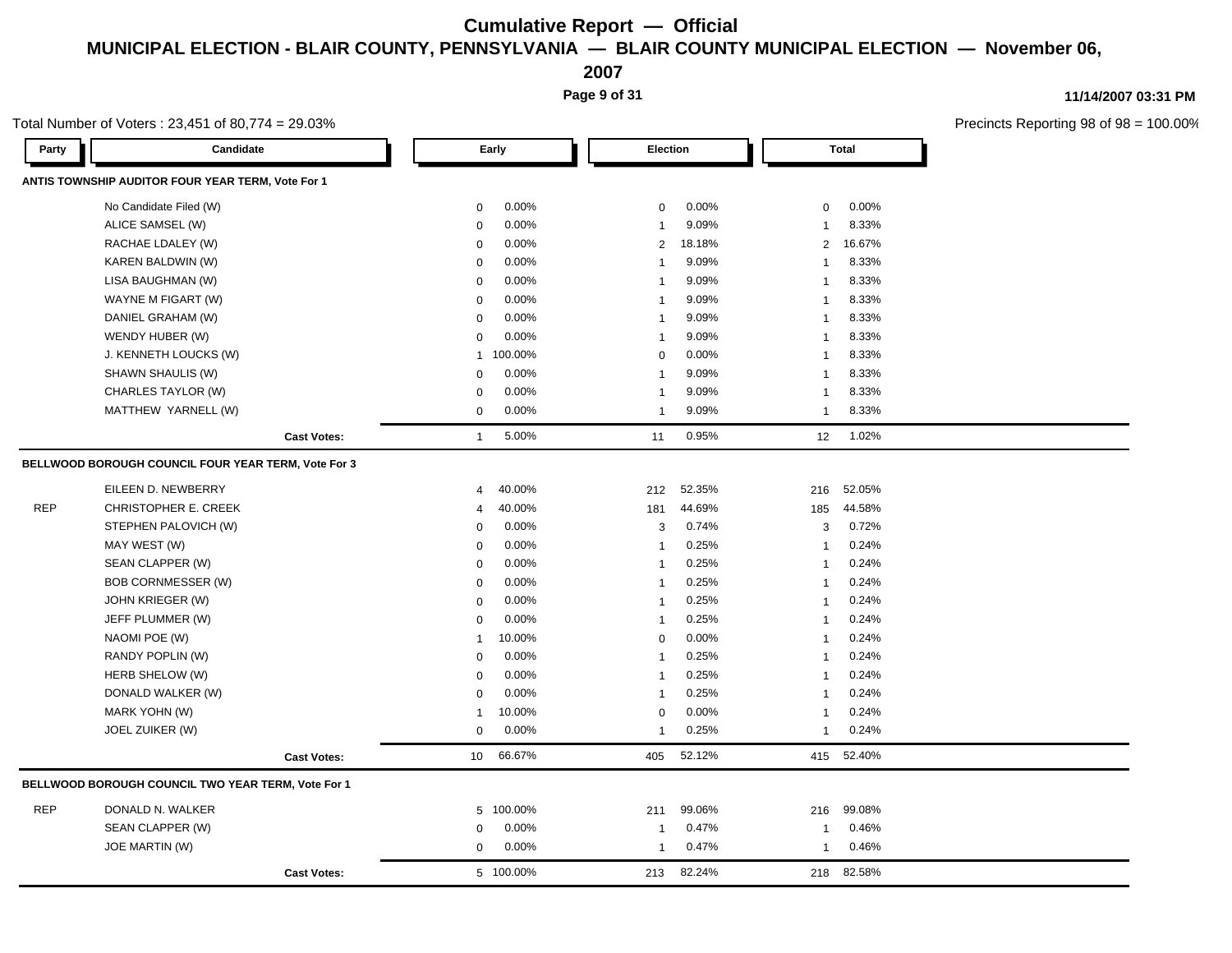**2007**

**Page 10 of 31**

**11/14/2007 03:31 PM**

|            | Total Number of Voters: 23,451 of 80,774 = 29.03%       |                    |                |           |                         |        |                |              | Precincts Reporting 98 of 98 = |
|------------|---------------------------------------------------------|--------------------|----------------|-----------|-------------------------|--------|----------------|--------------|--------------------------------|
| Party      | Candidate                                               |                    |                | Early     | Election                |        |                | <b>Total</b> |                                |
|            | BLAIR TOWNSHIP SUPERVISOR SIX YEAR TERM, Vote For 1     |                    |                |           |                         |        |                |              |                                |
| <b>REP</b> | ERIC B. PRENDERGAST                                     |                    | 13             | 92.86%    | 799                     | 98.64% | 812            | 98.54%       |                                |
|            | HARVEY SHAW (W)                                         |                    | $\mathbf 0$    | 0.00%     | $\overline{1}$          | 0.12%  | $\mathbf{1}$   | 0.12%        |                                |
|            | PALMER BROWN (W)                                        |                    | $\mathbf 0$    | 0.00%     | 5                       | 0.62%  | 5              | 0.61%        |                                |
|            | RICHARD IMLER (W)                                       |                    | 0              | 0.00%     | $\overline{\mathbf{1}}$ | 0.12%  | 1              | 0.12%        |                                |
|            | DR FRANK MELOY (W)                                      |                    | $\mathbf 0$    | 0.00%     | $\overline{1}$          | 0.12%  | $\mathbf{1}$   | 0.12%        |                                |
|            | DAVE MOSES (W)                                          |                    | $\mathbf 0$    | 0.00%     | $\overline{1}$          | 0.12%  | 1              | 0.12%        |                                |
|            | <b>BRAD PINTER (W)</b>                                  |                    | $\mathbf 0$    | 0.00%     | $\overline{1}$          | 0.12%  | $\mathbf{1}$   | 0.12%        |                                |
|            | WADE PORTER (W)                                         |                    | $\mathbf 0$    | 0.00%     | $\overline{\mathbf{1}}$ | 0.12%  | $\mathbf{1}$   | 0.12%        |                                |
|            | DAVID A. NEAL, SR. (W)                                  |                    | $\overline{1}$ | 7.14%     | 0                       | 0.00%  | $\mathbf{1}$   | 0.12%        |                                |
|            |                                                         | <b>Cast Votes:</b> | 14             | 87.50%    | 810                     | 82.82% | 824            | 82.90%       |                                |
|            | BLAIR TOWNSHIP AUDITOR SIX YEAR TERM, Vote For 1        |                    |                |           |                         |        |                |              |                                |
|            | No Candidate Filed (W)                                  |                    | $\mathbf 0$    | 0.00%     | 0                       | 0.00%  | $\pmb{0}$      | 0.00%        |                                |
|            | DICK WEBER (W)                                          |                    | 0              | 0.00%     | 23                      | 58.97% | 23             | 56.10%       |                                |
|            | PAUL AMIGH (W)                                          |                    | $\mathbf 0$    | 0.00%     | $\overline{1}$          | 2.56%  | $\mathbf{1}$   | 2.44%        |                                |
|            | DIANNE BILLOTTE (W)                                     |                    | $\mathbf 0$    | 0.00%     | 2                       | 5.13%  | $\overline{2}$ | 4.88%        |                                |
|            | RICHARD BAREFOOT (W)                                    |                    | $\mathbf{1}$   | 50.00%    | $\mathbf 0$             | 0.00%  | $\mathbf{1}$   | 2.44%        |                                |
|            | LARRY BARRONER (W)                                      |                    | $\mathbf 0$    | 0.00%     | $\overline{1}$          | 2.56%  | $\mathbf{1}$   | 2.44%        |                                |
|            | MARY ANN BENNIS (W)                                     |                    | 0              | 0.00%     | $\overline{1}$          | 2.56%  | $\mathbf{1}$   | 2.44%        |                                |
|            | VIRGINIA CLAAR (W)                                      |                    | $\mathbf 0$    | 0.00%     | $\overline{\mathbf{1}}$ | 2.56%  | $\mathbf 1$    | 2.44%        |                                |
|            | EDWARD FALCE (W)                                        |                    | $\mathbf 0$    | 0.00%     | $\mathbf{1}$            | 2.56%  | $\mathbf{1}$   | 2.44%        |                                |
|            | LISA HELMER (W)                                         |                    | $\mathbf 0$    | 0.00%     | $\overline{1}$          | 2.56%  | $\mathbf{1}$   | 2.44%        |                                |
|            | RICHARD IMLER (W)                                       |                    | $\mathbf 0$    | 0.00%     | $\overline{1}$          | 2.56%  | 1              | 2.44%        |                                |
|            | PAMELA C. JOHNSON (W)                                   |                    | $\mathbf{1}$   | 50.00%    | $\mathbf 0$             | 0.00%  | $\mathbf 1$    | 2.44%        |                                |
|            | JAMES MOCK JR (W)                                       |                    | $\mathbf 0$    | 0.00%     | $\overline{1}$          | 2.56%  | $\mathbf{1}$   | 2.44%        |                                |
|            | LOIS KANESHIKI (W)                                      |                    | 0              | 0.00%     | $\overline{1}$          | 2.56%  | $\mathbf{1}$   | 2.44%        |                                |
|            | CARL KENYON (W)                                         |                    | $\mathbf 0$    | 0.00%     | $\overline{1}$          | 2.56%  | 1              | 2.44%        |                                |
|            | <b>BILL LYKENS (W)</b>                                  |                    | $\mathbf 0$    | 0.00%     | $\overline{\mathbf{1}}$ | 2.56%  | $\mathbf{1}$   | 2.44%        |                                |
|            | DAVE NEAL (W)                                           |                    | $\mathbf 0$    | 0.00%     | $\overline{1}$          | 2.56%  | $\mathbf{1}$   | 2.44%        |                                |
|            | HARVEY SHAW (W)                                         |                    | 0              | 0.00%     | $\overline{1}$          | 2.56%  | 1              | 2.44%        |                                |
|            | JOHN YOUNG (W)                                          |                    | $\mathbf 0$    | 0.00%     | $\overline{1}$          | 2.56%  | $\mathbf{1}$   | 2.44%        |                                |
|            |                                                         | <b>Cast Votes:</b> |                | 2 12.50%  | 39                      | 3.99%  | 41             | 4.12%        |                                |
|            | CATHARINE TOWNSHIP SUPERVISOR SIX YEAR TERM, Vote For 1 |                    |                |           |                         |        |                |              |                                |
| <b>REP</b> | RALPH F. RISPOLI                                        |                    |                | 4 100.00% | 105                     | 99.06% | 109            | 99.09%       |                                |
|            | <b>GLORIA SWEENEY (W)</b>                               |                    | 0              | 0.00%     | $\overline{\mathbf{1}}$ | 0.94%  | $\mathbf{1}$   | 0.91%        |                                |
|            |                                                         | <b>Cast Votes:</b> |                | 4 100.00% | 106                     | 81.54% |                | 110 82.09%   |                                |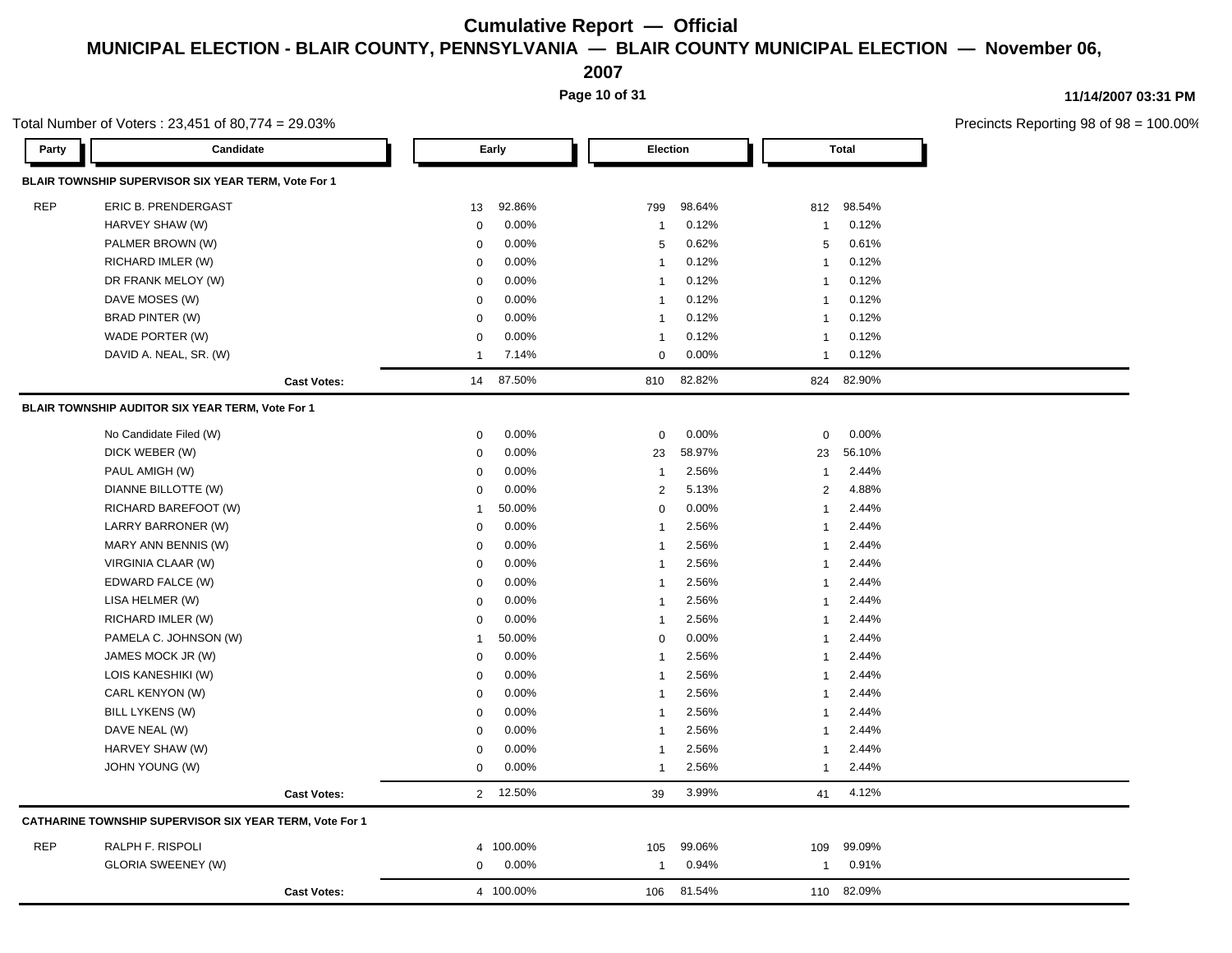**2007**

**Page 11 of 31**

| Total Number of Voters: 23,451 of 80,774 = 29.03% |                                                              |                    |                  |           |                                  |         |                                  | Precincts Reporting 98 of 98 = 100.00% |  |
|---------------------------------------------------|--------------------------------------------------------------|--------------------|------------------|-----------|----------------------------------|---------|----------------------------------|----------------------------------------|--|
| Party                                             | Candidate                                                    |                    |                  | Early     | <b>Election</b>                  |         |                                  | <b>Total</b>                           |  |
|                                                   | CATHARINE TOWNSHIP AUDITOR SIX YEAR TERM, Vote For 1         |                    |                  |           |                                  |         |                                  |                                        |  |
|                                                   | No Candidate Filed (W)                                       |                    | $\mathbf 0$      | 0.00%     | 0                                | 0.00%   | $\mathbf 0$                      | 0.00%                                  |  |
|                                                   | TIM BOWSER (W)<br>SUE BRUBAKER (W)                           |                    | $\mathbf 0$      | 0.00%     | $\mathbf{1}$                     | 33.33%  | $\mathbf{1}$                     | 20.00%                                 |  |
|                                                   |                                                              |                    | -1               | 50.00%    | $\mathbf 0$                      | 0.00%   | $\mathbf{1}$                     | 20.00%                                 |  |
|                                                   | <b>GLORIA SEENEY (W)</b>                                     |                    | $\Omega$         | 0.00%     | 1                                | 33.33%  | $\mathbf{1}$                     | 20.00%                                 |  |
|                                                   | LEE SWIVESBURG (W)                                           |                    | $\mathbf 1$      | 50.00%    | 0                                | 0.00%   | $\mathbf{1}$                     | 20.00%                                 |  |
|                                                   | SHERRY WADDINGTON (W)                                        |                    | $\mathbf 0$      | 0.00%     | $\mathbf{1}$                     | 33.33%  | $\mathbf{1}$                     | 20.00%                                 |  |
|                                                   |                                                              | <b>Cast Votes:</b> |                  | 2 50.00%  | $\mathbf{3}$                     | 2.31%   | 5 <sup>5</sup>                   | 3.73%                                  |  |
|                                                   | <b>CATHARINE TOWNSHIP AUDITOR FOUR YEAR TERM, Vote For 1</b> |                    |                  |           |                                  |         |                                  |                                        |  |
|                                                   | No Candidate Filed (W)                                       |                    | $\Omega$         | 0.00%     | $\mathbf 0$                      | 0.00%   | $\mathbf 0$                      | 0.00%                                  |  |
|                                                   | SUZANNE BOWSER (W)                                           |                    | $\Omega$         | 0.00%     | $\mathbf{1}$                     | 100.00% | $\mathbf{1}$                     | 50.00%                                 |  |
|                                                   | WAYNE GROVE (W)                                              |                    |                  | 1 100.00% | 0                                | 0.00%   | $\mathbf{1}$                     | 50.00%                                 |  |
|                                                   |                                                              | <b>Cast Votes:</b> | 1                | 25.00%    | $\mathbf{1}$                     | 0.77%   | $\overline{2}$                   | 1.49%                                  |  |
|                                                   | DUNCANSVILLE BOROUGH MAYOR FOUR YEAR TERM, Vote For 1        |                    |                  |           |                                  |         |                                  |                                        |  |
| <b>REP</b>                                        | KENNETH L. DAVIS, II                                         |                    |                  | 100.00%   | 192                              | 95.52%  |                                  | 95.59%                                 |  |
|                                                   |                                                              |                    | 3                | 0.00%     |                                  | 1.00%   | 195                              | 0.98%                                  |  |
|                                                   | DAVE SKURNICK (W)<br>MICHAEL JACKSON (W)                     |                    | 0<br>$\mathbf 0$ | 0.00%     | $\overline{2}$<br>$\overline{4}$ | 1.99%   | $\overline{2}$<br>$\overline{4}$ | 1.96%                                  |  |
|                                                   | EDWARD GRSEVINSKY JR (W)                                     |                    | $\mathbf 0$      | 0.00%     | 1                                | 0.50%   | $\mathbf{1}$                     | 0.49%                                  |  |
|                                                   | WILLIAM LLOYD (W)                                            |                    | $\Omega$         | 0.00%     | 1                                | 0.50%   | $\mathbf{1}$                     | 0.49%                                  |  |
|                                                   | DON RISBEN (W)                                               |                    | $\mathbf 0$      | 0.00%     | $\mathbf{1}$                     | 0.50%   | $\mathbf{1}$                     | 0.49%                                  |  |
|                                                   |                                                              | <b>Cast Votes:</b> | 3 <sup>1</sup>   | 75.00%    | 201                              | 80.08%  |                                  | 204 80.00%                             |  |
|                                                   | DUNCANSVILLE BOROUGH COUNCIL FOUR YEAR TERM, Vote For 3      |                    |                  |           |                                  |         |                                  |                                        |  |
| <b>REP</b>                                        | <b>DAVID SHAW</b>                                            |                    | 3                | 42.86%    | 182                              | 48.02%  | 185                              | 47.93%                                 |  |
| <b>REP</b>                                        | MICHAEL W. JACKSON                                           |                    | $\overline{4}$   | 57.14%    | 186                              | 49.08%  | 190                              | 49.22%                                 |  |
|                                                   | DARLENE M CULP (W)                                           |                    | $\Omega$         | 0.00%     | $\overline{1}$                   | 0.26%   | $\mathbf{1}$                     | 0.26%                                  |  |
|                                                   | MATT CUTSHALL (W)                                            |                    | $\mathbf 0$      | 0.00%     | $\overline{1}$                   | 0.26%   | $\mathbf{1}$                     | 0.26%                                  |  |
|                                                   | CHARLES FLECK (W)                                            |                    | $\Omega$         | 0.00%     | 1                                | 0.26%   | $\mathbf{1}$                     | 0.26%                                  |  |
|                                                   | LLOYD FORSHEY (W)                                            |                    | $\mathbf 0$      | 0.00%     | -1                               | 0.26%   | $\mathbf{1}$                     | 0.26%                                  |  |
|                                                   | CHARLES GOJMERAC (W)                                         |                    | $\mathbf 0$      | 0.00%     | 1                                | 0.26%   | $\mathbf{1}$                     | 0.26%                                  |  |
|                                                   | JOSHUA JACKSON (W)                                           |                    | $\mathbf 0$      | 0.00%     | $\overline{4}$                   | 1.06%   | 4                                | 1.04%                                  |  |
|                                                   | DAVID M SKURNICK (W)                                         |                    | $\mathbf 0$      | 0.00%     | 1                                | 0.26%   | $\mathbf{1}$                     | 0.26%                                  |  |
|                                                   | SANDRA WILT (W)                                              |                    | $\mathbf 0$      | 0.00%     | $\mathbf{1}$                     | 0.26%   | $\mathbf{1}$                     | 0.26%                                  |  |
|                                                   |                                                              | <b>Cast Votes:</b> | $\overline{7}$   | 58.33%    | 379                              | 50.33%  | 386                              | 50.46%                                 |  |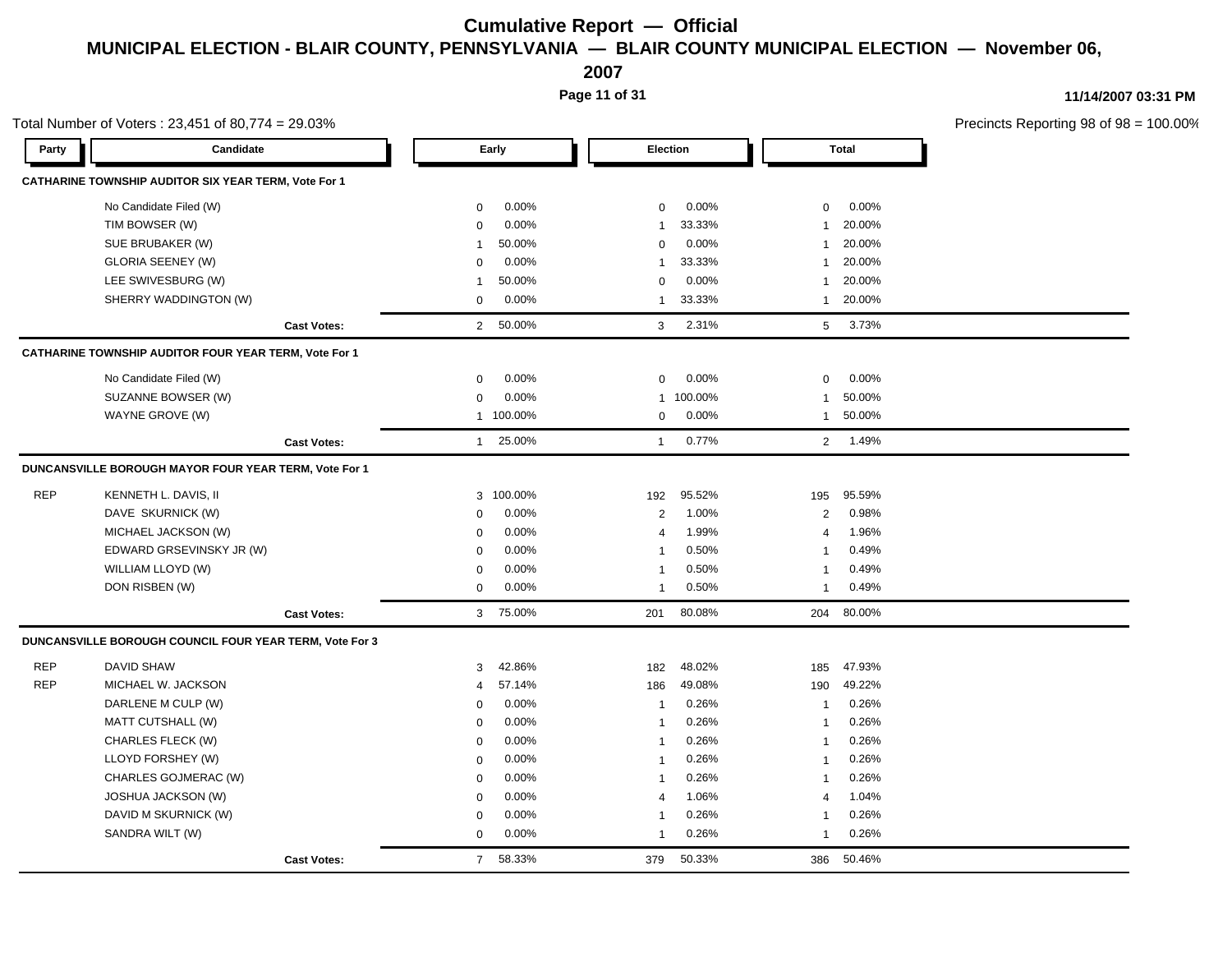**2007**

**Page 12 of 31**

| Candidate<br>Election<br><b>Total</b><br>Party<br>Early<br>FRANKSTOWN TOWNSHIP SUPERVISOR SIX YEAR TERM, Vote For 1<br><b>DEM</b><br><b>DAN ROBERTS</b><br>48.39%<br>41.45%<br>41.70%<br>30<br>686<br>716<br><b>REP</b><br>JAMES W. GROVE<br>50.00%<br>58.49%<br>58.18%<br>31<br>968<br>999<br>0.00%<br>0.06%<br>BOB MILLS (W)<br>0.06%<br>$\mathbf 0$<br>$\overline{1}$<br>$\mathbf{1}$<br>GREGORY P. WYANDT SR. (W)<br>1.61%<br>0.00%<br>0.06%<br>0<br>$\mathbf{1}$<br>1<br>98.41%<br>95.94%<br>96.03%<br>62<br>1,655<br>1,717<br><b>Cast Votes:</b><br>FRANKSTOWN TOWNSHIP AUDITOR SIX YEAR TERM, Vote For 1<br><b>REP</b><br>JOHN T. HILEMAN<br>99.87%<br>99.87%<br>100.00%<br>1,522<br>1,578<br>56<br>STEVE HESS (W)<br>0.07%<br>0.00%<br>0.06%<br>$\mathbf 0$<br>$\mathbf{1}$<br>$\overline{1}$<br>JOHN H SWOPE (W)<br>0.00%<br>0.07%<br>0.06%<br>$\mathsf 0$<br>$\overline{1}$<br>$\mathbf{1}$<br>88.89%<br>88.35%<br>88.37%<br>56<br>1,524<br>1,580<br><b>Cast Votes:</b><br>FREEDOM TOWNSHIP SUPERVISOR SIX YEAR TERM, Vote For 1<br><b>DEM</b><br>JACKIE N. WYLAND<br>28.57%<br>41.68%<br>41.50%<br>$\overline{2}$<br>203<br>205<br><b>REP</b><br><b>MAUREEN HAMOR</b><br>71.43%<br>58.32%<br>58.50%<br>5<br>284<br>289<br>7 100.00%<br>487 95.49%<br>494 95.55%<br><b>Cast Votes:</b><br>FREEDOM TOWNSHIP AUDITOR SIX YEAR TERM, Vote For 1<br><b>REP</b><br>99.56%<br>DENNIS E. FLAUGH<br>100.00%<br>99.56%<br>3<br>448<br>451<br>LORI FLAUGH (W)<br>0.00%<br>0.22%<br>0.22%<br>$\mathbf 0$<br>$\overline{1}$<br>1<br>MAUREEN HAMOR (W)<br>0.00%<br>0.22%<br>0.22%<br>$\mathbf 0$<br>$\mathbf{1}$<br>$\mathbf{1}$<br>42.86%<br>88.24%<br>87.62%<br>3<br>450<br>453<br><b>Cast Votes:</b><br>GREENFIELD TOWNSHIP SUPERVISOR SIX YEAR TERM, Vote For 1<br><b>REP</b><br><b>WILLIAM R. LIGHTNER</b><br>98.97%<br>98.97%<br>100.00%<br>384<br>385<br>$\mathbf{1}$<br>ANITA EMIGH (W)<br>0.26%<br>0.00%<br>0.26%<br>0<br>$\mathbf{1}$<br>$\mathbf{1}$<br>SHAWN WEYANDT (W)<br>0.00%<br>0.77%<br>0.77%<br>$\mathbf 0$<br>3<br>3<br>1 100.00%<br>84.53%<br>389 84.57%<br>388<br><b>Cast Votes:</b><br>GREENFIELD TOWNSHIP AUDITOR SIX YEAR TERM, Vote For 1<br><b>REP</b><br>99.22%<br>ROGER LINGENFELTER<br>100.00%<br>383<br>99.22%<br>382<br>$\mathbf{1}$<br>CHRISTINE LESLIE (W)<br>0.00%<br>0.26%<br>0.26%<br>$\mathbf 0$<br>$\overline{1}$<br>$\mathbf 1$<br>RICHARD LINGENFELTER (W)<br>0.00%<br>0.26%<br>0.26%<br>$\mathbf 0$<br>1<br>$\mathbf 1$<br>MATHEW TREON (W)<br>0.00%<br>0.26%<br>0.26%<br>$\mathbf 0$<br>1<br>$\overline{1}$<br>1 100.00%<br>83.88%<br>83.91%<br>385<br>386 | Total Number of Voters: 23,451 of 80,774 = 29.03% |                    |  |  |  | Precincts Reporting 98 of 98 = 100.00% |
|----------------------------------------------------------------------------------------------------------------------------------------------------------------------------------------------------------------------------------------------------------------------------------------------------------------------------------------------------------------------------------------------------------------------------------------------------------------------------------------------------------------------------------------------------------------------------------------------------------------------------------------------------------------------------------------------------------------------------------------------------------------------------------------------------------------------------------------------------------------------------------------------------------------------------------------------------------------------------------------------------------------------------------------------------------------------------------------------------------------------------------------------------------------------------------------------------------------------------------------------------------------------------------------------------------------------------------------------------------------------------------------------------------------------------------------------------------------------------------------------------------------------------------------------------------------------------------------------------------------------------------------------------------------------------------------------------------------------------------------------------------------------------------------------------------------------------------------------------------------------------------------------------------------------------------------------------------------------------------------------------------------------------------------------------------------------------------------------------------------------------------------------------------------------------------------------------------------------------------------------------------------------------------------------------------------------------------------------------------------------------------------------------------------------------------------------------------------------------------------------------------------------------------------------------------------------------------------------------|---------------------------------------------------|--------------------|--|--|--|----------------------------------------|
|                                                                                                                                                                                                                                                                                                                                                                                                                                                                                                                                                                                                                                                                                                                                                                                                                                                                                                                                                                                                                                                                                                                                                                                                                                                                                                                                                                                                                                                                                                                                                                                                                                                                                                                                                                                                                                                                                                                                                                                                                                                                                                                                                                                                                                                                                                                                                                                                                                                                                                                                                                                                    |                                                   |                    |  |  |  |                                        |
|                                                                                                                                                                                                                                                                                                                                                                                                                                                                                                                                                                                                                                                                                                                                                                                                                                                                                                                                                                                                                                                                                                                                                                                                                                                                                                                                                                                                                                                                                                                                                                                                                                                                                                                                                                                                                                                                                                                                                                                                                                                                                                                                                                                                                                                                                                                                                                                                                                                                                                                                                                                                    |                                                   |                    |  |  |  |                                        |
|                                                                                                                                                                                                                                                                                                                                                                                                                                                                                                                                                                                                                                                                                                                                                                                                                                                                                                                                                                                                                                                                                                                                                                                                                                                                                                                                                                                                                                                                                                                                                                                                                                                                                                                                                                                                                                                                                                                                                                                                                                                                                                                                                                                                                                                                                                                                                                                                                                                                                                                                                                                                    |                                                   |                    |  |  |  |                                        |
|                                                                                                                                                                                                                                                                                                                                                                                                                                                                                                                                                                                                                                                                                                                                                                                                                                                                                                                                                                                                                                                                                                                                                                                                                                                                                                                                                                                                                                                                                                                                                                                                                                                                                                                                                                                                                                                                                                                                                                                                                                                                                                                                                                                                                                                                                                                                                                                                                                                                                                                                                                                                    |                                                   |                    |  |  |  |                                        |
|                                                                                                                                                                                                                                                                                                                                                                                                                                                                                                                                                                                                                                                                                                                                                                                                                                                                                                                                                                                                                                                                                                                                                                                                                                                                                                                                                                                                                                                                                                                                                                                                                                                                                                                                                                                                                                                                                                                                                                                                                                                                                                                                                                                                                                                                                                                                                                                                                                                                                                                                                                                                    |                                                   |                    |  |  |  |                                        |
|                                                                                                                                                                                                                                                                                                                                                                                                                                                                                                                                                                                                                                                                                                                                                                                                                                                                                                                                                                                                                                                                                                                                                                                                                                                                                                                                                                                                                                                                                                                                                                                                                                                                                                                                                                                                                                                                                                                                                                                                                                                                                                                                                                                                                                                                                                                                                                                                                                                                                                                                                                                                    |                                                   |                    |  |  |  |                                        |
|                                                                                                                                                                                                                                                                                                                                                                                                                                                                                                                                                                                                                                                                                                                                                                                                                                                                                                                                                                                                                                                                                                                                                                                                                                                                                                                                                                                                                                                                                                                                                                                                                                                                                                                                                                                                                                                                                                                                                                                                                                                                                                                                                                                                                                                                                                                                                                                                                                                                                                                                                                                                    |                                                   |                    |  |  |  |                                        |
|                                                                                                                                                                                                                                                                                                                                                                                                                                                                                                                                                                                                                                                                                                                                                                                                                                                                                                                                                                                                                                                                                                                                                                                                                                                                                                                                                                                                                                                                                                                                                                                                                                                                                                                                                                                                                                                                                                                                                                                                                                                                                                                                                                                                                                                                                                                                                                                                                                                                                                                                                                                                    |                                                   |                    |  |  |  |                                        |
|                                                                                                                                                                                                                                                                                                                                                                                                                                                                                                                                                                                                                                                                                                                                                                                                                                                                                                                                                                                                                                                                                                                                                                                                                                                                                                                                                                                                                                                                                                                                                                                                                                                                                                                                                                                                                                                                                                                                                                                                                                                                                                                                                                                                                                                                                                                                                                                                                                                                                                                                                                                                    |                                                   |                    |  |  |  |                                        |
|                                                                                                                                                                                                                                                                                                                                                                                                                                                                                                                                                                                                                                                                                                                                                                                                                                                                                                                                                                                                                                                                                                                                                                                                                                                                                                                                                                                                                                                                                                                                                                                                                                                                                                                                                                                                                                                                                                                                                                                                                                                                                                                                                                                                                                                                                                                                                                                                                                                                                                                                                                                                    |                                                   |                    |  |  |  |                                        |
|                                                                                                                                                                                                                                                                                                                                                                                                                                                                                                                                                                                                                                                                                                                                                                                                                                                                                                                                                                                                                                                                                                                                                                                                                                                                                                                                                                                                                                                                                                                                                                                                                                                                                                                                                                                                                                                                                                                                                                                                                                                                                                                                                                                                                                                                                                                                                                                                                                                                                                                                                                                                    |                                                   |                    |  |  |  |                                        |
|                                                                                                                                                                                                                                                                                                                                                                                                                                                                                                                                                                                                                                                                                                                                                                                                                                                                                                                                                                                                                                                                                                                                                                                                                                                                                                                                                                                                                                                                                                                                                                                                                                                                                                                                                                                                                                                                                                                                                                                                                                                                                                                                                                                                                                                                                                                                                                                                                                                                                                                                                                                                    |                                                   |                    |  |  |  |                                        |
|                                                                                                                                                                                                                                                                                                                                                                                                                                                                                                                                                                                                                                                                                                                                                                                                                                                                                                                                                                                                                                                                                                                                                                                                                                                                                                                                                                                                                                                                                                                                                                                                                                                                                                                                                                                                                                                                                                                                                                                                                                                                                                                                                                                                                                                                                                                                                                                                                                                                                                                                                                                                    |                                                   |                    |  |  |  |                                        |
|                                                                                                                                                                                                                                                                                                                                                                                                                                                                                                                                                                                                                                                                                                                                                                                                                                                                                                                                                                                                                                                                                                                                                                                                                                                                                                                                                                                                                                                                                                                                                                                                                                                                                                                                                                                                                                                                                                                                                                                                                                                                                                                                                                                                                                                                                                                                                                                                                                                                                                                                                                                                    |                                                   |                    |  |  |  |                                        |
|                                                                                                                                                                                                                                                                                                                                                                                                                                                                                                                                                                                                                                                                                                                                                                                                                                                                                                                                                                                                                                                                                                                                                                                                                                                                                                                                                                                                                                                                                                                                                                                                                                                                                                                                                                                                                                                                                                                                                                                                                                                                                                                                                                                                                                                                                                                                                                                                                                                                                                                                                                                                    |                                                   |                    |  |  |  |                                        |
|                                                                                                                                                                                                                                                                                                                                                                                                                                                                                                                                                                                                                                                                                                                                                                                                                                                                                                                                                                                                                                                                                                                                                                                                                                                                                                                                                                                                                                                                                                                                                                                                                                                                                                                                                                                                                                                                                                                                                                                                                                                                                                                                                                                                                                                                                                                                                                                                                                                                                                                                                                                                    |                                                   |                    |  |  |  |                                        |
|                                                                                                                                                                                                                                                                                                                                                                                                                                                                                                                                                                                                                                                                                                                                                                                                                                                                                                                                                                                                                                                                                                                                                                                                                                                                                                                                                                                                                                                                                                                                                                                                                                                                                                                                                                                                                                                                                                                                                                                                                                                                                                                                                                                                                                                                                                                                                                                                                                                                                                                                                                                                    |                                                   |                    |  |  |  |                                        |
|                                                                                                                                                                                                                                                                                                                                                                                                                                                                                                                                                                                                                                                                                                                                                                                                                                                                                                                                                                                                                                                                                                                                                                                                                                                                                                                                                                                                                                                                                                                                                                                                                                                                                                                                                                                                                                                                                                                                                                                                                                                                                                                                                                                                                                                                                                                                                                                                                                                                                                                                                                                                    |                                                   |                    |  |  |  |                                        |
|                                                                                                                                                                                                                                                                                                                                                                                                                                                                                                                                                                                                                                                                                                                                                                                                                                                                                                                                                                                                                                                                                                                                                                                                                                                                                                                                                                                                                                                                                                                                                                                                                                                                                                                                                                                                                                                                                                                                                                                                                                                                                                                                                                                                                                                                                                                                                                                                                                                                                                                                                                                                    |                                                   |                    |  |  |  |                                        |
|                                                                                                                                                                                                                                                                                                                                                                                                                                                                                                                                                                                                                                                                                                                                                                                                                                                                                                                                                                                                                                                                                                                                                                                                                                                                                                                                                                                                                                                                                                                                                                                                                                                                                                                                                                                                                                                                                                                                                                                                                                                                                                                                                                                                                                                                                                                                                                                                                                                                                                                                                                                                    |                                                   |                    |  |  |  |                                        |
|                                                                                                                                                                                                                                                                                                                                                                                                                                                                                                                                                                                                                                                                                                                                                                                                                                                                                                                                                                                                                                                                                                                                                                                                                                                                                                                                                                                                                                                                                                                                                                                                                                                                                                                                                                                                                                                                                                                                                                                                                                                                                                                                                                                                                                                                                                                                                                                                                                                                                                                                                                                                    |                                                   |                    |  |  |  |                                        |
|                                                                                                                                                                                                                                                                                                                                                                                                                                                                                                                                                                                                                                                                                                                                                                                                                                                                                                                                                                                                                                                                                                                                                                                                                                                                                                                                                                                                                                                                                                                                                                                                                                                                                                                                                                                                                                                                                                                                                                                                                                                                                                                                                                                                                                                                                                                                                                                                                                                                                                                                                                                                    |                                                   |                    |  |  |  |                                        |
|                                                                                                                                                                                                                                                                                                                                                                                                                                                                                                                                                                                                                                                                                                                                                                                                                                                                                                                                                                                                                                                                                                                                                                                                                                                                                                                                                                                                                                                                                                                                                                                                                                                                                                                                                                                                                                                                                                                                                                                                                                                                                                                                                                                                                                                                                                                                                                                                                                                                                                                                                                                                    |                                                   |                    |  |  |  |                                        |
|                                                                                                                                                                                                                                                                                                                                                                                                                                                                                                                                                                                                                                                                                                                                                                                                                                                                                                                                                                                                                                                                                                                                                                                                                                                                                                                                                                                                                                                                                                                                                                                                                                                                                                                                                                                                                                                                                                                                                                                                                                                                                                                                                                                                                                                                                                                                                                                                                                                                                                                                                                                                    |                                                   |                    |  |  |  |                                        |
|                                                                                                                                                                                                                                                                                                                                                                                                                                                                                                                                                                                                                                                                                                                                                                                                                                                                                                                                                                                                                                                                                                                                                                                                                                                                                                                                                                                                                                                                                                                                                                                                                                                                                                                                                                                                                                                                                                                                                                                                                                                                                                                                                                                                                                                                                                                                                                                                                                                                                                                                                                                                    |                                                   |                    |  |  |  |                                        |
|                                                                                                                                                                                                                                                                                                                                                                                                                                                                                                                                                                                                                                                                                                                                                                                                                                                                                                                                                                                                                                                                                                                                                                                                                                                                                                                                                                                                                                                                                                                                                                                                                                                                                                                                                                                                                                                                                                                                                                                                                                                                                                                                                                                                                                                                                                                                                                                                                                                                                                                                                                                                    |                                                   |                    |  |  |  |                                        |
|                                                                                                                                                                                                                                                                                                                                                                                                                                                                                                                                                                                                                                                                                                                                                                                                                                                                                                                                                                                                                                                                                                                                                                                                                                                                                                                                                                                                                                                                                                                                                                                                                                                                                                                                                                                                                                                                                                                                                                                                                                                                                                                                                                                                                                                                                                                                                                                                                                                                                                                                                                                                    |                                                   |                    |  |  |  |                                        |
|                                                                                                                                                                                                                                                                                                                                                                                                                                                                                                                                                                                                                                                                                                                                                                                                                                                                                                                                                                                                                                                                                                                                                                                                                                                                                                                                                                                                                                                                                                                                                                                                                                                                                                                                                                                                                                                                                                                                                                                                                                                                                                                                                                                                                                                                                                                                                                                                                                                                                                                                                                                                    |                                                   |                    |  |  |  |                                        |
|                                                                                                                                                                                                                                                                                                                                                                                                                                                                                                                                                                                                                                                                                                                                                                                                                                                                                                                                                                                                                                                                                                                                                                                                                                                                                                                                                                                                                                                                                                                                                                                                                                                                                                                                                                                                                                                                                                                                                                                                                                                                                                                                                                                                                                                                                                                                                                                                                                                                                                                                                                                                    |                                                   |                    |  |  |  |                                        |
|                                                                                                                                                                                                                                                                                                                                                                                                                                                                                                                                                                                                                                                                                                                                                                                                                                                                                                                                                                                                                                                                                                                                                                                                                                                                                                                                                                                                                                                                                                                                                                                                                                                                                                                                                                                                                                                                                                                                                                                                                                                                                                                                                                                                                                                                                                                                                                                                                                                                                                                                                                                                    |                                                   |                    |  |  |  |                                        |
|                                                                                                                                                                                                                                                                                                                                                                                                                                                                                                                                                                                                                                                                                                                                                                                                                                                                                                                                                                                                                                                                                                                                                                                                                                                                                                                                                                                                                                                                                                                                                                                                                                                                                                                                                                                                                                                                                                                                                                                                                                                                                                                                                                                                                                                                                                                                                                                                                                                                                                                                                                                                    |                                                   |                    |  |  |  |                                        |
|                                                                                                                                                                                                                                                                                                                                                                                                                                                                                                                                                                                                                                                                                                                                                                                                                                                                                                                                                                                                                                                                                                                                                                                                                                                                                                                                                                                                                                                                                                                                                                                                                                                                                                                                                                                                                                                                                                                                                                                                                                                                                                                                                                                                                                                                                                                                                                                                                                                                                                                                                                                                    |                                                   | <b>Cast Votes:</b> |  |  |  |                                        |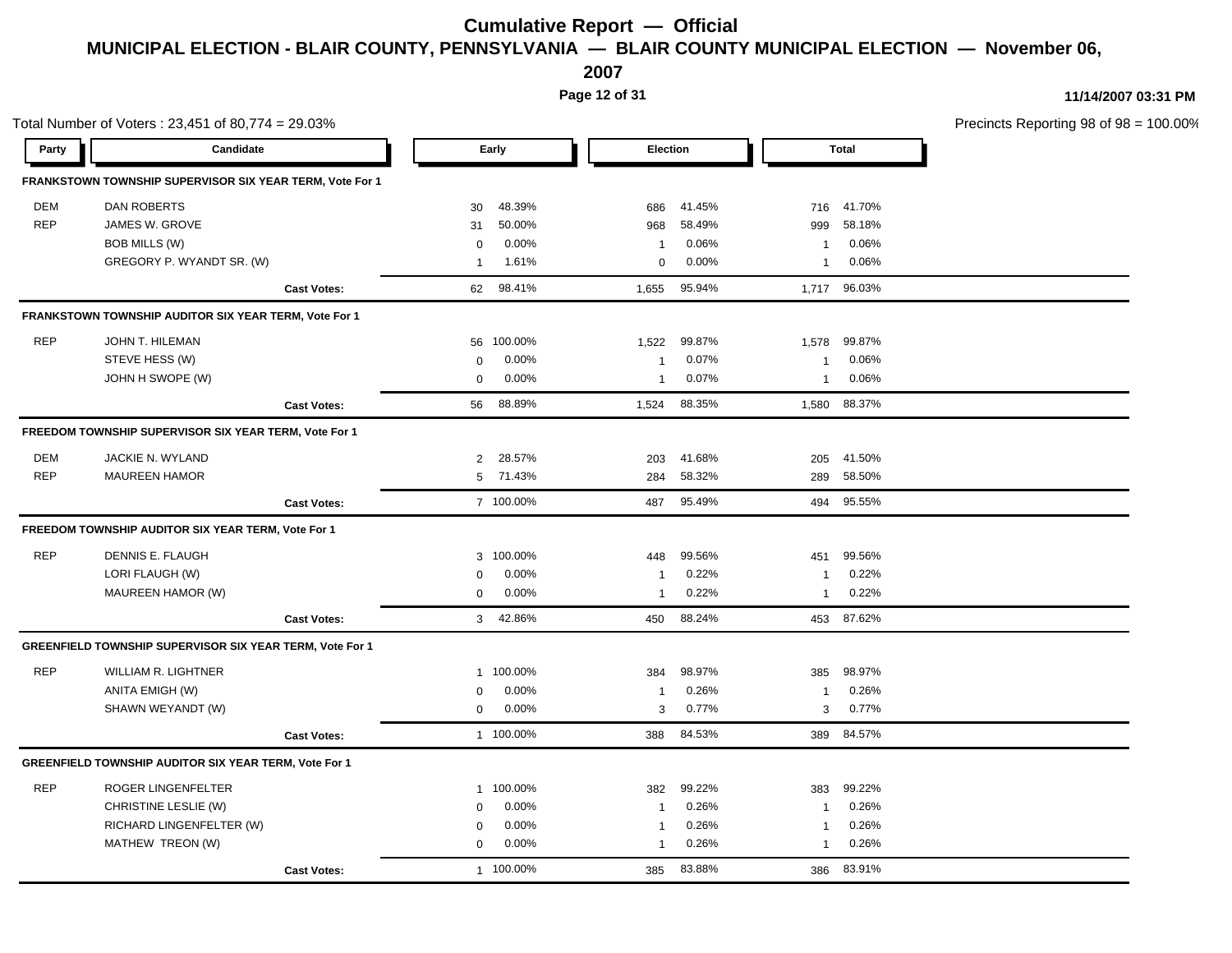**2007**

**Page 13 of 31**

**11/14/2007 03:31 PM**

Precincts Reporting 98 of 98 = 100.00%

| Party      | Candidate                                                       |                    |             | Early      |                | Election    |          | <b>Total</b> |  |
|------------|-----------------------------------------------------------------|--------------------|-------------|------------|----------------|-------------|----------|--------------|--|
|            | <b>GREENFIELD TOWNSHIP AUDITOR FOUR YEAR TERM, Vote For 1</b>   |                    |             |            |                |             |          |              |  |
|            | No Candidate Filed (W)                                          |                    | $\mathbf 0$ | $0.00\%$   | 0              | 0.00%       | $\Omega$ | $0.00\%$     |  |
|            | FLORENCE VAHEY (W)                                              |                    | $\mathbf 0$ | 0.00%      |                | 6.67%       |          | 6.67%        |  |
|            | CHRISTINE LESLIE (W)                                            |                    | $\Omega$    | 0.00%      | $\overline{7}$ | 46.67%      | 7        | 46.67%       |  |
|            | DOUG BURKET (W)                                                 |                    | $\mathbf 0$ | 0.00%      |                | 6.67%       |          | 6.67%        |  |
|            | GREG CHISM (W)                                                  |                    | $\mathbf 0$ | 0.00%      |                | 6.67%       |          | 6.67%        |  |
|            | STEVEN DIEHL (W)                                                |                    | $\mathbf 0$ | 0.00%      |                | 6.67%       |          | 6.67%        |  |
|            | ALTON EBERSOLE (W)                                              |                    | $\mathbf 0$ | 0.00%      |                | 6.67%       |          | 6.67%        |  |
|            | DENNIS FEATHERS (W)                                             |                    | $\mathbf 0$ | $0.00\%$   |                | 6.67%       |          | 6.67%        |  |
|            | <b>GRACE HELSEL (W)</b>                                         |                    | $\Omega$    | 0.00%      |                | 6.67%       |          | 6.67%        |  |
|            | CYNTHIA LINGENFELTER (W)                                        |                    | $\mathbf 0$ | 0.00%      | 1              | 6.67%       | -1       | 6.67%        |  |
|            |                                                                 | <b>Cast Votes:</b> | $\Omega$    | 0.00%      | 15             | 3.27%       | 15       | 3.26%        |  |
|            | HOLLIDAYSBURG BOROUGH COUNCIL FOUR YEAR TERM WARD 1, Vote For 1 |                    |             |            |                |             |          |              |  |
| <b>REP</b> | JOSEPH A. POMPA                                                 |                    | $\Omega$    | $0.00\%$   |                | 101 100.00% |          | 101 100.00%  |  |
|            |                                                                 | <b>Cast Votes:</b> | $\Omega$    | $0.00\%$   | 101            | 84.17%      | 101      | 83.47%       |  |
|            | HOLLIDAYSBURG BOROUGH COUNCIL FOUR YEAR TERM WARD 3, Vote For 1 |                    |             |            |                |             |          |              |  |
| <b>REP</b> | JOHN W. BRENNER                                                 |                    |             | 4 100.00%  |                | 53 100.00%  |          | 57 100.00%   |  |
|            |                                                                 | <b>Cast Votes:</b> |             | 4 100.00%  | 53             | 85.48%      |          | 57 86.36%    |  |
|            | HOLLIDAYSBURG BOROUGH COUNCIL FOUR YEAR TERM WARD 5, Vote For 1 |                    |             |            |                |             |          |              |  |
| <b>REP</b> | MICHAEL W. MCLANAHAN                                            |                    |             | 10 100.00% |                | 184 100.00% |          | 194 100.00%  |  |
|            |                                                                 | <b>Cast Votes:</b> |             | 10 100.00% | 184            | 87.62%      | 194      | 88.18%       |  |
|            | HOLLIDAYSBURG BOROUGH COUNCIL FOUR YEAR TERM WARD 7, Vote For 1 |                    |             |            |                |             |          |              |  |
| <b>REP</b> | AMY WEBSTER SILL                                                |                    |             | 1 100.00%  |                | 165 100.00% |          | 166 100.00%  |  |
|            |                                                                 | <b>Cast Votes:</b> |             | 1 100.00%  | 165            | 78.57%      |          | 166 78.67%   |  |

REP JAMES C. WALTER 10 100.00% 214 100.00% 224 100.00%

**Cast Votes:** 10 100.00% 214 91.06% 224 91.43%

### Total Number of Voters : 23,451 of 80,774 = 29.03%

**HUSTON TOWNSHIP SUPERVISOR SIX YEAR TERM, Vote For 1**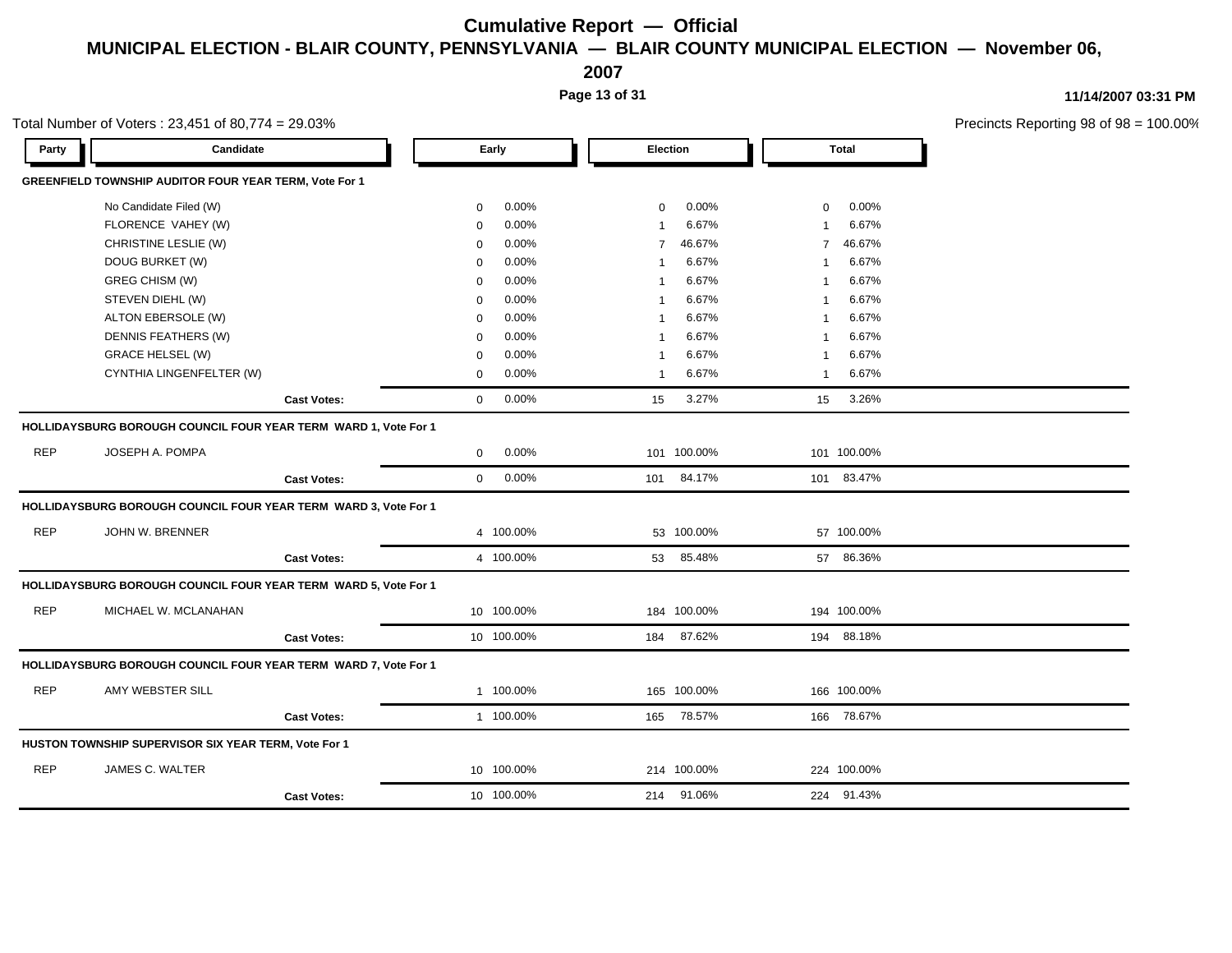**2007**

**Page 14 of 31**

**11/14/2007 03:31 PM**

|            | Total Number of Voters: 23,451 of 80,774 = 29.03%     |                |           |                 |        |                 |              | Precincts Reporting 98 of 98 |
|------------|-------------------------------------------------------|----------------|-----------|-----------------|--------|-----------------|--------------|------------------------------|
| Party      | Candidate                                             |                | Early     | <b>Election</b> |        |                 | <b>Total</b> |                              |
|            | HUSTON TOWNSHIP AUDITOR SIX YEAR TERM, Vote For 1     |                |           |                 |        |                 |              |                              |
|            | No Candidate Filed (W)                                | $\mathsf 0$    | 0.00%     | $\mathbf 0$     | 0.00%  | $\mathbf 0$     | 0.00%        |                              |
|            | <b>GERALD BURKET (W)</b>                              | $\mathbf 0$    | 0.00%     | $\mathbf{1}$    | 11.11% | 1               | 10.00%       |                              |
|            | TOBY CORLE (W)                                        | $\mathbf 0$    | 0.00%     | $\mathbf{1}$    | 11.11% | $\mathbf{1}$    | 10.00%       |                              |
|            | PAT GAHAGAN (W)                                       | 0              | 0.00%     | $\mathbf 1$     | 11.11% | $\mathbf{1}$    | 10.00%       |                              |
|            | MIKE GALBRAITH (W)                                    | $\mathbf 0$    | 0.00%     | $\mathbf{1}$    | 11.11% | $\overline{1}$  | 10.00%       |                              |
|            | KENNETH JOHNSON (W)                                   | $\mathbf 0$    | 0.00%     | 1               | 11.11% | $\overline{1}$  | 10.00%       |                              |
|            | PATTY MCGRAW (W)                                      | $\mathbf 0$    | 0.00%     | $\mathbf{1}$    | 11.11% | $\overline{1}$  | 10.00%       |                              |
|            | MARGARET SMITH (W)                                    | $\mathbf{1}$   | 100.00%   | $\Omega$        | 0.00%  | $\overline{1}$  | 10.00%       |                              |
|            | DOROTHY STAHL (W)                                     | $\mathbf 0$    | 0.00%     | $\mathbf{1}$    | 11.11% | $\mathbf{1}$    | 10.00%       |                              |
|            | PAM STOCK (W)                                         | $\mathbf 0$    | 0.00%     | $\mathbf{1}$    | 11.11% | $\mathbf{1}$    | 10.00%       |                              |
|            | KAREN ZORGER (W)                                      | $\mathbf 0$    | 0.00%     | $\mathbf{1}$    | 11.11% | $\mathbf{1}$    | 10.00%       |                              |
|            | <b>Cast Votes:</b>                                    | $\mathbf{1}$   | 10.00%    | 9               | 3.83%  | 10 <sup>1</sup> | 4.08%        |                              |
|            | JUNIATA TOWNSHIP SUPERVISOR SIX YEAR TERM, Vote For 1 |                |           |                 |        |                 |              |                              |
| <b>REP</b> | DAVID G. KANE                                         | $\overline{2}$ | 50.00%    | 161             | 97.58% | 163             | 96.45%       |                              |
|            | DENNIS WALKER (W)                                     | $\mathbf 0$    | 0.00%     | $\overline{2}$  | 1.21%  | $\overline{2}$  | 1.18%        |                              |
|            | CLAIR CHAPPELL (W)                                    | $\overline{2}$ | 50.00%    | $\mathbf 0$     | 0.00%  | 2               | 1.18%        |                              |
|            | <b>KEVEN SMITH (W)</b>                                | $\mathbf 0$    | 0.00%     | $\mathbf 1$     | 0.61%  | $\mathbf{1}$    | 0.59%        |                              |
|            | RICHARD P SNYDER (W)                                  | $\mathsf 0$    | 0.00%     | $\overline{1}$  | 0.61%  | $\overline{1}$  | 0.59%        |                              |
|            | <b>Cast Votes:</b>                                    |                | 4 100.00% | 165             | 88.71% | 169             | 88.95%       |                              |
|            | JUNIATA TOWNSHIP AUDITOR SIX YEAR TERM, Vote For 1    |                |           |                 |        |                 |              |                              |
|            | No Candidate Filed (W)                                | 0              | 0.00%     | $\mathbf 0$     | 0.00%  | 0               | 0.00%        |                              |
|            | LEWIS L DAUGHERTY JR (W)                              | $\mathbf 0$    | 0.00%     | 3               | 27.27% | 3               | 23.08%       |                              |
|            | RHONDA WALKER (W)                                     |                | 2 100.00% | $\mathbf 0$     | 0.00%  | $\overline{2}$  | 15.38%       |                              |
|            | BOB NOAL (W)                                          | $\mathbf 0$    | 0.00%     | $\overline{1}$  | 9.09%  | $\overline{1}$  | 7.69%        |                              |
|            | DEBRA RITCHYY (W)                                     | $\mathbf 0$    | 0.00%     | $\overline{1}$  | 9.09%  | $\overline{1}$  | 7.69%        |                              |
|            | JOYCE BIDDLE (W)                                      | $\mathbf 0$    | 0.00%     | $\overline{1}$  | 9.09%  | -1              | 7.69%        |                              |
|            | ROBERT FOX (W)                                        | $\mathbf 0$    | 0.00%     | $\mathbf{1}$    | 9.09%  | $\overline{1}$  | 7.69%        |                              |
|            | DAN KENNEDY (W)                                       | $\mathbf 0$    | 0.00%     | $\overline{1}$  | 9.09%  | -1              | 7.69%        |                              |
|            | JOE MCINTYRE (W)                                      | $\mathbf 0$    | 0.00%     | $\mathbf{1}$    | 9.09%  | -1              | 7.69%        |                              |
|            | RONALD NEFF (W)                                       | 0              | 0.00%     | $\mathbf 1$     | 9.09%  | $\mathbf{1}$    | 7.69%        |                              |
|            | JAMES SMITH (W)                                       | $\mathbf 0$    | 0.00%     | $\mathbf{1}$    | 9.09%  | $\overline{1}$  | 7.69%        |                              |
|            | <b>Cast Votes:</b>                                    | $2^{\circ}$    | 50.00%    | 11              | 5.91%  | 13              | 6.84%        |                              |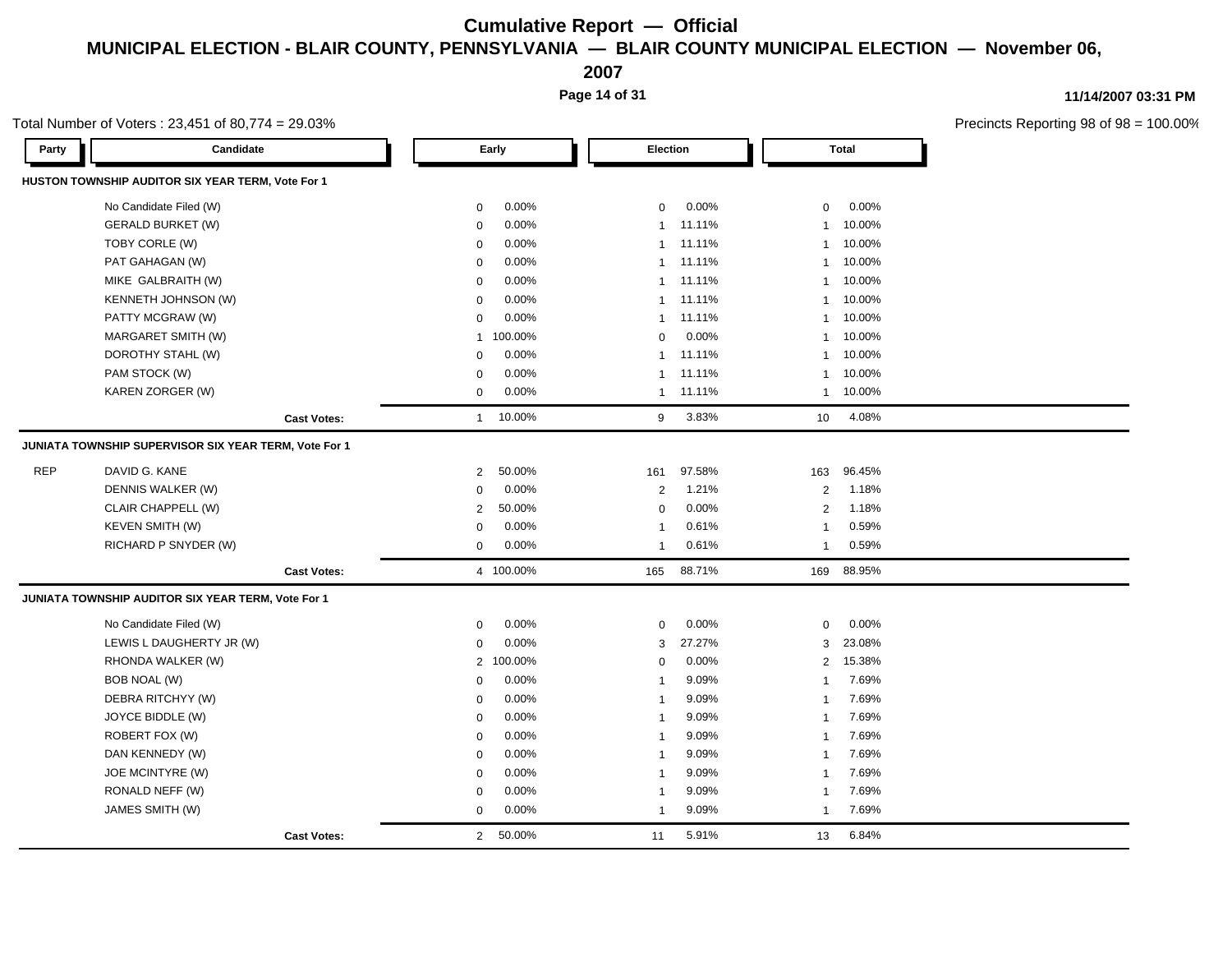**2007**

**Page 15 of 31**

|            | Total Number of Voters: 23,451 of 80,774 = 29.03%    |                    |                |          |              |        |                |              | Precincts Reporting 98 of 98 = 100.00% |
|------------|------------------------------------------------------|--------------------|----------------|----------|--------------|--------|----------------|--------------|----------------------------------------|
| Party      | Candidate                                            |                    |                | Early    | Election     |        |                | <b>Total</b> |                                        |
|            | JUNIATA TOWNSHIP AUDITOR FOUR YEAR TERM, Vote For 1  |                    |                |          |              |        |                |              |                                        |
|            | No Candidate Filed (W)                               |                    | $\mathbf 0$    | 0.00%    | $\mathbf 0$  | 0.00%  | 0              | 0.00%        |                                        |
|            | JOAN CHAPPELL (W)                                    |                    | -1             | 50.00%   | $\mathbf 0$  | 0.00%  | 1              | 14.29%       |                                        |
|            | LEWIS L DAUGHERTY JR (W)                             |                    | $\mathbf 0$    | 0.00%    | 3            | 60.00% | 3              | 42.86%       |                                        |
|            | ROBIN LINDSEY (W)                                    |                    | -1             | 50.00%   | $\Omega$     | 0.00%  | -1             | 14.29%       |                                        |
|            | RON NEFF (W)                                         |                    | $\mathbf 0$    | 0.00%    | 1            | 20.00% | $\mathbf{1}$   | 14.29%       |                                        |
|            | LOIS NOAL (W)                                        |                    | $\mathbf 0$    | 0.00%    | $\mathbf{1}$ | 20.00% | $\mathbf{1}$   | 14.29%       |                                        |
|            |                                                      | <b>Cast Votes:</b> | $\overline{2}$ | 50.00%   | 5            | 2.69%  | $\overline{7}$ | 3.68%        |                                        |
|            | JUNIATA TOWNSHIP AUDITOR TWO YEAR TERM, Vote For 1   |                    |                |          |              |        |                |              |                                        |
|            | No Candidate Filed (W)                               |                    | $\mathbf 0$    | 0.00%    | $\mathbf 0$  | 0.00%  | $\mathbf 0$    | 0.00%        |                                        |
|            | LEWIS L DAUGHERTY JR (W)                             |                    | $\Omega$       | 0.00%    | 3            | 50.00% | 3              | 37.50%       |                                        |
|            | RON NEF (W)                                          |                    | $\Omega$       | 0.00%    | $\mathbf{1}$ | 16.67% | $\mathbf{1}$   | 12.50%       |                                        |
|            | AMYGARLICK (W)                                       |                    | $\mathbf 0$    | 0.00%    | $\mathbf{1}$ | 16.67% | 1              | 12.50%       |                                        |
|            | GINGER CAMPBEL (W)                                   |                    | $\mathbf 0$    | 0.00%    | 1            | 16.67% | 1              | 12.50%       |                                        |
|            | FRED MORRIS (W)                                      |                    | $\overline{2}$ | 100.00%  | $\mathbf 0$  | 0.00%  | 2              | 25.00%       |                                        |
|            |                                                      | <b>Cast Votes:</b> |                | 2 50.00% | 6            | 3.23%  | 8              | 4.21%        |                                        |
|            | LOGAN TOWNSHIP SUPERVISOR SIX YEAR TERM, Vote For 2  |                    |                |          |              |        |                |              |                                        |
| <b>DEM</b> | DAVID M. HOOVER                                      |                    | 25             | 18.80%   | 829          | 17.54% | 854            | 17.58%       |                                        |
|            | FRANK J. MELOY                                       |                    | 50             | 37.59%   | 1,729        | 36.58% | 1,779          | 36.61%       |                                        |
| <b>REP</b> | <b>JOE METZGAR</b>                                   |                    | 45             | 33.83%   | 1,554        | 32.88% | 1,599          | 32.91%       |                                        |
| <b>IND</b> | <b>GEORGE KOECK</b>                                  |                    | 13             | 9.77%    | 613          | 12.97% | 626            | 12.88%       |                                        |
|            | ERIC SRAL (W)                                        |                    | $\mathbf 0$    | 0.00%    | $\mathbf{1}$ | 0.02%  | $\mathbf{1}$   | 0.02%        |                                        |
|            |                                                      | <b>Cast Votes:</b> | 133            | 88.67%   | 4,726        | 90.47% |                | 4,859 90.42% |                                        |
|            | LOGAN TOWNSHIP SUPERVISOR FOUR YEAR TERM, Vote For 1 |                    |                |          |              |        |                |              |                                        |
| <b>DEM</b> | DAVID M. HOOVER                                      |                    | 17             | 25.76%   | 845          | 35.37% | 862            | 35.11%       |                                        |
| <b>REP</b> | <b>JOE METZGAR</b>                                   |                    | 49             | 74.24%   | 1,539        | 64.42% | 1,588          | 64.68%       |                                        |
|            | FRANK MLOY (W)                                       |                    | 0              | 0.00%    | $\mathbf{1}$ | 0.04%  | $\overline{1}$ | 0.04%        |                                        |
|            | PATRICIA RAUGH (W)                                   |                    | $\mathbf 0$    | 0.00%    | $\mathbf{1}$ | 0.04%  | $\mathbf{1}$   | 0.04%        |                                        |
|            | MICHAEL FINK (W)                                     |                    | $\mathbf 0$    | 0.00%    | $\mathbf{1}$ | 0.04%  | -1             | 0.04%        |                                        |
|            | ERIC SRAL (W)                                        |                    | $\Omega$       | 0.00%    | $\mathbf{1}$ | 0.04%  | $\overline{1}$ | 0.04%        |                                        |
|            | GARY W SUMPTER (W)                                   |                    | $\mathbf 0$    | 0.00%    | 1            | 0.04%  | $\mathbf{1}$   | 0.04%        |                                        |
|            |                                                      | <b>Cast Votes:</b> | 66             | 88.00%   | 2.389        | 91.46% | 2.455          | 91.37%       |                                        |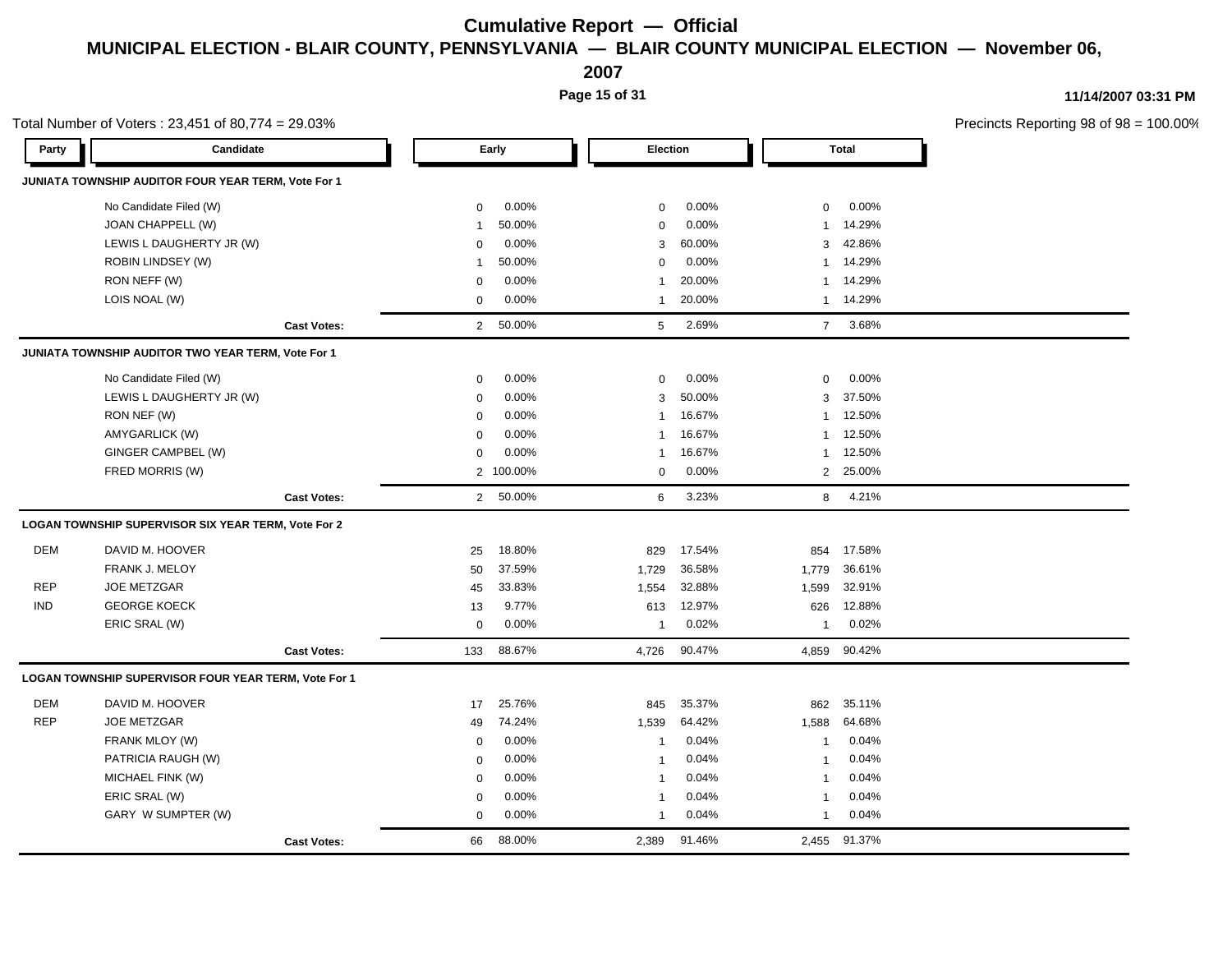**2007**

**Page 16 of 31**

|            | Total Number of Voters: 23,451 of 80,774 = 29.03% |  |                |            |                |          |  |                |              | Precincts Reporting 98 of 98 = 100.00% |
|------------|---------------------------------------------------|--|----------------|------------|----------------|----------|--|----------------|--------------|----------------------------------------|
| Party      | Candidate                                         |  | Early          |            |                | Election |  | <b>Total</b>   |              |                                        |
|            | LOGAN TOWNSHIP AUDITOR SIX YEAR TERM, Vote For 1  |  |                |            |                |          |  |                |              |                                        |
| <b>REP</b> | DAVID J. MASON                                    |  |                | 62 100.00% | 2,157          | 99.95%   |  |                | 2,219 99.95% |                                        |
|            | JOE METZGAR (W)                                   |  | $\mathbf{0}$   | $0.00\%$   | $\overline{1}$ | 0.05%    |  |                | 1 0.05%      |                                        |
|            | <b>Cast Votes:</b>                                |  |                | 62 82.67%  | 2,158 82.62%   |          |  |                | 2,220 82.62% |                                        |
|            | LOGAN TOWNSHIP AUDITOR FOUR YEAR TERM, Vote For 1 |  |                |            |                |          |  |                |              |                                        |
|            | No Candidate Filed (W)                            |  | $\mathbf 0$    | 0.00%      | $\mathbf 0$    | 0.00%    |  | $\mathbf 0$    | 0.00%        |                                        |
|            | ART ALBRITE (W)                                   |  | $\Omega$       | 0.00%      |                | 3.23%    |  |                | 3.13%        |                                        |
|            | DAVID HOOVER (W)                                  |  |                | 1 100.00%  |                | 3.23%    |  | 2              | 6.25%        |                                        |
|            | JOE METZGAR (W)                                   |  | $\mathbf 0$    | 0.00%      | 3              | 9.68%    |  | 3              | 9.38%        |                                        |
|            | DAVID MASON (W)                                   |  | $\mathbf 0$    | 0.00%      | 6              | 19.35%   |  |                | 6 18.75%     |                                        |
|            | JULES BIANCHINI (W)                               |  | $\Omega$       | 0.00%      | -1             | 3.23%    |  | $\mathbf{1}$   | 3.13%        |                                        |
|            | JOHN DONLEY (W)                                   |  | $\Omega$       | $0.00\%$   | 1              | 3.23%    |  | $\mathbf{1}$   | 3.13%        |                                        |
|            | BRIAN FARABAUGH (W)                               |  | $\Omega$       | 0.00%      | 1              | 3.23%    |  | $\overline{1}$ | 3.13%        |                                        |
|            | MICHAEL FINK (W)                                  |  | $\Omega$       | 0.00%      | -1             | 3.23%    |  | $\overline{1}$ | 3.13%        |                                        |
|            | <b>GEORGE HAMPTON (W)</b>                         |  | 0              | 0.00%      |                | 3.23%    |  | $\overline{1}$ | 3.13%        |                                        |
|            | SCOTT HENCK (W)                                   |  | $\mathbf 0$    | 0.00%      | -1             | 3.23%    |  | $\overline{1}$ | 3.13%        |                                        |
|            | <b>GEORGE KOECK (W)</b>                           |  | 0              | 0.00%      | -1             | 3.23%    |  | $\overline{1}$ | 3.13%        |                                        |
|            | DAVID LUCAS (W)                                   |  | $\mathbf 0$    | 0.00%      |                | 3.23%    |  | $\overline{1}$ | 3.13%        |                                        |
|            | DOLF LUNDGREN (W)                                 |  | $\Omega$       | 0.00%      | -1             | 3.23%    |  | $\overline{1}$ | 3.13%        |                                        |
|            | TRUDY LYNCH (W)                                   |  | 0              | 0.00%      | -1             | 3.23%    |  | -1             | 3.13%        |                                        |
|            | JOE MAMA (W)                                      |  | 0              | 0.00%      | -1             | 3.23%    |  | $\overline{1}$ | 3.13%        |                                        |
|            | <b>BRAD MARETICH (W)</b>                          |  | $\mathbf 0$    | 0.00%      |                | 3.23%    |  |                | 3.13%        |                                        |
|            | JOHN MCGINNIS (W)                                 |  | 0              | 0.00%      |                | 3.23%    |  | -1             | 3.13%        |                                        |
|            | DEAN MCKNIGHT (W)                                 |  | 0              | 0.00%      | -1             | 3.23%    |  | $\mathbf{1}$   | 3.13%        |                                        |
|            | FRANK J MELOY (W)                                 |  | $\mathbf 0$    | 0.00%      | 1              | 3.23%    |  | $\mathbf{1}$   | 3.13%        |                                        |
|            | JUDY RUSS (W)                                     |  | $\Omega$       | 0.00%      | -1             | 3.23%    |  | $\mathbf{1}$   | 3.13%        |                                        |
|            | ROSE SMITH (W)                                    |  | $\Omega$       | 0.00%      | $\mathbf{1}$   | 3.23%    |  | $\mathbf{1}$   | 3.13%        |                                        |
|            | MATT SNYDER (W)                                   |  | $\mathbf 0$    | 0.00%      | 1              | 3.23%    |  | $\overline{1}$ | 3.13%        |                                        |
|            | JANICE VILLANI (W)                                |  | $\mathbf 0$    | 0.00%      | -1             | 3.23%    |  | $\overline{1}$ | 3.13%        |                                        |
|            | DREW YINGLING (W)                                 |  | $\overline{0}$ | 0.00%      | $\mathbf{1}$   | 3.23%    |  | $\overline{1}$ | 3.13%        |                                        |
|            | <b>Cast Votes:</b>                                |  | $\overline{1}$ | 1.33%      | 31             | 1.19%    |  |                | 32 1.19%     |                                        |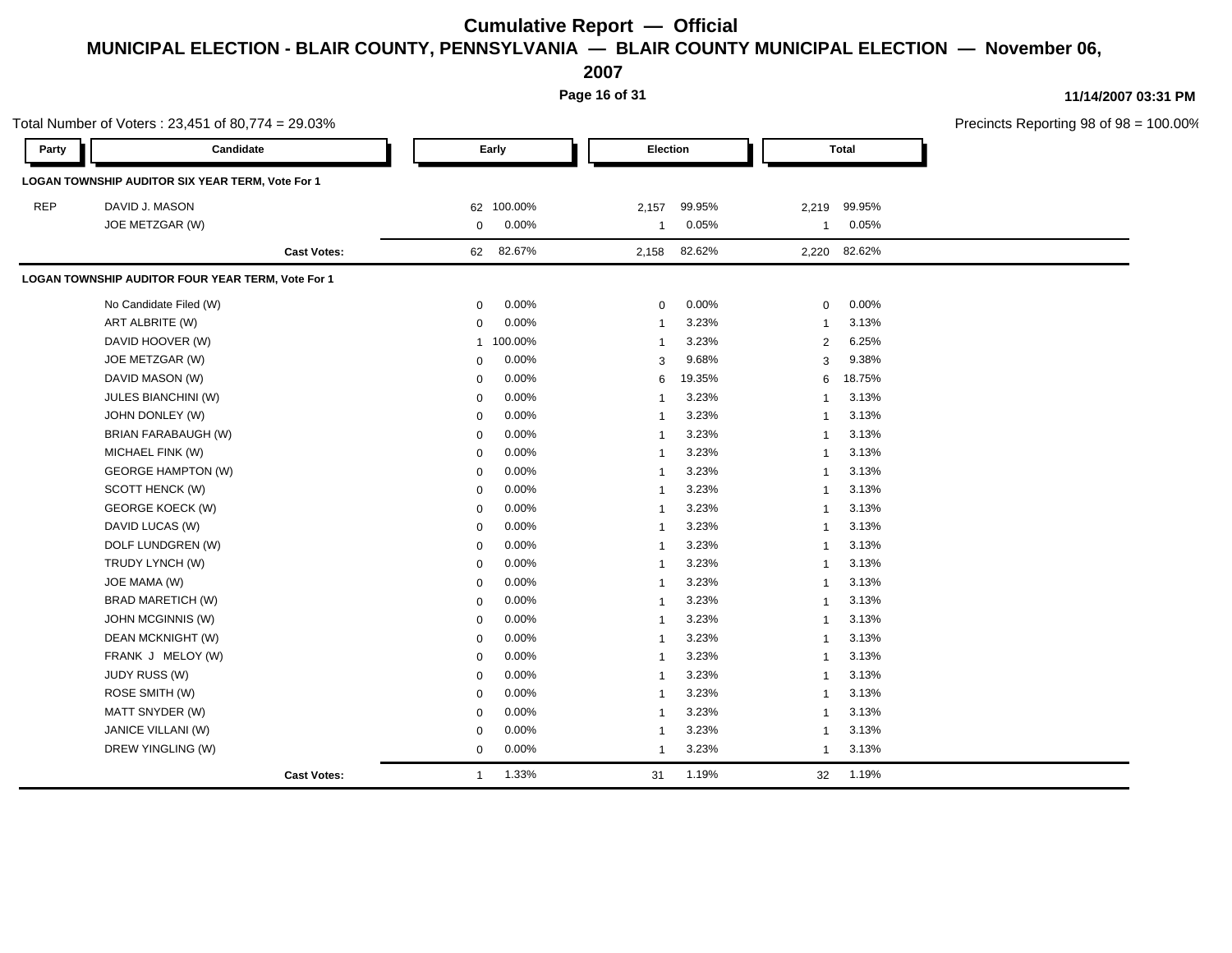**2007**

**Page 17 of 31**

**11/14/2007 03:31 PM**

Precincts Reporting 98 of 98 = 100.00%

| Party | Candidate                                        |                | Early   | Election       |       |                         | <b>Total</b> |  |
|-------|--------------------------------------------------|----------------|---------|----------------|-------|-------------------------|--------------|--|
|       | LOGAN TOWNSHIP AUDITOR TWO YEAR TERM, Vote For 1 |                |         |                |       |                         |              |  |
|       | No Candidate Filed (W)                           | $\mathbf{0}$   | 0.00%   | $\mathbf 0$    | 0.00% | $\mathbf 0$             | $0.00\%$     |  |
|       | JOAN BARR (W)                                    | 0              | 0.00%   | 1              | 4.35% | $\overline{1}$          | 4.17%        |  |
|       | DAVID M HOOVER (W)                               | $\overline{1}$ | 100.00% | $\mathbf{1}$   | 4.35% | 2                       | 8.33%        |  |
|       | FRANK MELOY (W)                                  | $\mathbf 0$    | 0.00%   | $\overline{2}$ | 8.70% | 2                       | 8.33%        |  |
|       | RICHARD PEO (W)                                  | $\mathbf 0$    | 0.00%   | 1              | 4.35% | -1                      | 4.17%        |  |
|       | JULES BIANCHINI (W)                              | $\mathbf 0$    | 0.00%   | -1             | 4.35% | -1                      | 4.17%        |  |
|       | JOHN MC CLELLAN (W)                              | $\mathbf 0$    | 0.00%   | 1              | 4.35% | 1                       | 4.17%        |  |
|       | CHRIS DOBSON (W)                                 | $\mathbf 0$    | 0.00%   | $\overline{1}$ | 4.35% | $\overline{\mathbf{1}}$ | 4.17%        |  |
|       | MICHAEL FINK (W)                                 | $\mathbf 0$    | 0.00%   | 1              | 4.35% | -1                      | 4.17%        |  |
|       | <b>GEORGE HAMPTON (W)</b>                        | $\mathbf 0$    | 0.00%   | 1              | 4.35% | -1                      | 4.17%        |  |
|       | DENNIS JOHNSON (W)                               | $\mathbf 0$    | 0.00%   | 1              | 4.35% | $\overline{\mathbf{1}}$ | 4.17%        |  |
|       | LARRY SETTY JR (W)                               | 0              | 0.00%   | 1              | 4.35% | -1                      | 4.17%        |  |
|       | DAVD K LUCAS (W)                                 | $\mathbf 0$    | 0.00%   | 1              | 4.35% | -1                      | 4.17%        |  |
|       | JASON LYKENS (W)                                 | $\mathbf 0$    | 0.00%   | $\overline{1}$ | 4.35% | $\overline{1}$          | 4.17%        |  |
|       | DAVID MASON (W)                                  | $\mathbf 0$    | 0.00%   | 2              | 8.70% | 2                       | 8.33%        |  |
|       | DEAN MCKNIGHT (W)                                | $\mathbf 0$    | 0.00%   | $\overline{1}$ | 4.35% | $\overline{1}$          | 4.17%        |  |
|       | MARVN MEISNER (W)                                | $\mathbf 0$    | 0.00%   | 1              | 4.35% | -1                      | 4.17%        |  |
|       | JOE METZAR (W)                                   | $\mathbf 0$    | 0.00%   | $\mathbf{1}$   | 4.35% | $\overline{1}$          | 4.17%        |  |
|       | OLIVE OYL (W)                                    | $\mathbf 0$    | 0.00%   | 1              | 4.35% | -1                      | 4.17%        |  |
|       | DAVID R PETERS (W)                               | $\mathbf 0$    | 0.00%   | $\mathbf{1}$   | 4.35% | $\overline{1}$          | 4.17%        |  |
|       | <b>JASON STAPH (W)</b>                           | $\mathbf 0$    | 0.00%   | 1              | 4.35% | -1                      | 4.17%        |  |
|       | <b>JOSH THOMPSON (W)</b>                         | $\mathbf 0$    | 0.00%   | 1              | 4.35% | $\overline{1}$          | 4.17%        |  |
|       | <b>Cast Votes:</b>                               | -1             | 1.33%   | 23             | 0.88% | 24                      | 0.89%        |  |

Total Number of Voters : 23,451 of 80,774 = 29.03%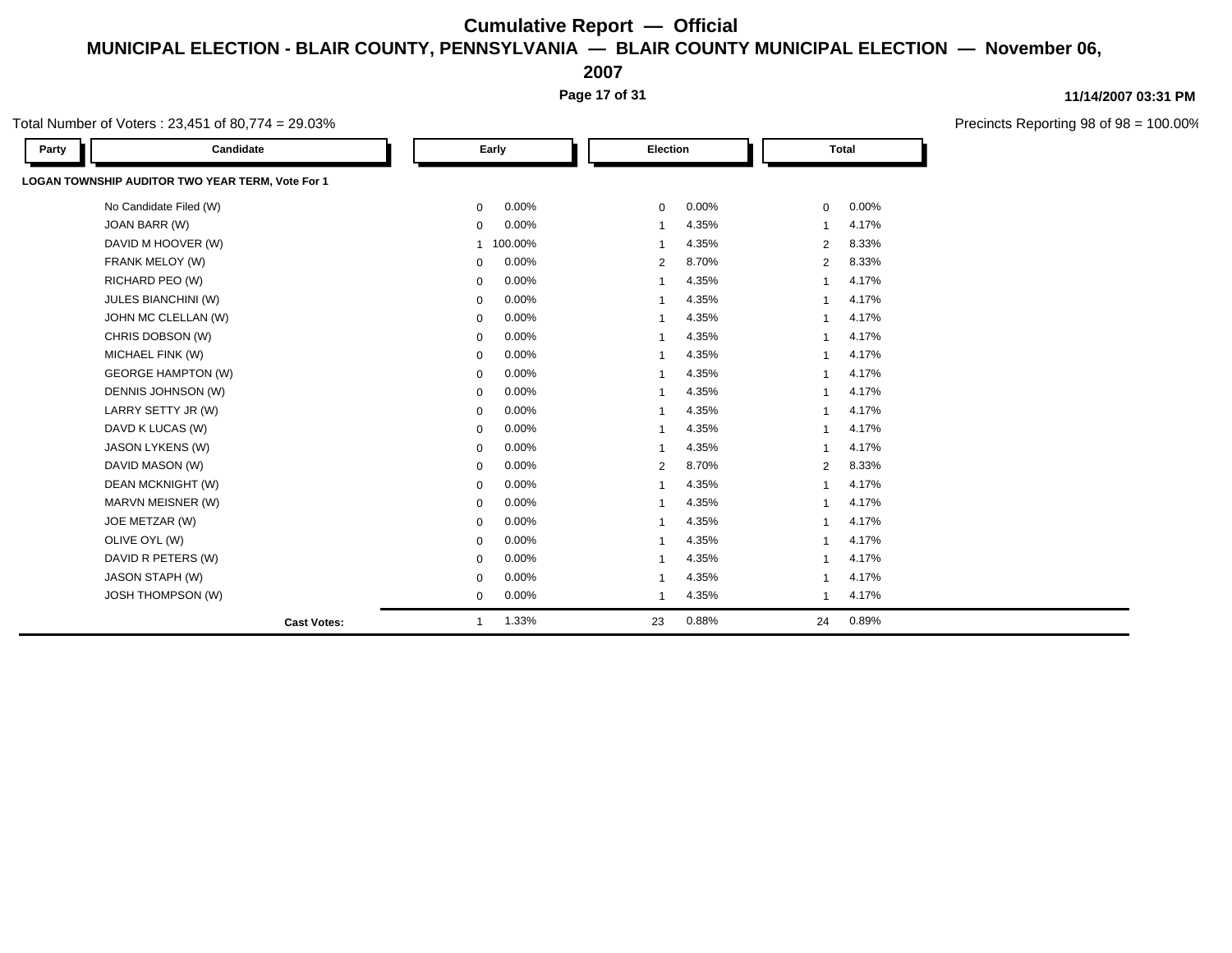**2007**

**Page 18 of 31**

### **11/14/2007 03:31 PM**

 $98 = 100.00\%$ 

|            | Total Number of Voters: 23,451 of 80,774 = 29.03%            |                    |             |         |                 |        |              |              | Precincts Reporting 98 of |
|------------|--------------------------------------------------------------|--------------------|-------------|---------|-----------------|--------|--------------|--------------|---------------------------|
| Party      | Candidate                                                    |                    |             | Early   | <b>Election</b> |        |              | <b>Total</b> |                           |
|            | MARTINSBURG BOROUGH COUNCIL FOUR YEAR TERM, Vote For 3       |                    |             |         |                 |        |              |              |                           |
| DEM        | SUZANNE B. MCNALLY                                           |                    | 9           | 45.00%  | 259             | 38.48% | 268          | 38.67%       |                           |
| <b>REP</b> | REX L. HARTMAN                                               |                    | 11          | 55.00%  | 324             | 48.14% | 335          | 48.34%       |                           |
|            | CONNIE LABMBORN (W)                                          |                    | $\Omega$    | 0.00%   | 72              | 10.70% | 72           | 10.39%       |                           |
|            | STEPHEN AYERS (W)                                            |                    | $\mathbf 0$ | 0.00%   | $\overline{1}$  | 0.15%  | $\mathbf{1}$ | 0.14%        |                           |
|            | KENNETH BLATTENBERGER (W)                                    |                    | $\mathbf 0$ | 0.00%   | $\overline{2}$  | 0.30%  | 2            | 0.29%        |                           |
|            | HERBERT BURNS (W)                                            |                    | 0           | 0.00%   | 3               | 0.45%  | 3            | 0.43%        |                           |
|            | ROBERT CARPER (W)                                            |                    | $\Omega$    | 0.00%   | $\overline{1}$  | 0.15%  | $\mathbf{1}$ | 0.14%        |                           |
|            | HARRY CLARK (W)                                              |                    | $\mathbf 0$ | 0.00%   | $\overline{1}$  | 0.15%  | $\mathbf{1}$ | 0.14%        |                           |
|            | JODY GAHAGAN (W)                                             |                    | $\mathbf 0$ | 0.00%   | $\overline{1}$  | 0.15%  | $\mathbf{1}$ | 0.14%        |                           |
|            | <b>GENE HENRY (W)</b>                                        |                    | $\Omega$    | 0.00%   | $\mathbf{1}$    | 0.15%  | $\mathbf{1}$ | 0.14%        |                           |
|            | KAREN LEWIS (W)                                              |                    | $\mathbf 0$ | 0.00%   | $\overline{1}$  | 0.15%  | $\mathbf{1}$ | 0.14%        |                           |
|            | GREGORY MYERS (W)                                            |                    | $\mathbf 0$ | 0.00%   | $\mathbf{1}$    | 0.15%  | $\mathbf{1}$ | 0.14%        |                           |
|            | BEV ONEAL (W)                                                |                    | $\mathbf 0$ | 0.00%   | $\overline{1}$  | 0.15%  | $\mathbf{1}$ | 0.14%        |                           |
|            | JOHN RILEY (W)                                               |                    | $\mathbf 0$ | 0.00%   | $\overline{1}$  | 0.15%  | $\mathbf{1}$ | 0.14%        |                           |
|            | ROBERT C RITCHEY (W)                                         |                    | $\mathbf 0$ | 0.00%   | $\mathbf{1}$    | 0.15%  | $\mathbf{1}$ | 0.14%        |                           |
|            | JOHN SHOWALTER (W)                                           |                    | $\mathbf 0$ | 0.00%   | $\mathbf{1}$    | 0.15%  | $\mathbf{1}$ | 0.14%        |                           |
|            | LINDA SMITH (W)                                              |                    | $\mathbf 0$ | 0.00%   | $\mathbf{1}$    | 0.15%  | $\mathbf{1}$ | 0.14%        |                           |
|            | CHRISTINE WAGNER (W)                                         |                    | $\mathbf 0$ | 0.00%   | $\overline{1}$  | 0.15%  | $\mathbf{1}$ | 0.14%        |                           |
|            |                                                              | <b>Cast Votes:</b> | 20          | 41.67%  | 673             | 51.10% |              | 693 50.77%   |                           |
|            | <b>MARTINSBURG BOROUGH AUDITOR SIX YEAR TERM, Vote For 1</b> |                    |             |         |                 |        |              |              |                           |
| <b>REP</b> | THELMA B. LAW                                                |                    | 15          | 100.00% | 363             | 99.73% | 378          | 99.74%       |                           |
|            | <b>AUDREY HITE (W)</b>                                       |                    | $\mathbf 0$ | 0.00%   | $\overline{1}$  | 0.27%  | $\mathbf{1}$ | 0.26%        |                           |
|            |                                                              | <b>Cast Votes:</b> | 15          | 93.75%  | 364             | 82.92% |              | 379 83.30%   |                           |
|            | NEWRY BOROUGH COUNCIL FOUR YEAR TERM, Vote For 3             |                    |             |         |                 |        |              |              |                           |
| DEM        | WILLIAM D. GLUNT                                             |                    | 0           | 0.00%   | 46              | 52.27% | 46           | 52.27%       |                           |
| DEM        | ANNE S. SENO                                                 |                    | $\mathbf 0$ | 0.00%   | 37              | 42.05% | 37           | 42.05%       |                           |
|            | EDMUND J BEIGLE (W)                                          |                    | $\mathbf 0$ | 0.00%   | $\overline{1}$  | 1.14%  | $\mathbf{1}$ | 1.14%        |                           |
|            | RICHARD GIARTH (W)                                           |                    | $\mathbf 0$ | 0.00%   | 3               | 3.41%  | 3            | 3.41%        |                           |
|            | TONI SMITH (W)                                               |                    | $\mathbf 0$ | 0.00%   | $\mathbf{1}$    | 1.14%  | $\mathbf{1}$ | 1.14%        |                           |
|            |                                                              |                    |             |         |                 |        |              |              |                           |
|            |                                                              | <b>Cast Votes:</b> | $\mathbf 0$ | 0.00%   | 88              | 50.57% |              | 88 50.57%    |                           |
|            | NORTH WOODBURY TOWNSHIP SUPERVISOR SIX YEAR TERM, Vote For 1 |                    |             |         |                 |        |              |              |                           |
| <b>REP</b> | <b>GARY L. NISEWONGER</b>                                    |                    | 18          | 100.00% | 432             | 99.31% | 450          | 99.34%       |                           |
|            | STEPHEN D KENSINGER (W)                                      |                    | $\mathbf 0$ | 0.00%   | $\overline{2}$  | 0.46%  | 2            | 0.44%        |                           |
|            | DWIGHT DETWILER (W)                                          |                    | $\mathbf 0$ | 0.00%   | 1               | 0.23%  | $\mathbf{1}$ | 0.22%        |                           |
|            |                                                              | <b>Cast Votes:</b> | 18          | 81.82%  | 435             | 87.70% | 453          | 87.45%       |                           |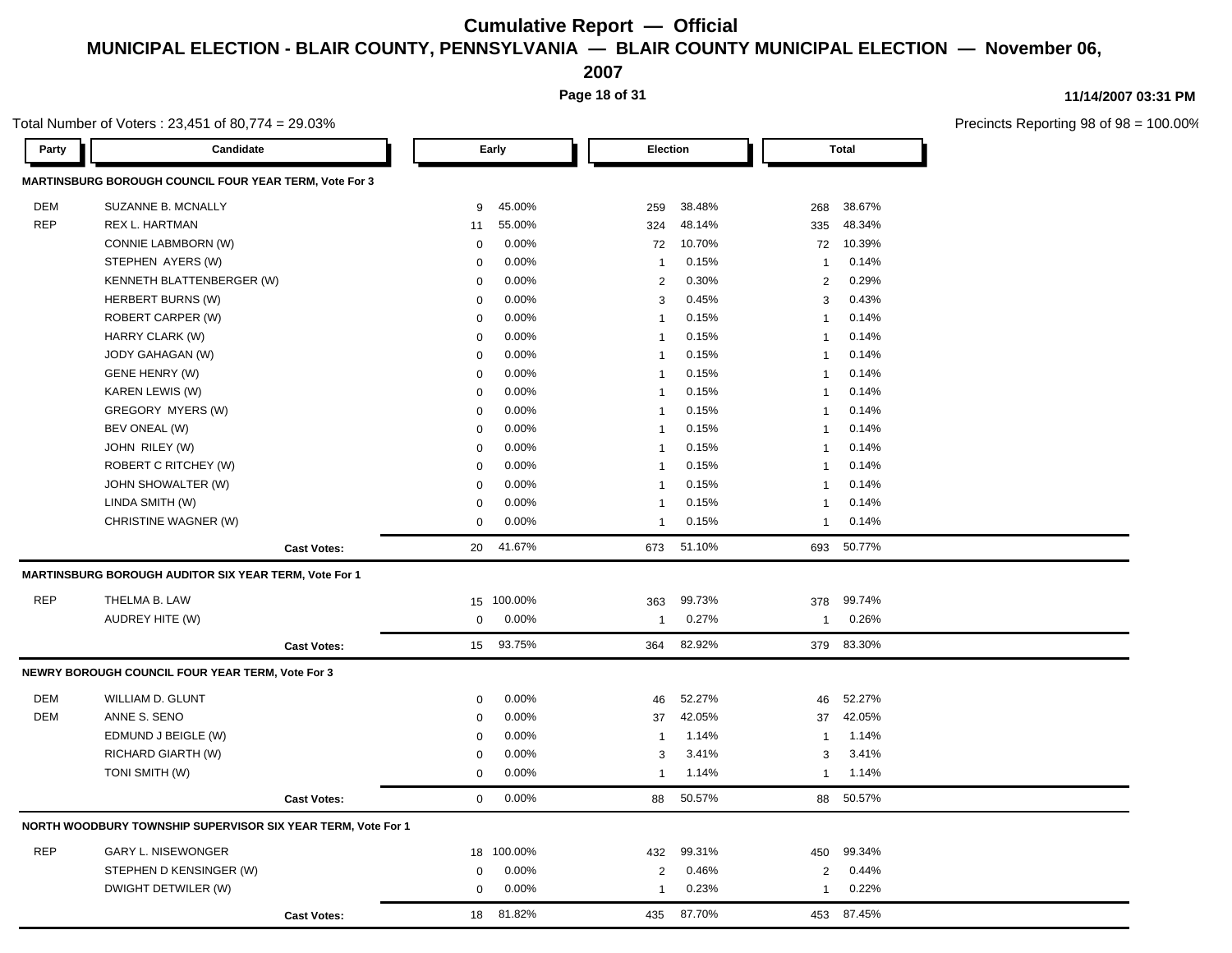**2007**

**Page 19 of 31**

Total Number of Voters : 23,451 of 80,774 = 29.03% Precincts Reporting 98 of 98 = 100.00% **Party Candidate Early Election Total NORTH WOODBURY TOWNSHIP AUDITOR SIX YEAR TERM, Vote For 1** REP DONALD L. BRUMBAUGH 19 100.00% 449 100.00% 468 100.00% **Cast Votes:** 19 86.36% 449 90.52% 468 90.35% **NORTH WOODBURY TOWNSHIP AUDITOR FOUR YEAR TERM, Vote For 1** No Candidate Filed (W) 0 0.00% 0 0.00% 0 0.00% MARY HINISH (W) 0 0.00% 2 28.57% 2 28.57% GEORGE BRIDENBAUGH (W)  $0.00\%$   $1.4.29\%$  14.29% 1 14.29% SHERRI DETWILER (W) 0 0.00% 1 14.29% 1 14.29% BETTY HEETER (W) 0 0.00% 1 14.29% 1 14.29% SANDRA LAFFERTY (W) 0 0.00% 1 14.29% 1 14.29% KALIE LYNN (W) 0 0.00% 1 14.29% 1 14.29% **Cast Votes:** 0 0.00% 7 1.41% 7 1.35% **ROARING SPRING BOROUGH COUNCIL FOUR YEAR TERM, Vote For 4** REP WILLIAM E. BRUMBAUGH 7 46.67% 376 48.70% 383 48.67% REP DENNIS IGOU 8 53.33% 372 48.19% 380 48.28% DENNIS W DELOZIER (W) 0 0.00% 15 1.94% 15 1.91% DAVID LONG (W) 0 0.00% 1 0.13% 1 0.13% JOHN BIDDLE (W) 0 0.00% 1 0.13% 1 0.13% DICK BUTLER (W) 0 0.00% 1 0.13% 1 0.13% STEVE CULP (W) 0 0.00% 1 0.13% 1 0.13% LORI FLAUGH (W) 0 0.00% 1 0.13% 1 0.13% STEVE HAMM (W) 0 0.00% 1 0.13% 1 0.13% GENE HENRY (W) 0 0.00% 1 0.13% 1 0.13% TODD SEYMOUR (W) 0 0.00% 2 0.26% 2 0.25% **Cast Votes:** 15 34.09% 772 39.79% 787 39.67% **ROARING SPRING BOROUGH COUNCIL TWO YEAR TERM, Vote For 1** REP CHARLES F. YINGLING 10 100.00% 409 100.00% 419 100.00% **Cast Votes:** 10 90.91% 409 84.33% 419 84.48% **ROARING SPRING BOROUGH AUDITOR SIX YEAR TERM, Vote For 1** No Candidate Filed (W)  $0.00\%$  0.00% 0 0.00% 0 0.00% 0 0.00% ANNE CALHOUN (W) 0 0.00% 5 62.50% 5 62.50% FRED BEERS (W) 0 0.00% 1 12.50% 1 12.50% RICHARD PLUMMER (W) 0 0.00% 1 12.50% 1 12.50% BRADLEY SMITH (W) 0 0.00% 1 12.50% 1 12.50% **Cast Votes:** 0 0.00% 8 1.65% 8 1.61%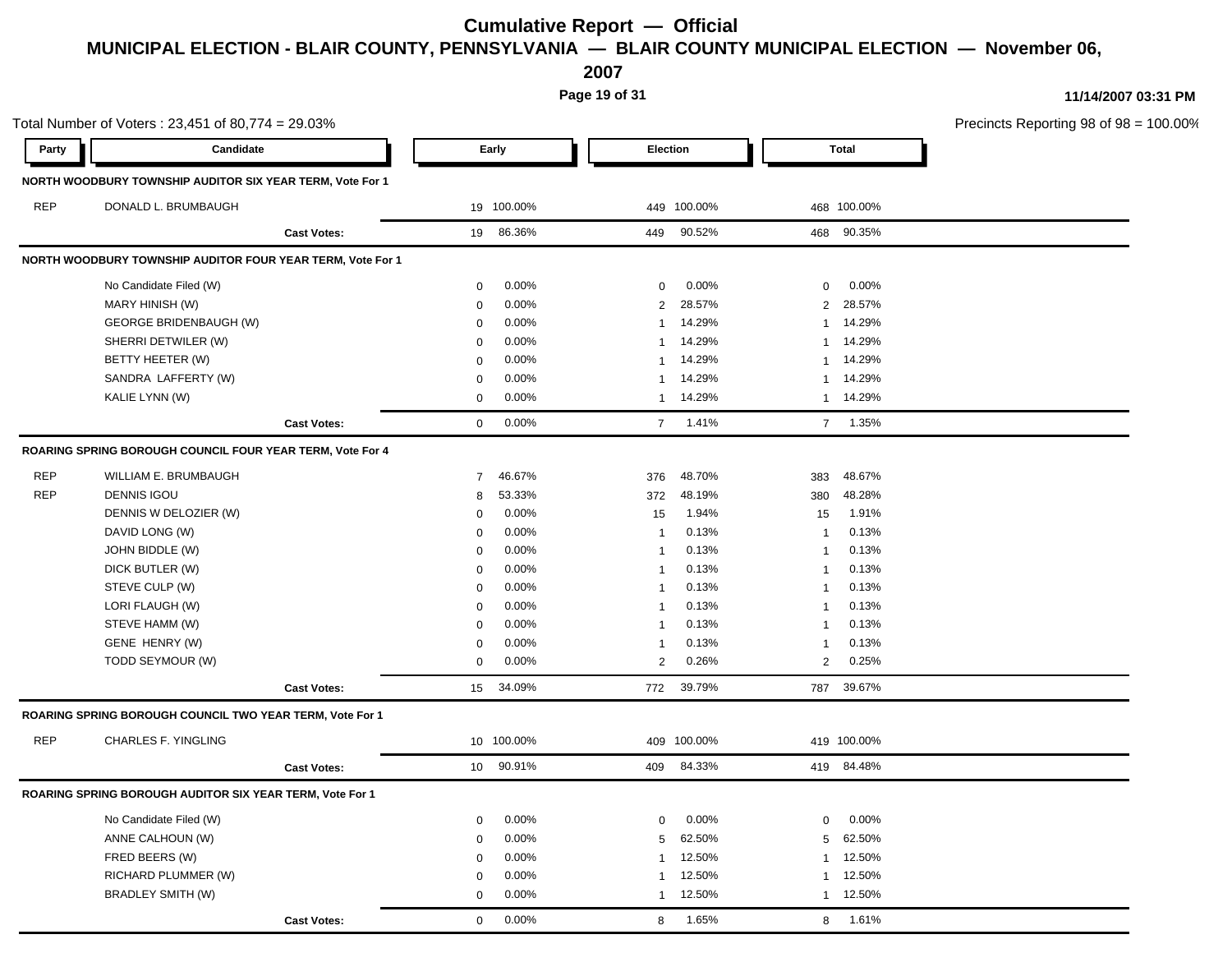**2007**

**Page 20 of 31**

Total Number of Voters : 23,451 of 80,774 = 29.03% Precincts Reporting 98 of 98 = 100.00% **Party Candidate Early Election Total SNYDER TOWNSHIP SUPERVISOR SIX YEAR TERM, Vote For 1** DEM RAY RODGERS 5 50.00% 84 14.00% 89 14.59% REP ROBERT W. NELSON 4 40.00% 292 48.67% 296 48.52% BERNIE SHERWIN (W) 1 10.00% 224 37.33% 225 36.89% **Cast Votes:** 10 83.33% 600 93.90% 610 93.70% **SNYDER TOWNSHIP AUDITOR SIX YEAR TERM, Vote For 1** No Candidate Filed (W)  $0.00\%$  0.00% 0 0.00% 0 0.00% 0 0.00% BERNIE SHERWIN (W) 0 0.00% 10 43.48% 10 41.67% CARLA M BAUMGARDNER (W) 0 0.00% 3 13.04% 3 12.50% STEVE BEALS (W) 0 0.00% 7 30.43% 7 29.17% VIOLA DYSART (W) 0 0.00% 1 4.35% 1 4.17% DANIEL A. ISENBERG (W) 1 100.00% 1 100.00% 0 0.00% 1 4.17% HELEN MENGEL (W) 0 0.00% 1 4.35% 1 4.17% JOHN Y SANKEY (W) 0 0.00% 1 4.35% 1 4.17% **Cast Votes:** 1 8.33% 23 3.60% 24 3.69% **SNYDER TOWNSHIP AUDITOR FOUR YEAR TERM, Vote For 1** No Candidate Filed (W) **0 0.00% 0 0.00%** 0 0.00% 0 0.00% 0 0.00% 0 0.00% 0 0.00% 0 0.00% 0 0.00% 0 0.00% 0 0.00% 0 0.00% 0 0.00% 0 0.00% 0 0.00% 0 0.00% 0 0.00% 0 0.00% 0 0.00% 0 0.00% 0 0.00% 0 0.00% 0 0.00% 0 0.00% 0 0.0 BERNIE SHERWIN (W) 1 100.00% 5 38.46% 6 42.86% VIOLA P DYSART (W) 0 0.00% 6 46.15% 6 42.86% STEVE BEALS (W) 0 0.00% 1 7.69% 1 7.14% HELEN MENGEL (W) 0 0.00% 1 7.69% 1 7.14% **Cast Votes:** 1 8.33% 13 2.03% 14 2.15% **SNYDER TOWNSHIP AUDITOR TWO YEAR TERM, Vote For 1** No Candidate Filed (W)  $0.00\%$  0.00% 0 0.00% 0 0.00% 0 0.00% BERNIE SHERWIN (W) 0 0.00% 4 26.67% 4 26.67% ROBERT D AYERS (W) 8 53.33% 8 53.33% 8 53.33% 8 53.33% 8 53.33% STEVE BEALS (W) 0 0.00% 2 13.33% 2 13.33% LYNNE OGERSHOK (W) 0 0.00% 1 6.67% 1 6.67% **Cast Votes:** 0 0.00% 15 2.35% 15 2.30% **TAYLOR TOWNSHIP SUPERVISOR SIX YEAR TERM, Vote For 1** REP PAUL D. CLOSSON 12 100.00% 450 99.78% 462 99.78% LARRY WILSON (W) 0 0.00% 1 0.22% 1 0.22% **Cast Votes:** 12 85.71% 451 88.09% 463 88.02%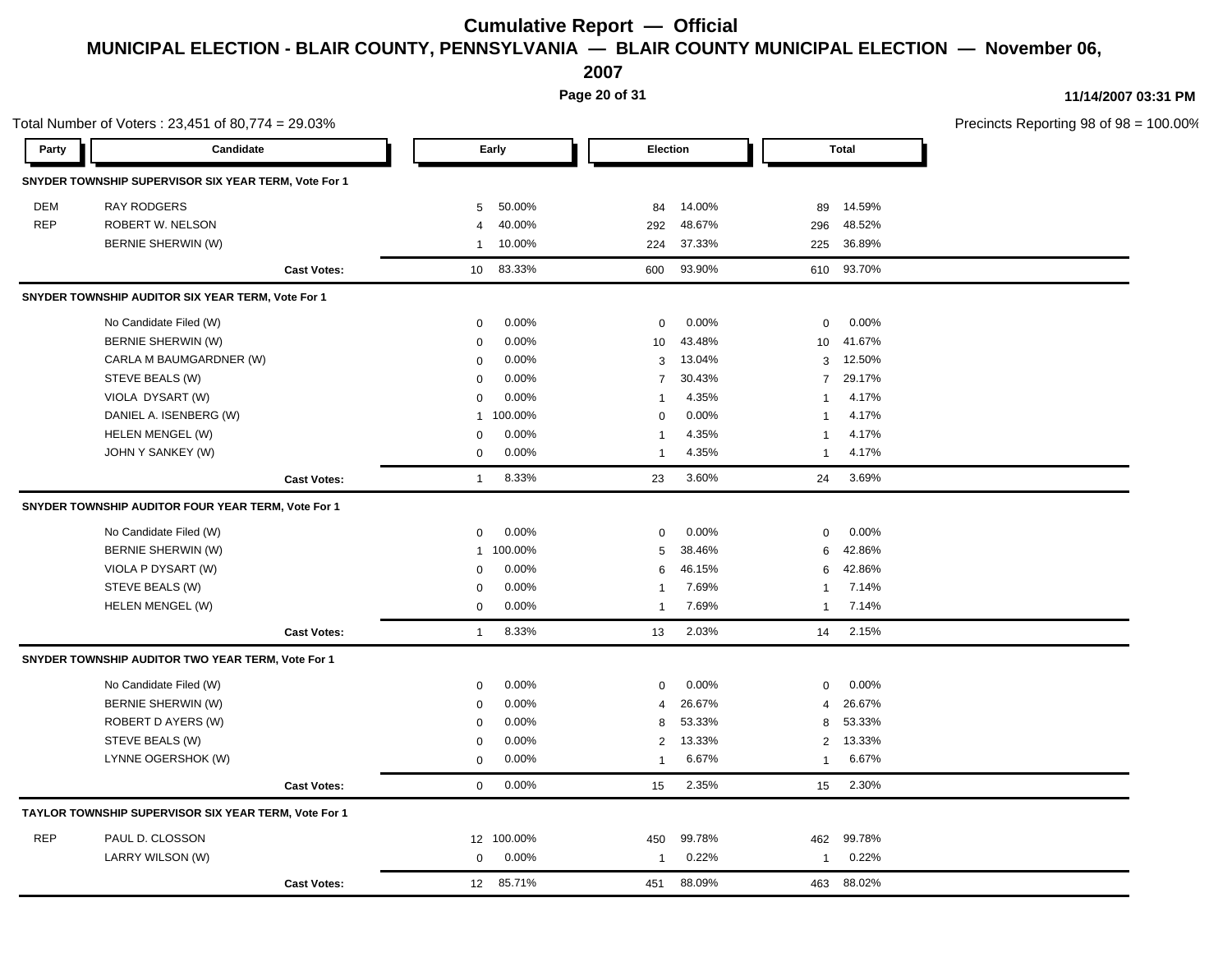**2007**

**Page 21 of 31**

**11/14/2007 03:31 PM**

|            | Total Number of Voters: $23,451$ of 80,774 = 29.03%  |                    |              |           |              |        |                |              | Precincts Reporting 98 of 98 |
|------------|------------------------------------------------------|--------------------|--------------|-----------|--------------|--------|----------------|--------------|------------------------------|
| Party      | Candidate                                            |                    |              | Early     | Election     |        |                | <b>Total</b> |                              |
|            | TAYLOR TOWNSHIP AUDITOR SIX YEAR TERM, Vote For 1    |                    |              |           |              |        |                |              |                              |
|            | No Candidate Filed (W)                               |                    | $\mathbf 0$  | 0.00%     | $\mathbf 0$  | 0.00%  | $\mathbf 0$    | 0.00%        |                              |
|            | MARIEE BOWER (W)                                     |                    | $\mathbf 0$  | 0.00%     | $\mathbf{1}$ | 10.00% | $\mathbf{1}$   | 10.00%       |                              |
|            | SMITH DENNY (W)                                      |                    | $\mathbf 0$  | 0.00%     | $\mathbf{1}$ | 10.00% | $\overline{1}$ | 10.00%       |                              |
|            | BETTY BURKE (W)                                      |                    | 0            | 0.00%     | -1           | 10.00% | $\overline{1}$ | 10.00%       |                              |
|            | DONNA SMITH (W)                                      |                    | $\mathbf 0$  | 0.00%     | -1           | 10.00% | $\mathbf{1}$   | 10.00%       |                              |
|            | LOGAN BURKET (W)                                     |                    | $\mathbf 0$  | 0.00%     | $\mathbf{1}$ | 10.00% | $\mathbf{1}$   | 10.00%       |                              |
|            | HAZEL FRIES (W)                                      |                    | $\mathbf 0$  | 0.00%     | 2            | 20.00% | $\overline{2}$ | 20.00%       |                              |
|            | TOM THOMPSON (W)                                     |                    | 0            | 0.00%     | $\mathbf{1}$ | 10.00% | $\mathbf{1}$   | 10.00%       |                              |
|            | PHILLIP WAITE (W)                                    |                    | 0            | 0.00%     | -1           | 10.00% | $\mathbf{1}$   | 10.00%       |                              |
|            | DUANE WALTERS (W)                                    |                    | $\mathbf 0$  | 0.00%     | 1            | 10.00% | $\mathbf{1}$   | 10.00%       |                              |
|            |                                                      | <b>Cast Votes:</b> | $\mathbf 0$  | 0.00%     | 10           | 1.95%  | 10             | 1.90%        |                              |
|            | TAYLOR TOWNSHIP AUDITOR FOUR YEAR TERM, Vote For 1   |                    |              |           |              |        |                |              |                              |
|            | No Candidate Filed (W)                               |                    | $\mathbf 0$  | 0.00%     | $\mathbf 0$  | 0.00%  | 0              | 0.00%        |                              |
|            | ALLAN PRESSEL (W)                                    |                    | $\mathbf 0$  | 0.00%     | -1           | 16.67% | -1             | 16.67%       |                              |
|            | <b>BETTY BURKE (W)</b>                               |                    | 0            | 0.00%     | -1           | 16.67% | $\mathbf 1$    | 16.67%       |                              |
|            | ALAN CLAYCOMB (W)                                    |                    | 0            | 0.00%     | -1           | 16.67% | $\mathbf{1}$   | 16.67%       |                              |
|            | MARY HALL (W)                                        |                    | $\mathbf 0$  | 0.00%     | $\mathbf{1}$ | 16.67% | $\mathbf{1}$   | 16.67%       |                              |
|            | JAMES PONDER (W)                                     |                    | $\mathbf 0$  | 0.00%     | -1           | 16.67% | -1             | 16.67%       |                              |
|            | DUANE WALTERS (W)                                    |                    | 0            | 0.00%     | 1            | 16.67% | $\mathbf{1}$   | 16.67%       |                              |
|            |                                                      | <b>Cast Votes:</b> | $\mathbf 0$  | 0.00%     | 6            | 1.17%  | 6              | 1.14%        |                              |
|            | TYRONE TOWNSHIP SUPERVISOR SIX YEAR TERM, Vote For 1 |                    |              |           |              |        |                |              |                              |
| <b>REP</b> | RAYMOND H. PAUL, JR.                                 |                    |              | 1 100.00% | 267          | 98.16% | 268            | 98.17%       |                              |
|            | ERNEST BONSELL (W)                                   |                    | 0            | 0.00%     | $\mathbf{1}$ | 0.37%  | $\overline{1}$ | 0.37%        |                              |
|            | JAMES ONEIL JR (W)                                   |                    | $\mathbf 0$  | 0.00%     | $\mathbf{1}$ | 0.37%  | $\overline{1}$ | 0.37%        |                              |
|            | JERRY SHETLER (W)                                    |                    | 0            | 0.00%     | $\mathbf{1}$ | 0.37%  | -1             | 0.37%        |                              |
|            | BARRY F SINGLETON (W)                                |                    | 0            | 0.00%     | -1           | 0.37%  | $\overline{1}$ | 0.37%        |                              |
|            | DOLF WOLF (W)                                        |                    | $\mathbf 0$  | 0.00%     | $\mathbf{1}$ | 0.37%  | $\overline{1}$ | 0.37%        |                              |
|            |                                                      | <b>Cast Votes:</b> | $\mathbf{1}$ | 33.33%    | 272          | 80.71% |                | 273 80.29%   |                              |
|            | TYRONE TOWNSHIP AUDITOR SIX YEAR TERM, Vote For 1    |                    |              |           |              |        |                |              |                              |
|            | No Candidate Filed (W)                               |                    | $\mathbf 0$  | 0.00%     | $\mathbf 0$  | 0.00%  | $\mathbf 0$    | 0.00%        |                              |
|            | <b>JOHN BLACK (W)</b>                                |                    | $\mathbf 0$  | 0.00%     | 6            | 66.67% | 6              | 66.67%       |                              |
|            | JAMES ONEIL JR (W)                                   |                    | 0            | 0.00%     | 1            | 11.11% | $\mathbf{1}$   | 11.11%       |                              |
|            | LINDA NEARHOD (W)                                    |                    | 0            | 0.00%     | 1            | 11.11% | $\mathbf{1}$   | 11.11%       |                              |
|            | ROBERT ODELLIC (W)                                   |                    | $\mathbf 0$  | 0.00%     | $\mathbf{1}$ | 11.11% | $\mathbf{1}$   | 11.11%       |                              |
|            |                                                      | <b>Cast Votes:</b> | $\mathbf{0}$ | 0.00%     | 9            | 2.67%  | 9              | 2.65%        |                              |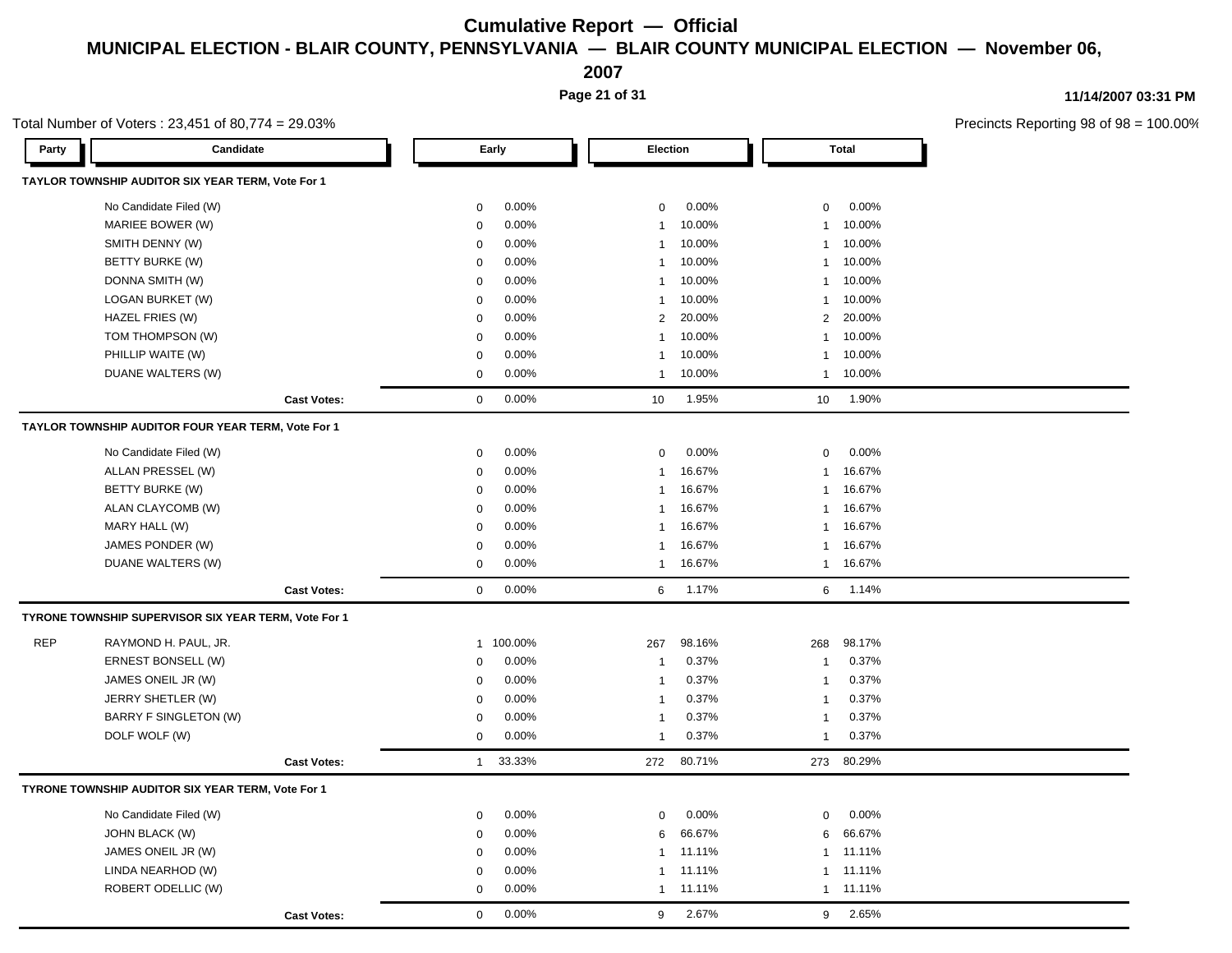**2007**

**Page 22 of 31**

### **11/14/2007 03:31 PM**

|            | Total Number of Voters: 23,451 of 80,774 = 29.03%       |                    |                |         |                |                 |                |              | Precincts Reporting 98 of 98 |
|------------|---------------------------------------------------------|--------------------|----------------|---------|----------------|-----------------|----------------|--------------|------------------------------|
| Party      | Candidate                                               |                    |                | Early   |                | <b>Election</b> |                | <b>Total</b> |                              |
|            | TYRONE BOROUGH COUNCIL FOUR YEAR TERM, Vote For 4       |                    |                |         |                |                 |                |              |                              |
| DEM        | JENNIFER L. BRYAN                                       |                    | 8              | 23.53%  | 461            | 20.77%          | 469            | 20.81%       |                              |
|            | PATRICIA STONER                                         |                    | 8              | 23.53%  | 543            | 24.46%          | 551            | 24.45%       |                              |
| <b>REP</b> | STEPHEN M. HANZIR, JR.                                  |                    | 10             | 29.41%  | 602            | 27.12%          | 612            | 27.15%       |                              |
| <b>REP</b> | <b>MARK KOSOGLOW</b>                                    |                    | 6              | 17.65%  | 580            | 26.13%          | 586            | 26.00%       |                              |
|            | WILLIAM FINK (W)                                        |                    | -1             | 2.94%   | 19             | 0.86%           | 20             | 0.89%        |                              |
|            | DAN MECKES (W)                                          |                    | -1             | 2.94%   | 3              | 0.14%           | $\overline{4}$ | 0.18%        |                              |
|            | DAVID SHERMA ANDERS (W)                                 |                    | $\Omega$       | 0.00%   | $\mathbf{1}$   | 0.05%           | $\mathbf{1}$   | 0.04%        |                              |
|            | JIM BUTLER (W)                                          |                    | $\mathbf 0$    | 0.00%   | $\mathbf{1}$   | 0.05%           | $\mathbf{1}$   | 0.04%        |                              |
|            | BOB CARPER (W)                                          |                    | $\mathbf 0$    | 0.00%   | $\mathbf{1}$   | 0.05%           | -1             | 0.04%        |                              |
|            | KIM CRAIG (W)                                           |                    | $\mathbf 0$    | 0.00%   | 5              | 0.23%           | 5              | 0.22%        |                              |
|            | LAURIE DERMAN (W)                                       |                    | $\Omega$       | 0.00%   | $\overline{1}$ | 0.05%           | 1              | 0.04%        |                              |
|            | ANTHONY EDMONDSON (W)                                   |                    | $\Omega$       | 0.00%   | $\overline{1}$ | 0.05%           | $\mathbf{1}$   | 0.04%        |                              |
|            | DANIEL GRAZIER (W)                                      |                    | $\mathbf 0$    | 0.00%   | $\mathbf{1}$   | 0.05%           | $\mathbf{1}$   | 0.04%        |                              |
|            | JAMES WISER (W)                                         |                    | $\mathbf 0$    | 0.00%   | 1              | 0.05%           | 1              | 0.04%        |                              |
|            |                                                         | <b>Cast Votes:</b> | 34             | 60.71%  | 2,220          | 68.27%          | 2,254          | 68.14%       |                              |
|            | WILLIAMSBURG BOROUGH MAYOR FOUR YEAR TERM, Vote For 1   |                    |                |         |                |                 |                |              |                              |
| <b>REP</b> | JOHN R. TRAXLER                                         |                    | 4              | 100.00% | 206            | 99.52%          | 210            | 99.53%       |                              |
|            | STEVE HUGHES (W)                                        |                    | $\mathbf 0$    | 0.00%   | $\mathbf{1}$   | 0.48%           | $\mathbf{1}$   | 0.47%        |                              |
|            |                                                         | <b>Cast Votes:</b> | $\overline{4}$ | 80.00%  | 207            | 85.54%          |                | 211 85.43%   |                              |
|            | WILLIAMSBURG BOROUGH COUNCIL FOUR YEAR TERM, Vote For 3 |                    |                |         |                |                 |                |              |                              |
| DEM        | REBECCA MINGLE                                          |                    | 3              | 50.00%  | 158            | 42.82%          | 161            | 42.93%       |                              |
| <b>REP</b> | THEODORE R. HYLE                                        |                    | 3              | 50.00%  | 195            | 52.85%          | 198            | 52.80%       |                              |
|            | JAMES T FORESO (W)                                      |                    | $\mathbf 0$    | 0.00%   | $\overline{c}$ | 0.54%           | 2              | 0.53%        |                              |
|            | <b>JUDY JONES (W)</b>                                   |                    | $\Omega$       | 0.00%   | $\overline{c}$ | 0.54%           | $\overline{2}$ | 0.53%        |                              |
|            | HARCLERODE PAUL (W)                                     |                    | $\mathbf 0$    | 0.00%   | 9              | 2.44%           | 9              | 2.40%        |                              |
|            | WILLIAM BRANTNER (W)                                    |                    | $\mathbf 0$    | 0.00%   | $\mathbf{1}$   | 0.27%           | $\mathbf{1}$   | 0.27%        |                              |
|            | JOHN W FISHER (W)                                       |                    | $\mathbf 0$    | 0.00%   | $\mathbf{1}$   | 0.27%           | $\mathbf{1}$   | 0.27%        |                              |
|            | QRUTH MORELLI (W)                                       |                    | $\mathbf 0$    | 0.00%   | $\mathbf{1}$   | 0.27%           | 1              | 0.27%        |                              |
|            |                                                         | <b>Cast Votes:</b> | 6              | 40.00%  | 369            | 50.83%          |                | 375 50.61%   |                              |
|            | WILLIAMSBURG BOROUGH AUDITOR SIX YEAR TERM, Vote For 1  |                    |                |         |                |                 |                |              |                              |
|            | No Candidate Filed (W)                                  |                    | 0              | 0.00%   | 0              | 0.00%           | 0              | 0.00%        |                              |
|            | JACK GAS (W)                                            |                    | $\mathbf 0$    | 0.00%   |                | 1 100.00%       |                | 1 100.00%    |                              |
|            |                                                         | <b>Cast Votes:</b> | $\mathbf 0$    | 0.00%   | $\mathbf{1}$   | 0.41%           | $\mathbf{1}$   | 0.40%        |                              |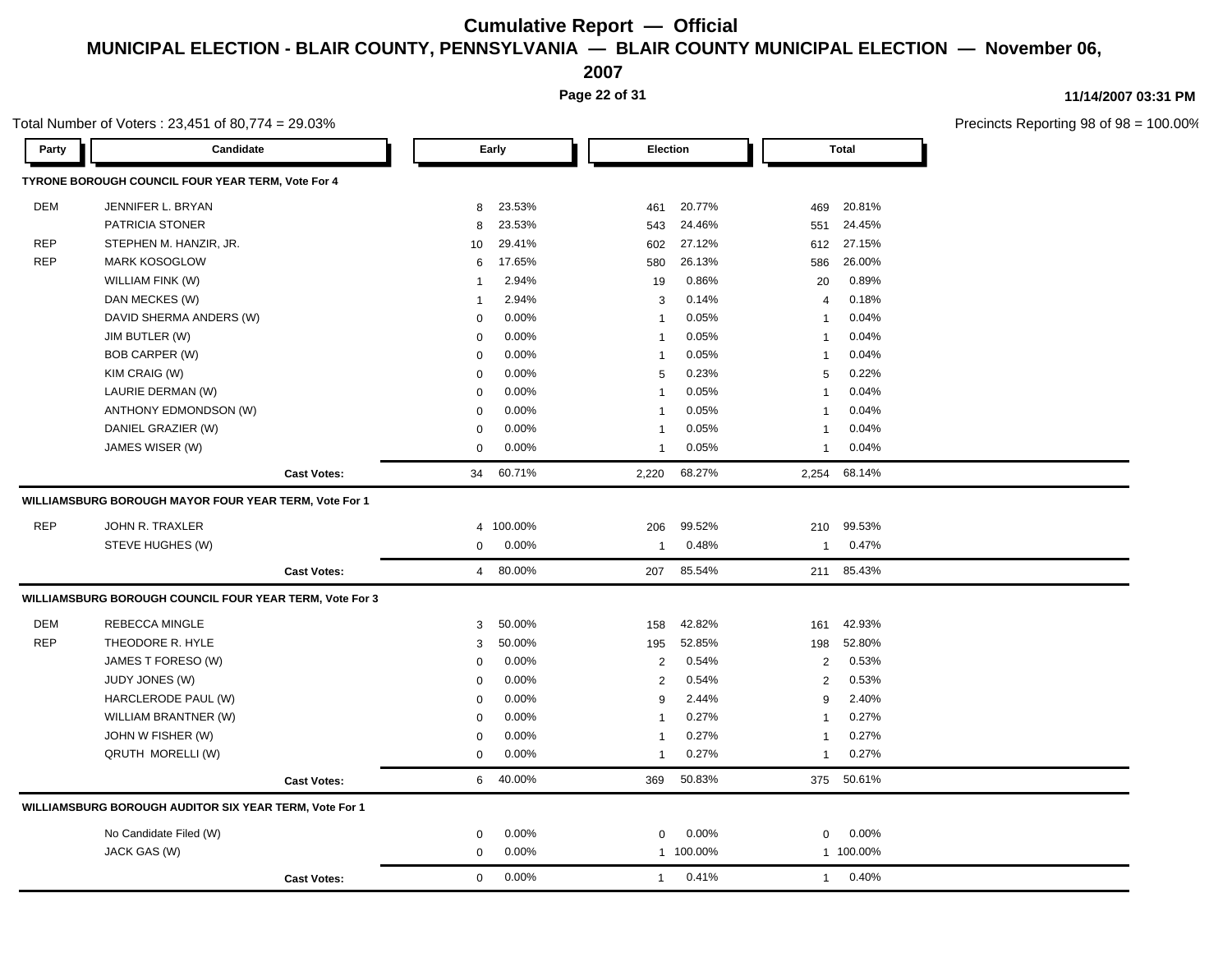**2007**

**Page 23 of 31**

|            | Total Number of Voters: 23,451 of 80,774 = 29.03%       |                    |                          |                          |                            | Precincts Reporting 98 of 98 = 100.00% |
|------------|---------------------------------------------------------|--------------------|--------------------------|--------------------------|----------------------------|----------------------------------------|
| Party      | Candidate                                               |                    | Early                    | Election                 | Total                      |                                        |
|            | WILLIAMSBURG BOROUGH AUDITOR FOUR YEAR TERM, Vote For 1 |                    |                          |                          |                            |                                        |
|            | No Candidate Filed (W)                                  |                    | $0.00\%$<br>$\mathbf 0$  | $0.00\%$<br>$\mathbf 0$  | $0$ 0.00%                  |                                        |
|            | PAUL HARCLERODE (W)                                     |                    | 0.00%<br>0               | 50.00%<br>1              | 1 50.00%                   |                                        |
|            | ED PATTERSON (W)                                        |                    | 0.00%<br>$\mathbf 0$     | 50.00%<br>$\mathbf{1}$   | 1 50.00%                   |                                        |
|            |                                                         | <b>Cast Votes:</b> | $0.00\%$<br>$\mathbf{0}$ | 2 0.83%                  | 2 0.81%                    |                                        |
|            | WILLIAMSBURG BOROUGH AUDITOR TWO YEAR TERM, Vote For 1  |                    |                          |                          |                            |                                        |
|            | No Candidate Filed (W)                                  |                    | $0.00\%$<br>$\Omega$     | $0.00\%$<br>$\mathbf 0$  | $0$ 0.00%                  |                                        |
|            | STEVE HUGHES (W)                                        |                    | 0.00%<br>$\Omega$        | 33.33%<br>1              | 1 33.33%                   |                                        |
|            | MARGUERITE MINGLE (W)                                   |                    | 0.00%<br>$\mathbf 0$     | 33.33%<br>1              | 1 33.33%                   |                                        |
|            | DENNY HAMMEL SR (W)                                     |                    | $0.00\%$<br>$\mathbf 0$  | 1 33.33%                 | 1 33.33%                   |                                        |
|            |                                                         | <b>Cast Votes:</b> | 0.00%<br>$\overline{0}$  | 3 1.24%                  | $3$ 1.21%                  |                                        |
|            | WOODBURY TOWNSHIP SUPERVISOR SIX YEAR TERM, Vote For 1  |                    |                          |                          |                            |                                        |
| <b>REP</b> | DENNIS P. BRUMBAUGH                                     |                    | 5 100.00%                | 99.12%<br>225            | 230 99.14%                 |                                        |
|            | CHRIS NASH (W)                                          |                    | $0.00\%$<br>$\Omega$     | 0.44%<br>$\mathbf{1}$    | 0.43%<br>$\mathbf{1}$      |                                        |
|            | TIM STONE (W)                                           |                    | 0.00%<br>$\mathbf 0$     | 0.44%<br>$\mathbf{1}$    | 1 0.43%                    |                                        |
|            |                                                         | <b>Cast Votes:</b> | 5 83.33%                 | 227 90.44%               | 232 90.27%                 |                                        |
|            | WOODBURY TOWNSHIP AUDITOR SIX YEAR TERM, Vote For 1     |                    |                          |                          |                            |                                        |
|            | No Candidate Filed (W)                                  |                    | $0.00\%$<br>$\mathbf{0}$ | 0.00%<br>$\mathbf{0}$    | $0.00\%$<br>$\overline{0}$ |                                        |
|            | PATRICA ADAMS (W)                                       |                    | $0.00\%$<br>$\mathbf 0$  | 25.00%<br>$\mathbf 1$    | 1 25.00%                   |                                        |
|            | DWAYNE A BRUMBAUGH (W)                                  |                    | $0.00\%$<br>$\Omega$     | 25.00%<br>$\mathbf{1}$   | 1 25.00%                   |                                        |
|            | NATALIE GORSUCH (W)                                     |                    | 0.00%<br>$\mathbf 0$     | 25.00%<br>1              | 1 25.00%                   |                                        |
|            | JANE RAY (W)                                            |                    | 0.00%<br>$\mathbf{0}$    | 1 25.00%                 | 1 25.00%                   |                                        |
|            |                                                         | <b>Cast Votes:</b> | 0.00%<br>$\overline{0}$  | 4 1.59%                  | 4 1.56%                    |                                        |
|            | WOODBURY TOWNSHIP AUDITOR FOUR YEAR TERM, Vote For 1    |                    |                          |                          |                            |                                        |
|            | No Candidate Filed (W)                                  |                    | $0.00\%$<br>$\mathbf 0$  | $0.00\%$<br>$\mathbf{0}$ | $0.00\%$<br>$\overline{0}$ |                                        |
|            | <b>JUDITH FITZINGO (W)</b>                              |                    | $0.00\%$<br>$\Omega$     | 7 70.00%                 | 7 70.00%                   |                                        |
|            | DWAYNE A BRUMBAUGH (W)                                  |                    | $0.00\%$<br>$\Omega$     | 1 10.00%                 | 1 10.00%                   |                                        |
|            | ANGIE LYNN (W)                                          |                    | 0.00%<br>$\mathbf 0$     | 1 10.00%                 | 1 10.00%                   |                                        |
|            | JUDY RUSSELL (W)                                        |                    | $0.00\%$<br>$\mathbf 0$  | 1 10.00%                 | 1 10.00%                   |                                        |
|            |                                                         | <b>Cast Votes:</b> | 0.00%<br>$\overline{0}$  | 3.98%<br>10              | 10 3.89%                   |                                        |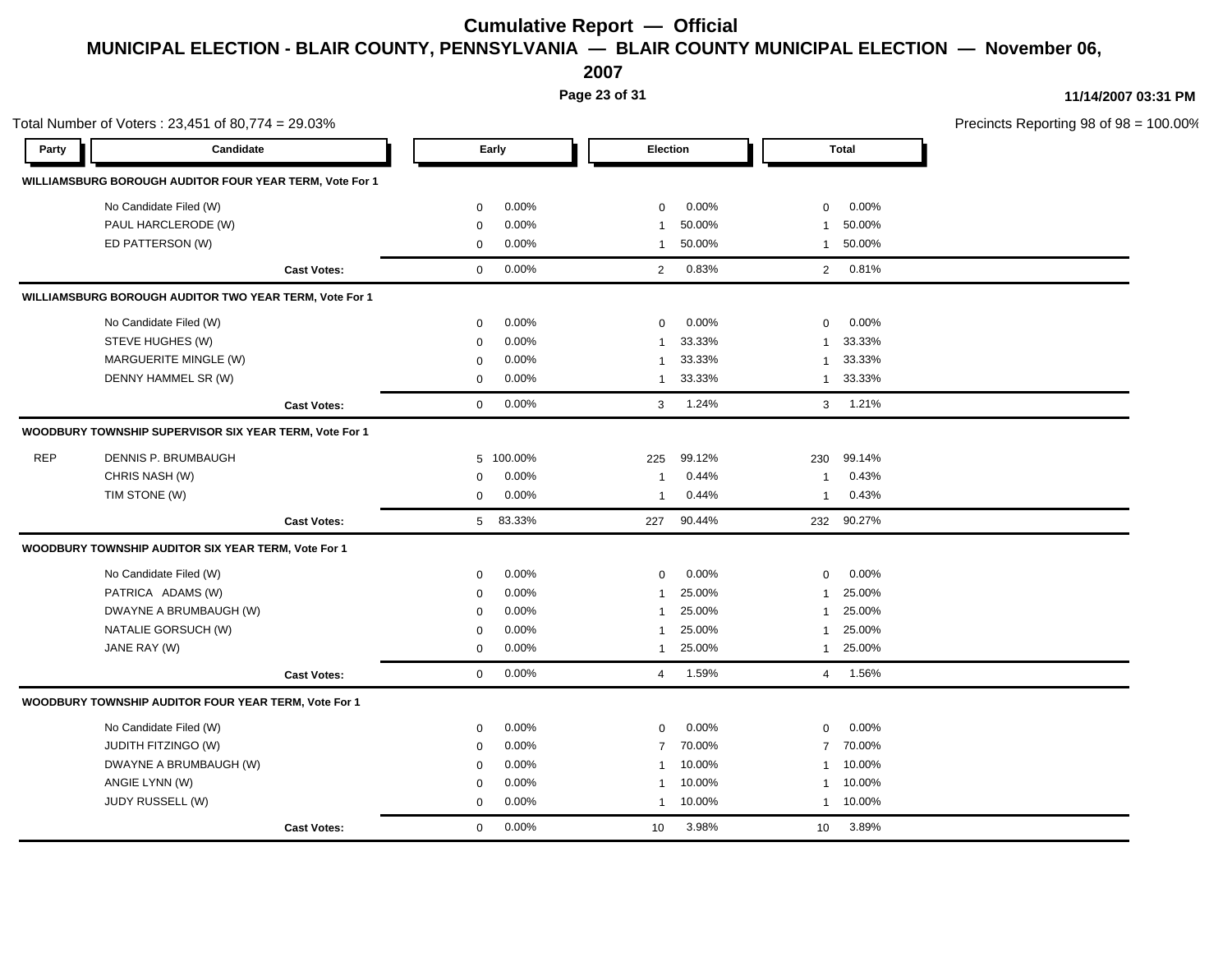**2007**

**Page 24 of 31**

|            | Total Number of Voters: 23,451 of 80,774 = 29.03%      |                          |                            |                 | Precincts Reporting 98 of 98 = 100.00% |
|------------|--------------------------------------------------------|--------------------------|----------------------------|-----------------|----------------------------------------|
| Party      | Candidate                                              | Early                    | Election                   | Total           |                                        |
|            | TUNNELHILL BOROUGH COUNCIL FOUR YEAR TERM, Vote For 3  |                          |                            |                 |                                        |
| DEM        | JOSEPH LARRY BEM                                       | 50.00%                   | 34.48%<br>10 <sup>1</sup>  | 11 35.48%       |                                        |
| DEM        | LINDA J. TADDEI                                        | 50.00%                   | 41.38%<br>12               | 13 41.94%       |                                        |
| <b>IND</b> | <b>HEATHER M. MCCLOSKEY</b>                            | $0.00\%$<br>$\Omega$     | 24.14%<br>$\overline{7}$   | 22.58%          |                                        |
|            | <b>Cast Votes:</b>                                     | 66.67%<br>$\overline{2}$ | 29 80.56%                  | 31 79.49%       |                                        |
|            | TUNNELHILL BOROUGH COUNCIL TWO YEAR TERM, Vote For 1   |                          |                            |                 |                                        |
| DEM        | DOROTHY LYTLE                                          | 100.00%                  | 12 100.00%                 | 13 100.00%      |                                        |
|            | <b>Cast Votes:</b>                                     | 100.00%                  | 12 100.00%                 | 13 100.00%      |                                        |
|            | TUNNELHILL BOROUGH ASSESSOR FOUR YEAR TERM, Vote For 1 |                          |                            |                 |                                        |
|            | No Candidate Filed (W)                                 | $0.00\%$<br>$\Omega$     | $0.00\%$<br>$\overline{0}$ | $0\quad 0.00\%$ |                                        |
|            | PAT MULHERN (W)                                        | $0.00\%$<br>$\mathbf 0$  | 100.00%                    | 1 100.00%       |                                        |
|            | <b>Cast Votes:</b>                                     | $0.00\%$<br>0            | 8.33%                      | 7.69%           |                                        |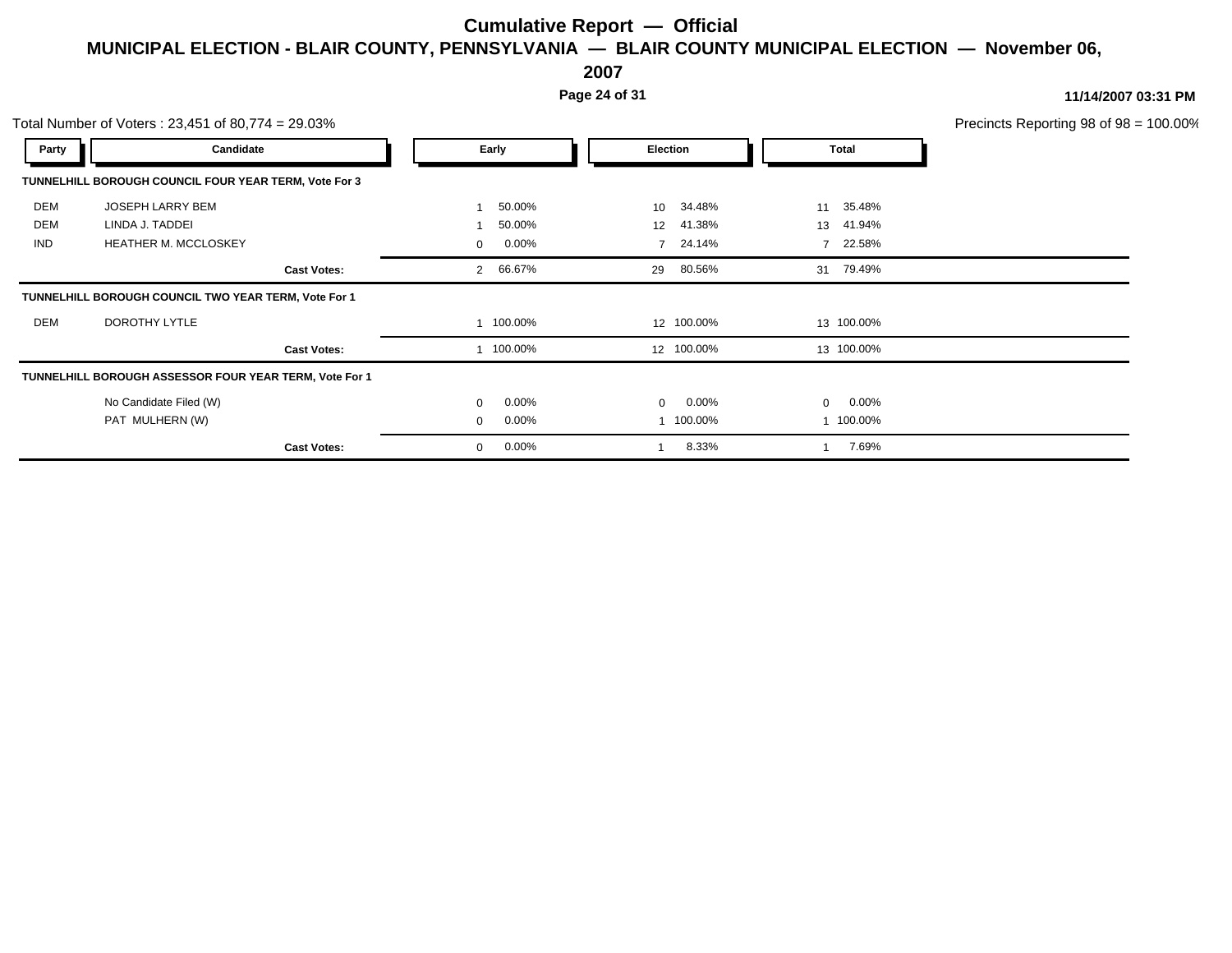**2007**

**Page 25 of 31**

### **11/14/2007 03:31 PM**

Precincts Reporting 98 of 98 = 100.00%

Total Number of Voters : 23,451 of 80,774 = 29.03%

| Party      | Candidate                                               | Early          |        | Election                |        | <b>Total</b>   |        |  |
|------------|---------------------------------------------------------|----------------|--------|-------------------------|--------|----------------|--------|--|
|            | ALTOONA AREA SCHOOL DIRECTOR FOUR YEAR TERM, Vote For 5 |                |        |                         |        |                |        |  |
|            | <b>MARYANN JOYCE BISTLINE</b>                           | 168            | 19.65% | 8,234                   | 20.70% | 8,402          | 20.68% |  |
|            | TIMOTHY A. LUCAS                                        | 159            | 18.60% | 7,669                   | 19.28% | 7,828          | 19.26% |  |
|            | MARY J. KIMMEL                                          | 147            | 17.19% | 6,780                   | 17.04% | 6,927          | 17.05% |  |
|            | <b>MARGARET HENDRICKS</b>                               | 144            | 16.84% | 6,808                   | 17.11% | 6,952          | 17.11% |  |
| DEM        | LIANG R. BARTKOWIAK                                     | 106            | 12.40% | 4,747                   | 11.93% | 4,853          | 11.94% |  |
| <b>REP</b> | JAMES T. WALSTROM                                       | 127            | 14.85% | 5,500                   | 13.83% | 5,627          | 13.85% |  |
|            | DAVID FRANCES (W)                                       | $\mathsf 0$    | 0.00%  | 3                       | 0.01%  | 3              | 0.01%  |  |
|            | MEGHAN BALDWIN (W)                                      | $\mathbf 0$    | 0.00%  | $\mathbf{1}$            | 0.00%  | $\overline{1}$ | 0.00%  |  |
|            | DANIEL B BAUER (W)                                      | $\mathbf 0$    | 0.00%  | $\mathbf{1}$            | 0.00%  | $\overline{1}$ | 0.00%  |  |
|            | HERK BETAR (W)                                          | $\overline{1}$ | 0.12%  | $\mathbf 0$             | 0.00%  | $\overline{1}$ | 0.00%  |  |
|            | BENJAMIN BOYES (W)                                      | $\mathbf 0$    | 0.00%  | $\mathbf{1}$            | 0.00%  | $\overline{1}$ | 0.00%  |  |
|            | PAT CONDRIN (W)                                         | $\overline{1}$ | 0.12%  | $\mathbf 0$             | 0.00%  | $\mathbf 1$    | 0.00%  |  |
|            | DONALD CRAIG (W)                                        | $\mathbf 0$    | 0.00%  | $\overline{1}$          | 0.00%  | $\mathbf 1$    | 0.00%  |  |
|            | LORI CRILLEY (W)                                        | $\mathbf 0$    | 0.00%  | $\overline{1}$          | 0.00%  | $\mathbf 1$    | 0.00%  |  |
|            | <b>GREGORY EILENBERGER (W)</b>                          | $\mathbf 0$    | 0.00%  | $\overline{1}$          | 0.00%  | 1              | 0.00%  |  |
|            | MELISSA EILENBERGER (W)                                 | 0              | 0.00%  | $\overline{1}$          | 0.00%  | $\overline{1}$ | 0.00%  |  |
|            | VINCENT EILENBERGER (W)                                 | 0              | 0.00%  | 3                       | 0.01%  | 3              | 0.01%  |  |
|            | JOHN FRAUNDORFER (W)                                    | 0              | 0.00%  | $\overline{1}$          | 0.00%  | $\overline{1}$ | 0.00%  |  |
|            | GALFN E HELSEL (W)                                      | $\mathbf 0$    | 0.00%  | $\overline{1}$          | 0.00%  | 1              | 0.00%  |  |
|            | CHRISTINA GARBER (W)                                    | $\mathbf 0$    | 0.00%  | $\overline{1}$          | 0.00%  | $\overline{1}$ | 0.00%  |  |
|            | <b>BLASE GRACE (W)</b>                                  | $\overline{1}$ | 0.12%  | $\mathbf 0$             | 0.00%  | $\overline{1}$ | 0.00%  |  |
|            | DORIS GRIMM (W)                                         | $\mathbf 0$    | 0.00%  | $\overline{\mathbf{1}}$ | 0.00%  | $\overline{1}$ | 0.00%  |  |
|            | LINDA GRIMM (W)                                         | $\mathbf 0$    | 0.00%  | $\overline{1}$          | 0.00%  | 1              | 0.00%  |  |
|            | <b>JASON HIGH (W)</b>                                   | $\mathbf 0$    | 0.00%  | $\mathbf{1}$            | 0.00%  | $\overline{1}$ | 0.00%  |  |
|            | PATRICIA HIGH (W)                                       | $\mathbf 0$    | 0.00%  | $\mathbf{1}$            | 0.00%  | $\overline{1}$ | 0.00%  |  |
|            | DENNIS J HOLLAND (W)                                    | $\mathbf 0$    | 0.00%  | $\overline{1}$          | 0.00%  | $\overline{1}$ | 0.00%  |  |
|            | JERRY KNOTT (W)                                         | $\mathbf 0$    | 0.00%  | $\mathbf{1}$            | 0.00%  | $\overline{1}$ | 0.00%  |  |
|            | BRIAN KRIER (W)                                         | $\mathbf 0$    | 0.00%  | $\mathbf{1}$            | 0.00%  | $\overline{1}$ | 0.00%  |  |
|            | PATRICIA KRIER (W)                                      | $\mathbf 0$    | 0.00%  | $\overline{1}$          | 0.00%  | $\overline{1}$ | 0.00%  |  |
|            | TIM LUCAS (W)                                           | $\mathbf 0$    | 0.00%  | $\mathbf{1}$            | 0.00%  | $\overline{1}$ | 0.00%  |  |
|            | CARLO MAZZENGA (W)                                      | $\mathbf 0$    | 0.00%  | $\mathbf{1}$            | 0.00%  | $\overline{1}$ | 0.00%  |  |
|            | <b>BEN MILLIRON (W)</b>                                 | $\overline{1}$ | 0.12%  | $\mathbf 0$             | 0.00%  | $\overline{1}$ | 0.00%  |  |
|            | MARY ANN PROBST (W)                                     | $\mathbf 0$    | 0.00%  | $\overline{1}$          | 0.00%  | $\overline{1}$ | 0.00%  |  |
|            | PROBST RANDY (W)                                        | $\mathbf 0$    | 0.00%  | $\mathbf{1}$            | 0.00%  | $\overline{1}$ | 0.00%  |  |
|            | PATRICIA RAUGH (W)                                      | $\mathbf 0$    | 0.00%  | $\mathbf{1}$            | 0.00%  | $\overline{1}$ | 0.00%  |  |
|            | ROY RAUGH (W)                                           | $\mathbf 0$    | 0.00%  | -1                      | 0.00%  | $\overline{1}$ | 0.00%  |  |
|            | FRANK SMITH (W)                                         | $\mathbf 0$    | 0.00%  | $\mathbf{1}$            | 0.00%  | $\overline{1}$ | 0.00%  |  |
|            | WALTER SMITH (W)                                        | $\Omega$       | 0.00%  | 1                       | 0.00%  | $\overline{1}$ | 0.00%  |  |
|            | ALAN SMITHY (W)                                         | $\mathbf 0$    | 0.00%  | $\mathbf{1}$            | 0.00%  | $\overline{1}$ | 0.00%  |  |
|            | <b>JASON STAPH (W)</b>                                  | $\Omega$       | 0.00%  | 1                       | 0.00%  | $\overline{1}$ | 0.00%  |  |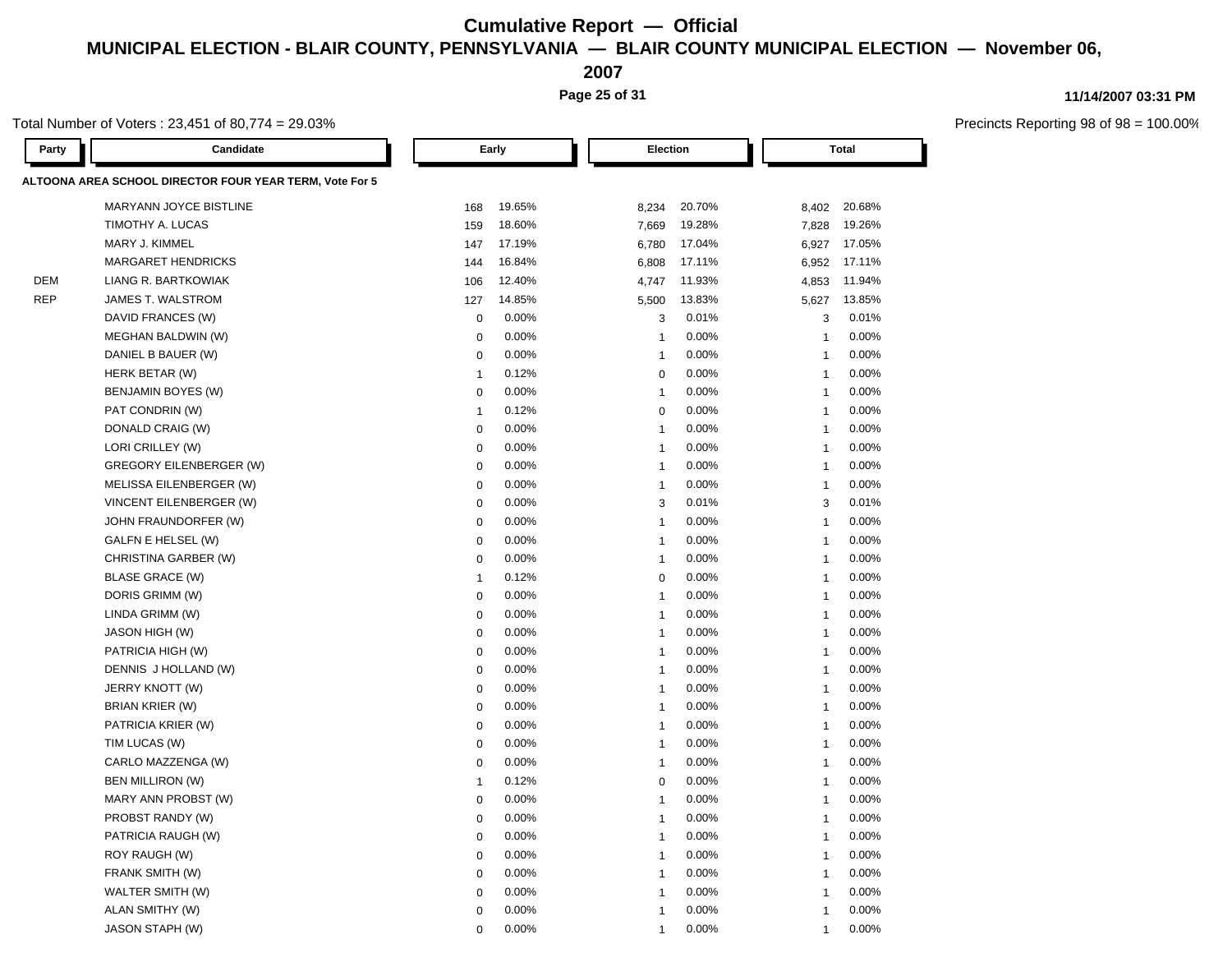**2007**

**Page 26 of 31**

**11/14/2007 03:31 PM**

Precincts Reporting 98 of 98 = 100.00%

### Total Number of Voters : 23,451 of 80,774 = 29.03%

| Party | Candidate                                                 |                    |             | Early  |                | <b>Election</b> |                | <b>Total</b> |  |
|-------|-----------------------------------------------------------|--------------------|-------------|--------|----------------|-----------------|----------------|--------------|--|
|       | <b>OMAR STROHM (W)</b>                                    |                    | $\mathbf 0$ | 0.00%  | $\mathbf{1}$   | 0.00%           | $\mathbf{1}$   | 0.00%        |  |
|       | THOMAS J SMITH (W)                                        |                    | $\Omega$    | 0.00%  | $\mathbf{1}$   | 0.00%           | $\mathbf{1}$   | 0.00%        |  |
|       | ADAM VECKOV (W)                                           |                    | $\Omega$    | 0.00%  | $\mathbf{1}$   | 0.00%           |                | 0.00%        |  |
|       | PETE WASOVICH (W)                                         |                    | $\Omega$    | 0.00%  | $\mathbf{1}$   | 0.00%           | -1             | 0.00%        |  |
|       | BRAD WERTZ (W)                                            |                    | $\Omega$    | 0.00%  | $\overline{2}$ | 0.01%           | $\overline{2}$ | 0.00%        |  |
|       | CALVIN WIEDEMANN (W)                                      |                    | $\Omega$    | 0.00%  | $\mathbf{1}$   | 0.00%           | -1             | 0.00%        |  |
|       | DAVID WILSON (W)                                          |                    | $\Omega$    | 0.00%  | -1             | 0.00%           |                | 0.00%        |  |
|       | JAMES WOOMER (W)                                          |                    | $\Omega$    | 0.00%  | $\mathbf{1}$   | 0.00%           | -1             | 0.00%        |  |
|       | TRAVIS YARNELL (W)                                        |                    | $\mathbf 0$ | 0.00%  | $\mathbf{1}$   | 0.00%           | $\mathbf{1}$   | 0.00%        |  |
|       |                                                           | <b>Cast Votes:</b> | 855         | 75.66% | 39,782         | 76.63%          | 40,637         | 76.61%       |  |
|       | BELLWOOD ANTIS SCHOOL DIRECTOR FOUR YEAR TERM, Vote For 5 |                    |             |        |                |                 |                |              |  |
|       | DAVID A. WORTHING                                         |                    | 19          | 20.88% | 1,113          | 20.57%          | 1,132          | 20.58%       |  |
|       | <b>J. KENNETH LOUCKS</b>                                  |                    | 17          | 18.68% | 1,089          | 20.13%          | 1,106          | 20.11%       |  |
|       | <b>DONNA TYLER</b>                                        |                    | 18          | 19.78% | 1,101          | 20.35%          | 1,119          | 20.34%       |  |
|       | <b>JEFF PLUMMER</b>                                       |                    | 17          | 18.68% | 1,064          | 19.67%          | 1,081          | 19.65%       |  |
|       | RHONDA A. HOCUTT                                          |                    | 18          | 19.78% | 1,036          | 19.15%          | 1,054          | 19.16%       |  |
|       | <b>KEN CAMPBELL (W)</b>                                   |                    | $\mathbf 0$ | 0.00%  | -1             | 0.02%           | -1             | 0.02%        |  |
|       | CHRIS CARRIER (W)                                         |                    | $\Omega$    | 0.00%  | 1              | 0.02%           | -1             | 0.02%        |  |
|       | SEAN CLAPPER (W)                                          |                    | $\Omega$    | 0.00%  | 1              | 0.02%           | -1             | 0.02%        |  |
|       | DANIEL GRAHAM (W)                                         |                    | $\Omega$    | 0.00%  | 1              | 0.02%           | $\mathbf{1}$   | 0.02%        |  |
|       | CHARLES MCCLOSKEY (W)                                     |                    | $\Omega$    | 0.00%  | $\mathbf{1}$   | 0.02%           | -1             | 0.02%        |  |
|       | NAOMI POE (W)                                             |                    |             | 1.10%  | $\mathbf 0$    | 0.00%           | -1             | 0.02%        |  |
|       | <b>BOB E SCHMITTLE (W)</b>                                |                    | $\Omega$    | 0.00%  | 1              | 0.02%           | -1             | 0.02%        |  |
|       | BRENDA TYLER (W)                                          |                    | $\Omega$    | 0.00%  | $\mathbf{1}$   | 0.02%           | -1             | 0.02%        |  |
|       | MARK YOHN (W)                                             |                    | -1          | 1.10%  | $\Omega$       | 0.00%           | $\mathbf{1}$   | 0.02%        |  |
|       |                                                           | <b>Cast Votes:</b> | 91          | 72.80% | 5,410          | 76.14%          | 5,501          | 76.09%       |  |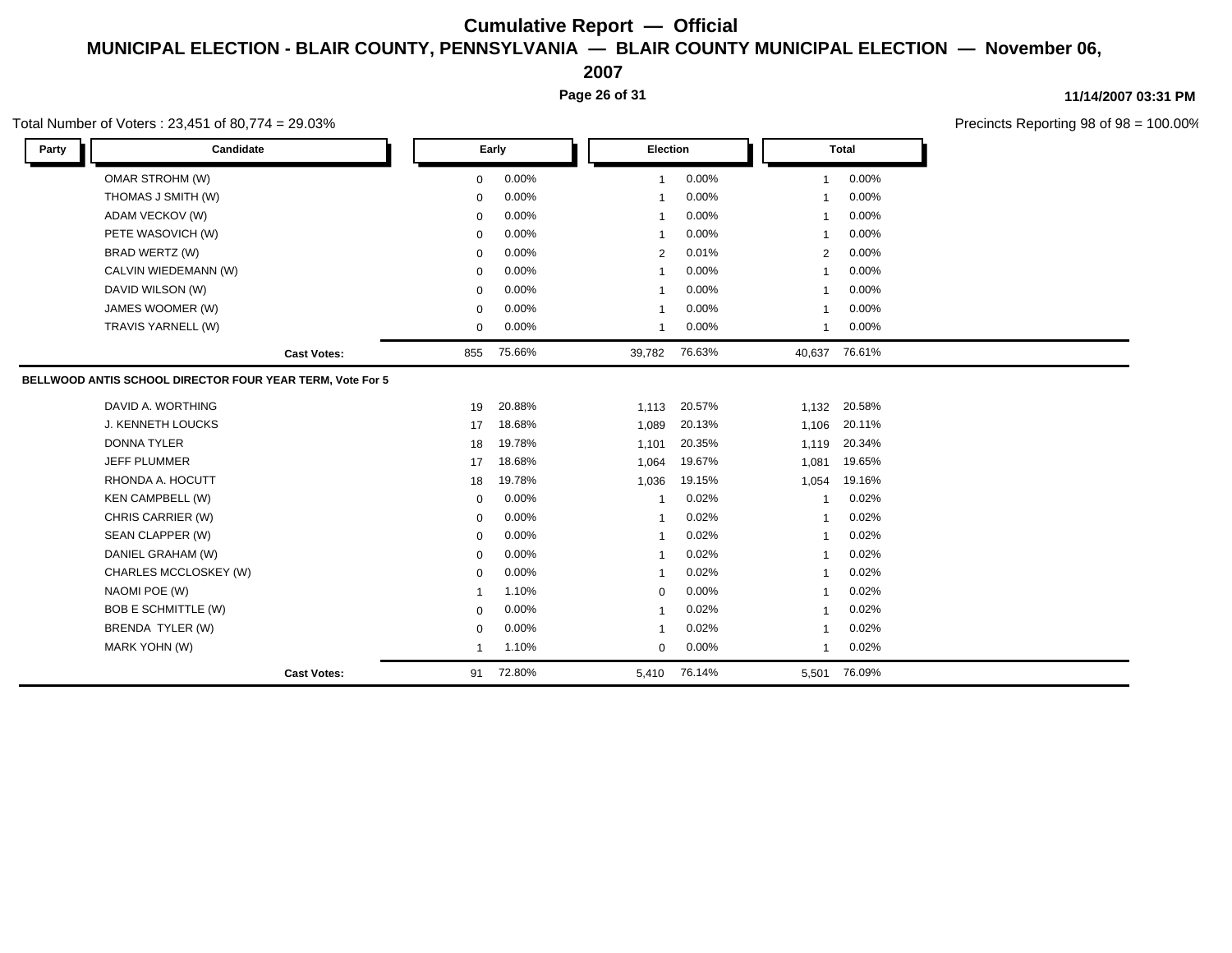**2007**

**Page 27 of 31**

### **11/14/2007 03:31 PM**

|       | Total Number of Voters: 23,451 of 80,774 = 29.03%             |                    |              |        |                 |        |                |              | Precincts Reporting 98 o |
|-------|---------------------------------------------------------------|--------------------|--------------|--------|-----------------|--------|----------------|--------------|--------------------------|
| Party | Candidate                                                     |                    |              | Early  | <b>Election</b> |        |                | <b>Total</b> |                          |
|       | HOLLIDAYSBURG AREA SCHOOL DIRECTOR FOUR YEAR TERM, Vote For 5 |                    |              |        |                 |        |                |              |                          |
|       | DARLEE E. SILL                                                |                    | 135          | 20.24% | 4,376           | 20.52% | 4,511          | 20.51%       |                          |
|       | LAURIE A. LAFFERTY                                            |                    | 122          | 18.29% | 4,105           | 19.25% | 4,227          | 19.22%       |                          |
|       | <b>ERIC MCCOY</b>                                             |                    | 129          | 19.34% | 4,301           | 20.17% | 4,430          | 20.14%       |                          |
|       | STEPHEN P. KIMMEL                                             |                    | 135          | 20.24% | 4,323           | 20.27% | 4,458          | 20.27%       |                          |
|       | JOHN R. BEYER, II                                             |                    | 139          | 20.84% | 4,183           | 19.62% | 4,322          | 19.65%       |                          |
|       | PEGGY BRECKINRIDGE (W)                                        |                    | 0            | 0.00%  | -1              | 0.00%  | $\mathbf{1}$   | 0.00%        |                          |
|       | ROSE CRAMER (W)                                               |                    | 0            | 0.00%  | 1               | 0.00%  | $\mathbf{1}$   | 0.00%        |                          |
|       | CAROL J DECKER (W)                                            |                    | $\mathbf 0$  | 0.00%  | $\mathbf{1}$    | 0.00%  | $\overline{1}$ | 0.00%        |                          |
|       | JOSEPH DODSON (W)                                             |                    | $\mathbf{1}$ | 0.15%  | $\mathbf 0$     | 0.00%  | -1             | 0.00%        |                          |
|       | KIRK DODSON (W)                                               |                    | $\mathbf 0$  | 0.00%  | $\overline{1}$  | 0.00%  | -1             | 0.00%        |                          |
|       | CAROL GARDINER (W)                                            |                    | $\mathbf 0$  | 0.00%  | $\overline{1}$  | 0.00%  | $\mathbf{1}$   | 0.00%        |                          |
|       | DAVE GEHRET (W)                                               |                    | 0            | 0.00%  | $\overline{1}$  | 0.00%  | $\mathbf{1}$   | 0.00%        |                          |
|       | WILLIAM GUNNETT (W)                                           |                    | $\mathbf 0$  | 0.00%  | -1              | 0.00%  | $\mathbf{1}$   | 0.00%        |                          |
|       | BRIAN HELSEL (W)                                              |                    | 0            | 0.00%  | $\overline{1}$  | 0.00%  | $\overline{1}$ | 0.00%        |                          |
|       | MICHAEL HUMPHREY (W)                                          |                    | 3            | 0.45%  | $\overline{1}$  | 0.00%  | $\overline{4}$ | 0.02%        |                          |
|       | MICHAEL JENNINGS (W)                                          |                    | $\mathbf 0$  | 0.00%  | $\overline{1}$  | 0.00%  | $\overline{1}$ | 0.00%        |                          |
|       | LOIS KANESHIKI (W)                                            |                    | 0            | 0.00%  | $\mathbf{1}$    | 0.00%  | $\mathbf{1}$   | 0.00%        |                          |
|       | JOHN KASUN (W)                                                |                    | $\mathbf{1}$ | 0.15%  | 0               | 0.00%  | -1             | 0.00%        |                          |
|       | MARINA MOSES (W)                                              |                    | $\mathbf 0$  | 0.00%  | $\overline{1}$  | 0.00%  | $\mathbf{1}$   | 0.00%        |                          |
|       | BRENT OTTAWAY (W)                                             |                    | $\mathbf{1}$ | 0.15%  | $\overline{4}$  | 0.02%  | 5              | 0.02%        |                          |
|       | LESLIE RUPP (W)                                               |                    | $\mathbf 0$  | 0.00%  | 2               | 0.01%  | $\overline{2}$ | 0.01%        |                          |
|       | DAVID E SILL (W)                                              |                    | 0            | 0.00%  | 15              | 0.07%  | 15             | 0.07%        |                          |
|       | JANICE SIPES (W)                                              |                    | 0            | 0.00%  | $\overline{1}$  | 0.00%  | $\overline{1}$ | 0.00%        |                          |
|       | PHILIP SIPES (W)                                              |                    | $\mathbf{1}$ | 0.15%  | $\overline{1}$  | 0.00%  | $\overline{2}$ | 0.01%        |                          |
|       | CAROL SMITH (W)                                               |                    | $\mathbf 0$  | 0.00%  | $\mathbf{1}$    | 0.00%  | $\overline{1}$ | 0.00%        |                          |
|       | MICHELLE SMITHMYER (W)                                        |                    | $\mathbf 0$  | 0.00%  | $\mathbf 1$     | 0.00%  | $\mathbf{1}$   | 0.00%        |                          |
|       |                                                               | <b>Cast Votes:</b> | 667          | 74.53% | 21,325          | 74.55% | 21,992         | 74.55%       |                          |
|       | HOLLIDAYSBURG AREA SCHOOL DIRECTOR TWO YEAR TERM, Vote For 1  |                    |              |        |                 |        |                |              |                          |
|       | ROBERT VONADA                                                 |                    | 149          | 99.33% | 4,990           | 99.92% | 5,139          | 99.90%       |                          |
|       | DAN RUPP (W)                                                  |                    | 0            | 0.00%  | 1               | 0.02%  | $\mathbf{1}$   | 0.02%        |                          |
|       | MIKE HUMPHREY (W)                                             |                    | $\mathbf{1}$ | 0.67%  | $\mathbf 0$     | 0.00%  | $\mathbf{1}$   | 0.02%        |                          |
|       | BRENT OTTAWAY (W)                                             |                    | $\mathbf 0$  | 0.00%  | $\mathbf{1}$    | 0.02%  | -1             | 0.02%        |                          |
|       | DAVID SILL (W)                                                |                    | 0            | 0.00%  | $\mathbf 1$     | 0.02%  | -1             | 0.02%        |                          |
|       | LEE A THOMAS (W)                                              |                    | 0            | 0.00%  | $\mathbf{1}$    | 0.02%  | $\mathbf{1}$   | 0.02%        |                          |
|       |                                                               | <b>Cast Votes:</b> | 150          | 83.80% | 4,994           | 87.29% |                | 5,144 87.19% |                          |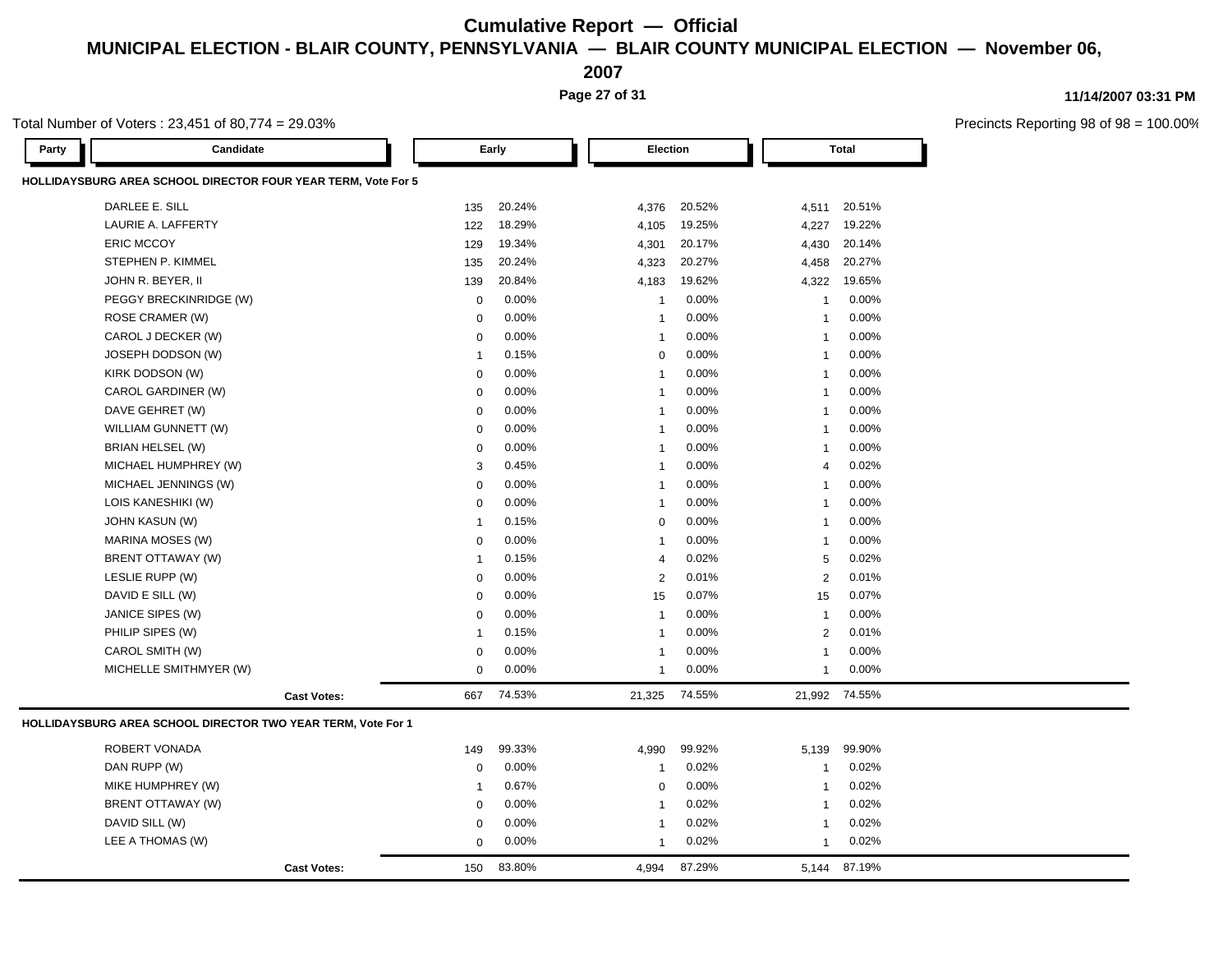**2007**

**Page 28 of 31**

### **11/14/2007 03:31 PM**

 $8 \text{ of } 98 = 100.00\%$ 

|            | Total Number of Voters: 23,451 of 80,774 = 29.03%      |                |        |              |        |                         |               | Precincts Reporting 98 |
|------------|--------------------------------------------------------|----------------|--------|--------------|--------|-------------------------|---------------|------------------------|
| Party      | Candidate                                              |                | Early  | Election     |        |                         | <b>Total</b>  |                        |
|            | SPRING COVE SCHOOL DIRECTOR FOUR YEAR TERM, Vote For 5 |                |        |              |        |                         |               |                        |
|            | AMY ACKER-KNISELY                                      | 62             | 18.08% | 1,657        | 15.01% | 1,719                   | 15.10%        |                        |
|            | JENNIFER MURNYACK-GARNER                               | 55             | 16.03% | 1,793        | 16.24% | 1,848                   | 16.24%        |                        |
|            | WILLIAM H. REPLOGLE                                    | 50             | 14.58% | 1,634        | 14.80% | 1,684                   | 14.80%        |                        |
| DEM        | <b>GENE HENRY</b>                                      | 30             | 8.75%  | 1,085        | 9.83%  | 1,115                   | 9.80%         |                        |
| DEM        | <b>TOM KENNEDY</b>                                     | 30             | 8.75%  | 1,091        | 9.88%  | 1,121                   | 9.85%         |                        |
| <b>REP</b> | JOHN R. BIDDLE                                         | 53             | 15.45% | 1,590        | 14.40% | 1,643                   | 14.44%        |                        |
| <b>REP</b> | JAMES H. BUTLER                                        | 52             | 15.16% | 1,528        | 13.84% | 1,580                   | 13.88%        |                        |
|            | AMY FALUGH (W)                                         | $\mathbf 0$    | 0.00%  | -1           | 0.01%  | $\overline{\mathbf{1}}$ | 0.01%         |                        |
|            | JANET BLATTENBERG (W)                                  | $\mathbf 0$    | 0.00%  | -1           | 0.01%  | $\overline{1}$          | 0.01%         |                        |
|            | CHARLENE DODSON (W)                                    | $\mathbf 0$    | 0.00%  | -1           | 0.01%  | $\overline{1}$          | 0.01%         |                        |
|            | CONNIE LAMBORN (W)                                     | 0              | 0.00%  | 2            | 0.02%  | 2                       | 0.02%         |                        |
|            | LORI FAUGH (W)                                         | $\overline{7}$ | 2.04%  | 457          | 4.14%  | 464                     | 4.08%         |                        |
|            | RICHARD PLUMMER JR (W)                                 | 4              | 1.17%  | 189          | 1.71%  | 193                     | 1.70%         |                        |
|            | LORI IMLER (W)                                         | $\mathbf 0$    | 0.00%  | 2            | 0.02%  | $\overline{2}$          | 0.02%         |                        |
|            | LORI SHAW (W)                                          | $\mathbf 0$    | 0.00%  |              | 0.01%  | $\overline{1}$          | 0.01%         |                        |
|            | <b>DODSON</b><br>MCCAFFERY (W)                         | $\mathbf 0$    | 0.00%  | -1           | 0.01%  | $\overline{1}$          | 0.01%         |                        |
|            | JULIE MILLS (W)                                        | $\mathbf 0$    | 0.00%  | -1           | 0.01%  | $\overline{1}$          | 0.01%         |                        |
|            | TODD SEYMOUR (W)                                       | $\mathbf 0$    | 0.00%  | 3            | 0.03%  | 3                       | 0.03%         |                        |
|            | D STEVEN REPLOGLE (W)                                  | 0              | 0.00%  |              | 0.01%  | $\overline{1}$          | 0.01%         |                        |
|            | GEORGE REPLOGLE (W)                                    | 0              | 0.00%  | $\mathbf{1}$ | 0.01%  | $\mathbf{1}$            | 0.01%         |                        |
|            | <b>Cast Votes:</b>                                     | 343            | 85.75% | 11,039       | 82.47% |                         | 11,382 82.57% |                        |
|            | SPRING COVE SCHOOL DIRECTOR TWO YEAR TERM, Vote For 1  |                |        |              |        |                         |               |                        |
|            | CHARLENE M. DODSON                                     | 63             | 90.00% | 2,059        | 88.41% | 2,122                   | 88.45%        |                        |
|            | LINDA BELLOCK (W)                                      | $\mathbf 0$    | 0.00%  | -1           | 0.04%  | $\overline{1}$          | 0.04%         |                        |
|            | SANDY BRUMBAUGH (W)                                    | $\mathbf 0$    | 0.00%  | -1           | 0.04%  | $\overline{1}$          | 0.04%         |                        |
|            | LORI FLAUGH (W)                                        | 0              | 0.00%  | 11           | 0.47%  | 11                      | 0.46%         |                        |
|            | GENE HENRY (W)                                         | 0              | 0.00%  | 3            | 0.13%  | 3                       | 0.13%         |                        |
|            | RICHARD PLUMMER JR (W)                                 | $\overline{7}$ | 10.00% | 251          | 10.78% | 258                     | 10.75%        |                        |
|            | JIM PLUMBER (W)                                        | $\mathbf 0$    | 0.00%  | -1           | 0.04%  | $\overline{\mathbf{1}}$ | 0.04%         |                        |
|            | BILL REPLOGLE (W)                                      | 0              | 0.00%  | -1           | 0.04%  | $\overline{1}$          | 0.04%         |                        |
|            | DON WESNER (W)                                         | $\mathbf 0$    | 0.00%  | $\mathbf{1}$ | 0.04%  | $\overline{1}$          | 0.04%         |                        |
|            | <b>Cast Votes:</b>                                     | 70             | 87.50% | 2.329        | 87.00% | 2.399                   | 87.01%        |                        |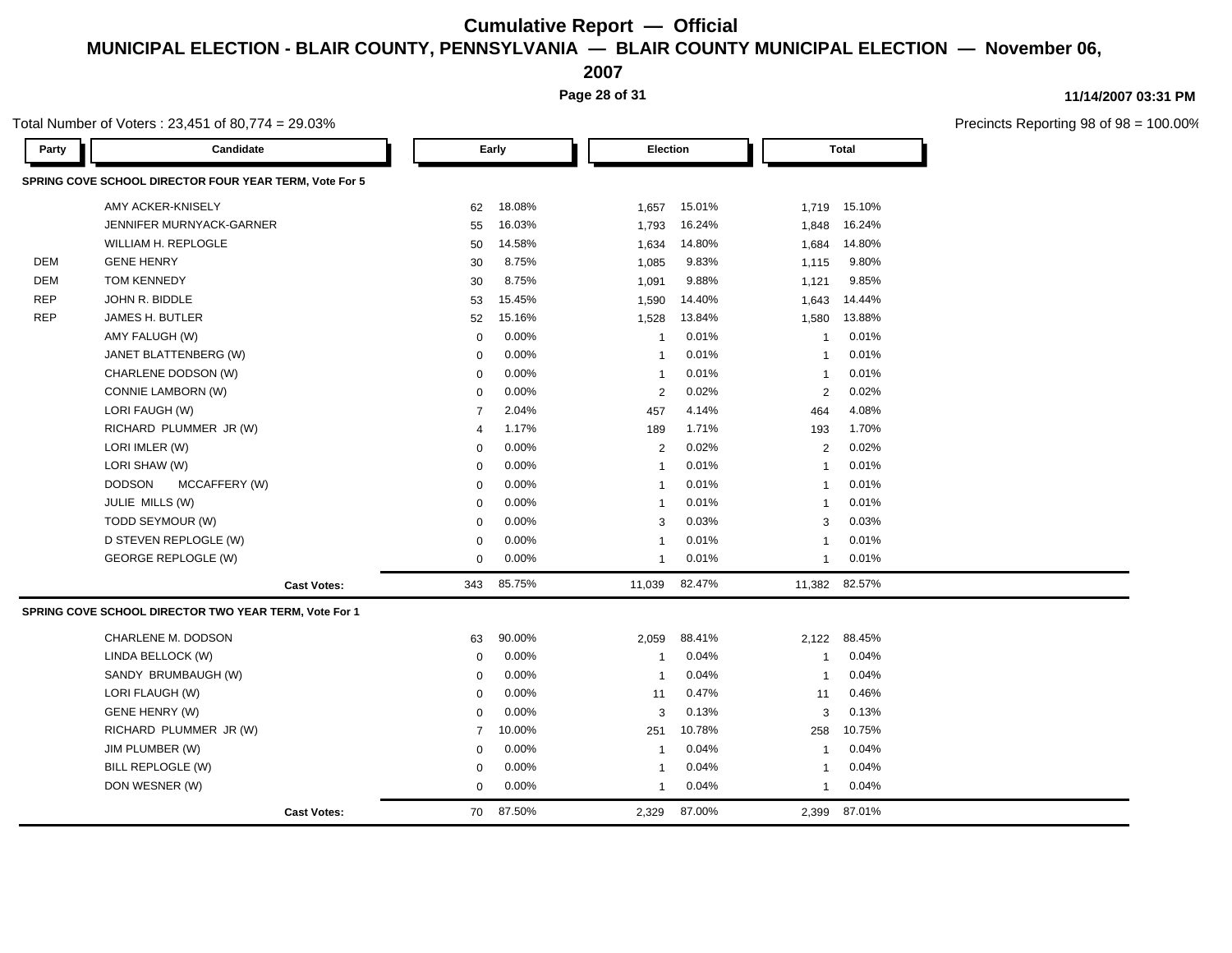**2007**

**Page 29 of 31**

### **11/14/2007 03:31 PM**

|            | Total Number of Voters: 23,451 of 80,774 = 29.03%                                      |                    |                |           |                |           |                |              | Precincts Reporting 98 of 98 |
|------------|----------------------------------------------------------------------------------------|--------------------|----------------|-----------|----------------|-----------|----------------|--------------|------------------------------|
| Party      | Candidate                                                                              |                    |                | Early     | Election       |           |                | <b>Total</b> |                              |
|            | TYRONE AREA SCHOOL DIRECTOR FOUR YEAR TERM, Vote For 5                                 |                    |                |           |                |           |                |              |                              |
|            | NORMAN E. HUFF                                                                         |                    | 22             | 19.64%    | 1,311          | 21.51%    | 1,333          | 21.48%       |                              |
|            | PETE DUTROW                                                                            |                    | 24             | 21.43%    | 1,270          | 20.84%    | 1,294          | 20.85%       |                              |
|            | RAYMOND DETWILER                                                                       |                    | 21             | 18.75%    | 1,188          | 19.49%    | 1,209          | 19.48%       |                              |
|            | <b>LUTHER LAIRD</b>                                                                    |                    | 23             | 20.54%    | 1,171          | 19.22%    | 1,194          | 19.24%       |                              |
|            | LEE R. STOVER                                                                          |                    | 22             | 19.64%    | 1,146          | 18.81%    | 1,168          | 18.82%       |                              |
|            | JOE MC CUTCHEON (W)                                                                    |                    | 0              | 0.00%     | $\overline{1}$ | 0.02%     | $\mathbf{1}$   | 0.02%        |                              |
|            | SHARON DANAWAY (W)                                                                     |                    | 0              | 0.00%     | $\overline{1}$ | 0.02%     | -1             | 0.02%        |                              |
|            | ANTHONY EDMONDSON (W)                                                                  |                    | 0              | 0.00%     | $\overline{1}$ | 0.02%     | -1             | 0.02%        |                              |
|            | IRVIN FINK (W)                                                                         |                    | 0              | 0.00%     | $\overline{1}$ | 0.02%     | $\mathbf{1}$   | 0.02%        |                              |
|            | JOHN KELLER (W)                                                                        |                    | 0              | 0.00%     | -1             | 0.02%     | -1             | 0.02%        |                              |
|            | TIM ROBISON (W)                                                                        |                    | $\Omega$       | 0.00%     | $\overline{1}$ | 0.02%     | $\overline{1}$ | 0.02%        |                              |
|            | RICHARD UMHOLTZ (W)                                                                    |                    | $\mathbf 0$    | 0.00%     | $\overline{1}$ | 0.02%     | -1             | 0.02%        |                              |
|            | JAMES VIPOND (W)                                                                       |                    | $\mathbf 0$    | 0.00%     | $\mathbf{1}$   | 0.02%     | $\mathbf{1}$   | 0.02%        |                              |
|            |                                                                                        | <b>Cast Votes:</b> | 112            | 77.24%    | 6,094          | 76.22%    | 6,206          | 76.24%       |                              |
|            | PENN CAMBRIA SCHOOL DIRECTOR FOUR YEAR TERM, Vote For 5                                |                    |                |           |                |           |                |              |                              |
|            | <b>GEORGE F. PYO</b>                                                                   |                    | $\mathbf{1}$   | 20.00%    |                | 12 21.05% | 13             | 20.97%       |                              |
|            | <b>JUSTIN L. ROBERTS</b>                                                               |                    | $\overline{1}$ | 20.00%    | 12             | 21.05%    | 13             | 20.97%       |                              |
|            | <b>KAREN S. CLAAR</b>                                                                  |                    | $\overline{1}$ | 20.00%    | 10             | 17.54%    | 11             | 17.74%       |                              |
|            | TOM CREEHAN                                                                            |                    | $\mathbf{1}$   | 20.00%    | $\overline{7}$ | 12.28%    | 8              | 12.90%       |                              |
| <b>DEM</b> | <b>GUY ADRIAN MONICA</b>                                                               |                    | $\mathbf{1}$   | 20.00%    | 8              | 14.04%    | 9              | 14.52%       |                              |
| <b>REP</b> | LAWRENCE E. BEHE, JR.                                                                  |                    | $\mathbf 0$    | 0.00%     | 8              | 14.04%    | 8              | 12.90%       |                              |
|            |                                                                                        | <b>Cast Votes:</b> |                | 5 100.00% | 57             | 95.00%    | 62             | 95.38%       |                              |
|            | CLAYSBURG KIMMEL SCHOOL DIRECTOR FOUR YEAR TERM DISTRICT 1, Vote For 2                 |                    |                |           |                |           |                |              |                              |
|            | SUSAN M. DIEHL                                                                         |                    | $\mathbf 0$    | 0.00%     | 150            | 51.37%    | 150            | 51.37%       |                              |
| <b>REP</b> | TERRI L. LINGENFELTER                                                                  |                    | 0              | 0.00%     | 135            | 46.23%    | 135            | 46.23%       |                              |
|            | RICHARD LINGENFELTER (W)                                                               |                    | 0              | 0.00%     | $\overline{4}$ | 1.37%     | $\overline{4}$ | 1.37%        |                              |
|            | GARY DIEHL (W)                                                                         |                    | $\mathbf 0$    | 0.00%     | -1             | 0.34%     | -1             | 0.34%        |                              |
|            | ANITA EMIGH (W)                                                                        |                    | $\mathbf 0$    | 0.00%     | $\overline{1}$ | 0.34%     | $\overline{1}$ | 0.34%        |                              |
|            | TERRI LINGENFELTER (W)                                                                 |                    | 0              | 0.00%     | -1             | 0.34%     | -1             | 0.34%        |                              |
|            |                                                                                        | <b>Cast Votes:</b> | $\mathbf 0$    | 0.00%     | 292            | 77.66%    |                | 292 77.66%   |                              |
|            | <b>CLAYSBURG KIMMEL SCHOOL DIRECTOR FOUR YEAR TERM DISTRICTS 2 &amp; 3, Vote For 1</b> |                    |                |           |                |           |                |              |                              |
|            | JOHN S. BURKET                                                                         |                    |                | 1 100.00% | 246            | 99.19%    | 247            | 99.20%       |                              |
|            | SUSIE DIEHL (W)                                                                        |                    | 0              | 0.00%     | $\overline{2}$ | 0.81%     | $\overline{2}$ | 0.80%        |                              |
|            |                                                                                        | <b>Cast Votes:</b> |                | 1 100.00% | 248            | 91.51%    |                | 249 91.54%   |                              |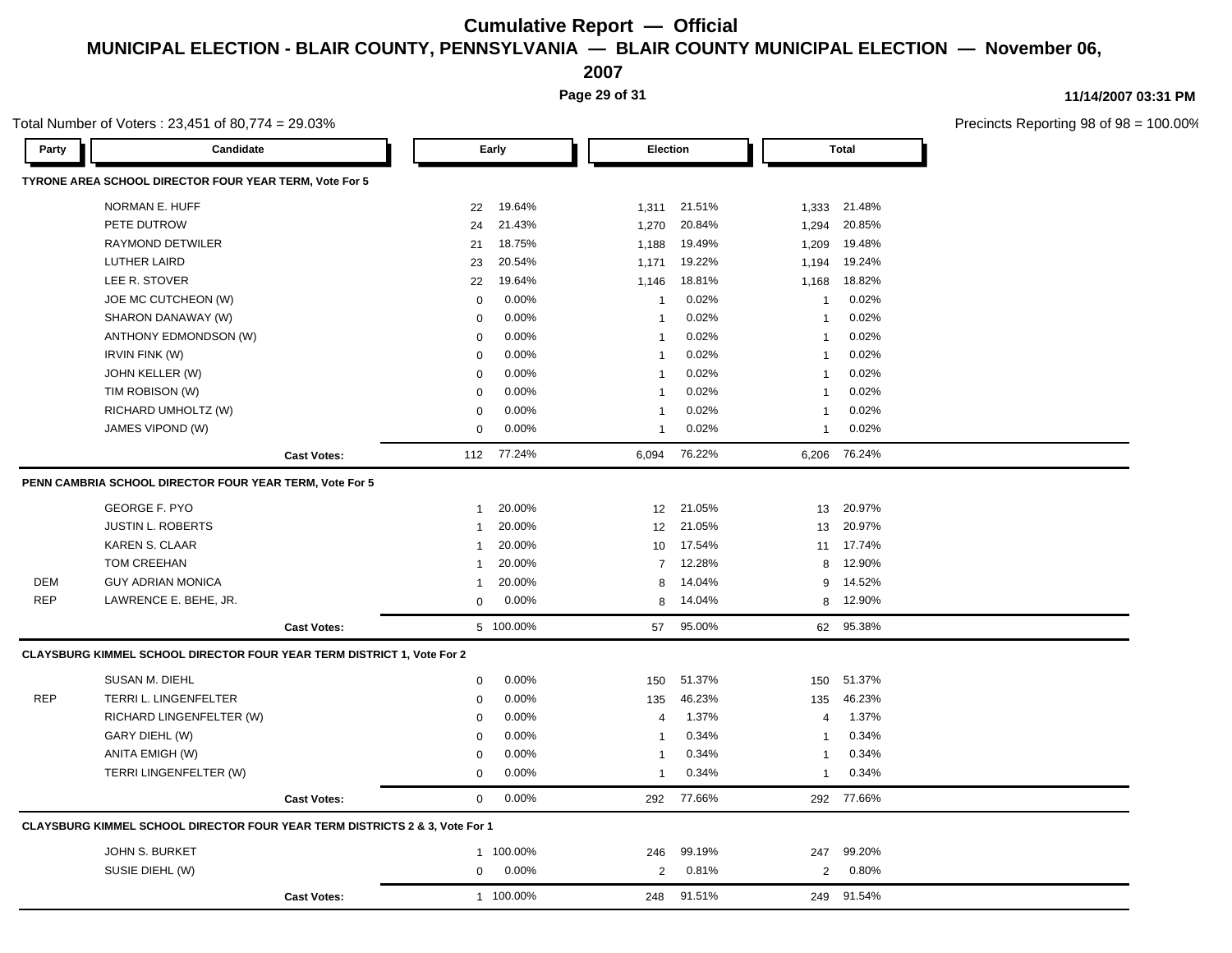**2007**

**Page 30 of 31**

|            | Total Number of Voters: 23,451 of 80,774 = 29.03% |                                                                                     |                |            |                |               |                |               | Precincts Reporting 98 of 98 = 100.00% |
|------------|---------------------------------------------------|-------------------------------------------------------------------------------------|----------------|------------|----------------|---------------|----------------|---------------|----------------------------------------|
| Party      | Candidate                                         |                                                                                     |                | Early      |                | Election      |                | Total         |                                        |
|            |                                                   | WILLIAMSBURG COMMUNITY SCHOOL DIRECTOR FOUR YEAR TERM CATHARINE TWP, Vote For 1     |                |            |                |               |                |               |                                        |
|            | <b>BARRY M. ENGLAND</b>                           |                                                                                     |                | 4 100.00%  | 106            | 99.07%        |                | 110 99.10%    |                                        |
|            | BOB HEARN (W)                                     |                                                                                     | $\mathbf{0}$   | 0.00%      | 1              | 0.93%         |                | 1 0.90%       |                                        |
|            |                                                   | <b>Cast Votes:</b>                                                                  |                | 4 100.00%  |                | 107 82.31%    |                | 111 82.84%    |                                        |
|            |                                                   | WILLIAMSBURG COMMUNITY SCHOOL DIRECTOR TWO YEAR TERM CATHARINE TWP, Vote For 1      |                |            |                |               |                |               |                                        |
| REP        | JEFFREY A. HILEMAN                                |                                                                                     |                | 4 100.00%  |                | 107 100.00%   |                | 111 100.00%   |                                        |
|            |                                                   | <b>Cast Votes:</b>                                                                  |                | 4 100.00%  |                | 107 82.31%    |                | 111 82.84%    |                                        |
|            |                                                   | WILLIAMSBURG COMMUNITY SCHOOL DIRECTOR FOUR YEAR TERM WILLIAMSBURG BORO, Vote For 2 |                |            |                |               |                |               |                                        |
|            | JAMES D. PRICE                                    |                                                                                     | $\overline{4}$ | 66.67%     | 182            | 47.15%        | 186            | 47.45%        |                                        |
| REP        | JANET S. LEE                                      |                                                                                     | $\overline{2}$ | 33.33%     | 179            | 46.37%        | 181            | 46.17%        |                                        |
|            | RUTH H MORELLI (W)                                |                                                                                     | $\Omega$       | 0.00%      | 24             | 6.22%         | 24             | 6.12%         |                                        |
|            | JUDY JONES (W)                                    |                                                                                     | $\mathbf{0}$   | 0.00%      | 1              | 0.26%         | $\mathbf{1}$   | 0.26%         |                                        |
|            |                                                   | <b>Cast Votes:</b>                                                                  |                | 6 60.00%   |                | 386 79.75%    |                | 392 79.35%    |                                        |
|            |                                                   | WILLIAMSBURG COMMUNITY SCHOOL DIRECTOR FOUR YEAR TERM WOODBURY TWP, Vote For 2      |                |            |                |               |                |               |                                        |
| <b>REP</b> | KARYN S. SHAW                                     |                                                                                     |                | 3 42.86%   | 197            | 48.88%        | 200            | 48.78%        |                                        |
| <b>REP</b> | PATRICIA KENSINGER                                |                                                                                     | 4              | 57.14%     | 204            | 50.62%        |                | 208 50.73%    |                                        |
|            | LARRY BURGER (W)                                  |                                                                                     | $\mathbf{0}$   | 0.00%      | $\overline{2}$ | 0.50%         | $\overline{2}$ | 0.49%         |                                        |
|            |                                                   | <b>Cast Votes:</b>                                                                  |                | 7 58.33%   |                | 403 80.28%    |                | 410 79.77%    |                                        |
|            |                                                   | JUSTICE OF THE SUPREME COURT RETENTION ELECTION Thomas G. Saylor, Vote For 1        |                |            |                |               |                |               |                                        |
|            | <b>YES</b>                                        |                                                                                     | 315            | 69.84%     | 12,651         | 67.96%        |                | 12,966 68.01% |                                        |
|            | <b>NO</b>                                         |                                                                                     | 136            | 30.16%     | 5,964          | 32.04%        |                | 6,100 31.99%  |                                        |
|            |                                                   | <b>Cast Votes:</b>                                                                  | 451            | 81.12%     |                | 18,615 81.31% |                | 19,066 81.30% |                                        |
|            |                                                   | JUDGE OF THE SUPERIOR COURT RETENTION ELECTION Joan Orie Melvin, Vote For 1         |                |            |                |               |                |               |                                        |
|            | <b>YES</b>                                        |                                                                                     | 308            | 67.99%     | 12,002         | 65.33%        |                | 12,310 65.40% |                                        |
|            | <b>NO</b>                                         |                                                                                     | 145            | 32.01%     | 6,368          | 34.67%        |                | 6,513 34.60%  |                                        |
|            |                                                   | <b>Cast Votes:</b>                                                                  |                | 453 81.47% |                | 18,370 80.24% |                | 18,823 80.27% |                                        |
|            |                                                   | JUDGE OF THE SUPERIOR COURT RETENTION ELECTION John L. Musmanno, Vote For 1         |                |            |                |               |                |               |                                        |
|            | <b>YES</b>                                        |                                                                                     | 263            | 61.31%     |                | 10,061 56.44% |                | 10,324 56.55% |                                        |
|            | $NO$                                              |                                                                                     | 166            | 38.69%     | 7,766          | 43.56%        |                | 7,932 43.45%  |                                        |
|            |                                                   | <b>Cast Votes:</b>                                                                  |                | 429 77.16% |                | 17,827 77.86% |                | 18,256 77.85% |                                        |
|            |                                                   |                                                                                     |                |            |                |               |                |               |                                        |